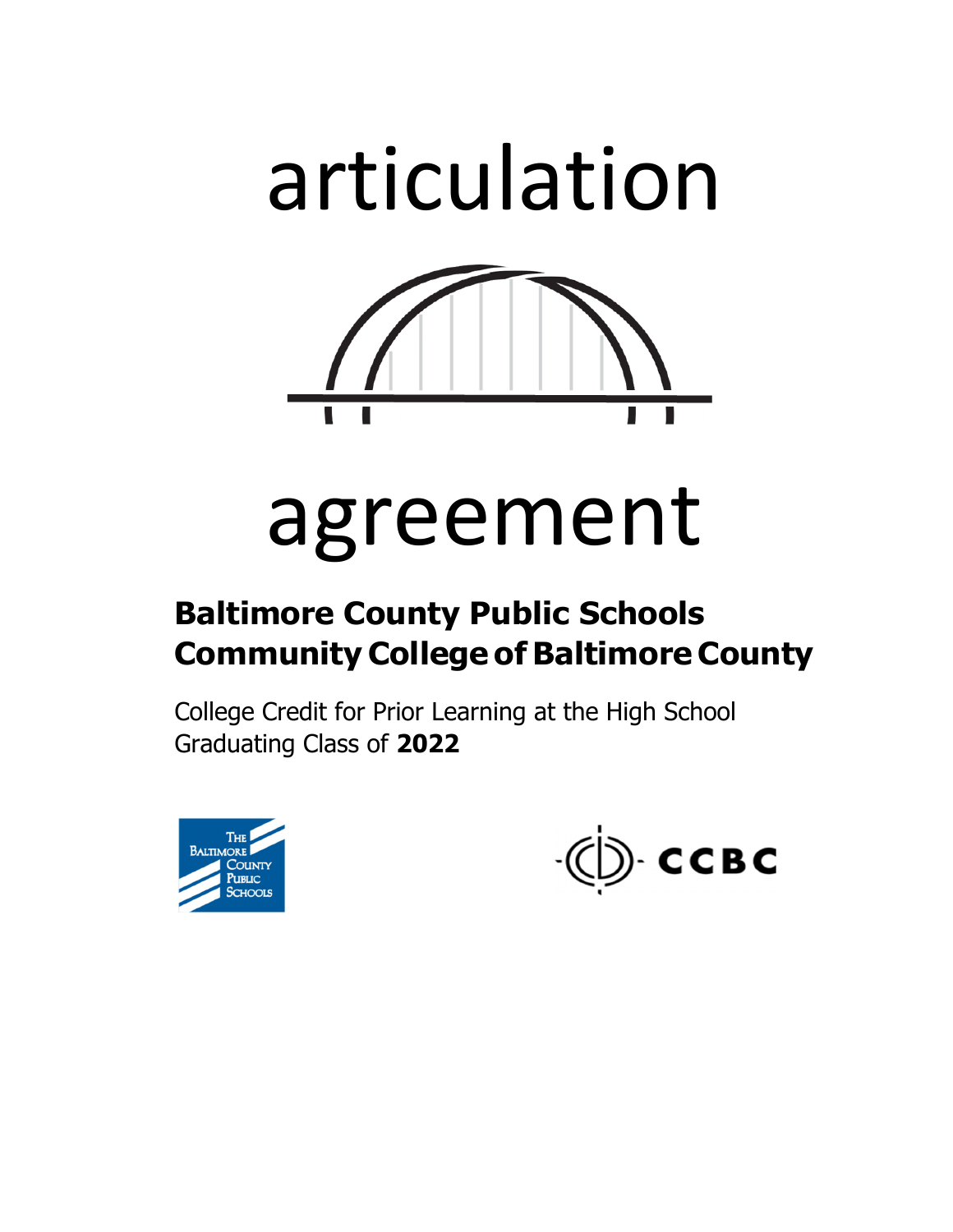# **Steps to receiving articulated credit**

1. Obtain official transcript from high school with CTE coursework. (If a student received a P (passing) grade for a CTE course, a report card will also be required to review marking period grades)

2. Submit report card and official transcript to CCBC,

Attn: Ms. Emilie Cherry.

3. Contact CCBC faculty to schedule portfolio review.

(Not all CTE completers will need a portfolio review).

 *Students must be enrolled at CCBC before credits are issued.*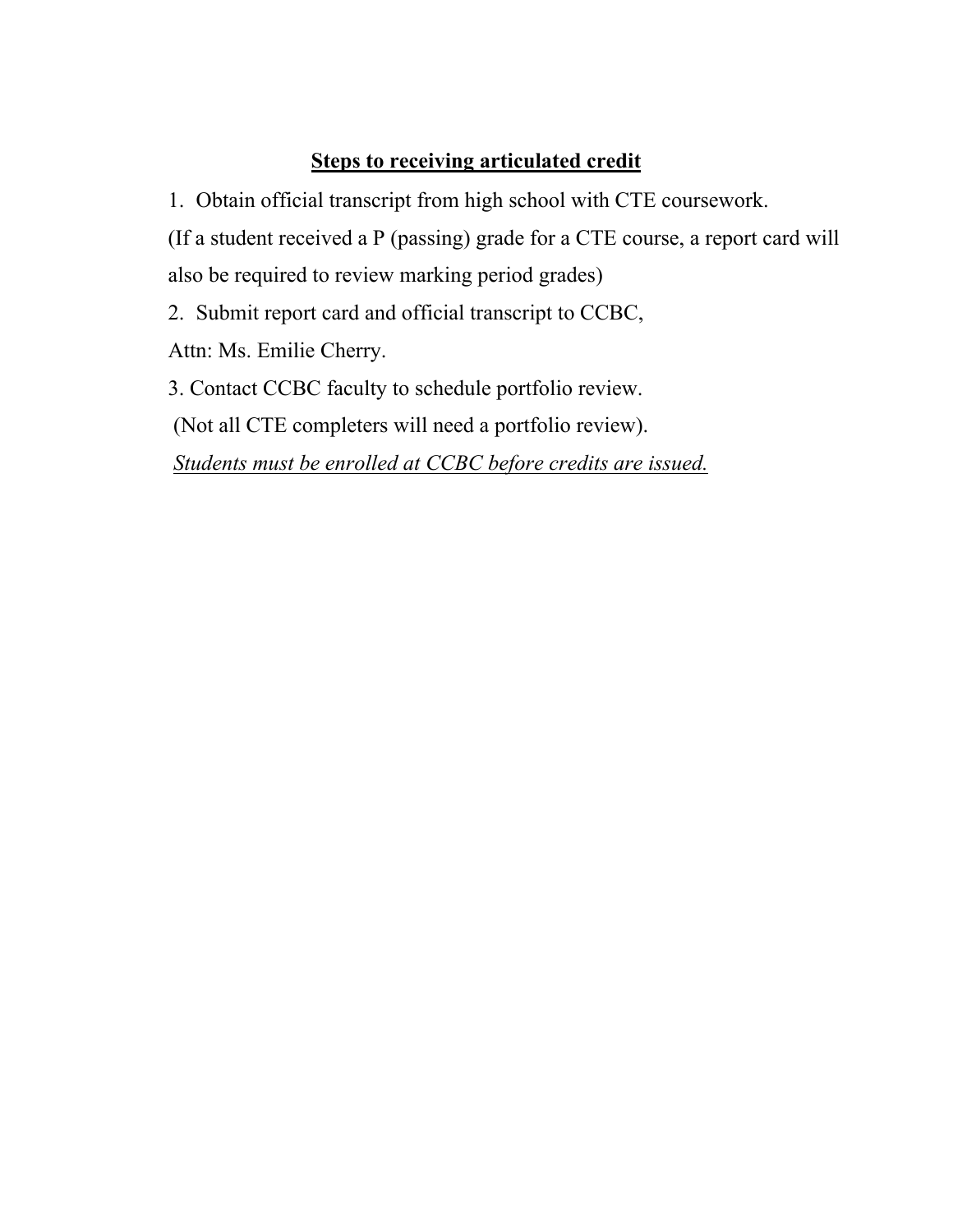# **Table of Contents**

| School of Health Professions; Biology; Health Informatics and Information Technology  7 |
|-----------------------------------------------------------------------------------------|
|                                                                                         |
| School of Health Professions; Biology; Health Informatics and Information Technology  8 |
|                                                                                         |
| School of Health Professions; Biology; Health Informatics and Information Technology  9 |
|                                                                                         |
|                                                                                         |
|                                                                                         |
|                                                                                         |
|                                                                                         |
|                                                                                         |
|                                                                                         |
|                                                                                         |
|                                                                                         |
|                                                                                         |
|                                                                                         |
|                                                                                         |
|                                                                                         |
|                                                                                         |
| Business Management and Finance Cluster, Accounting and Finance Pathway 17              |
|                                                                                         |
| Business Management and Finance Cluster, Administrative Services Pathway  18            |
| Accounting; Business Administration/Business Management; Information Technology  18     |
| Business Management and Finance Cluster, Business Management Pathway 19                 |
|                                                                                         |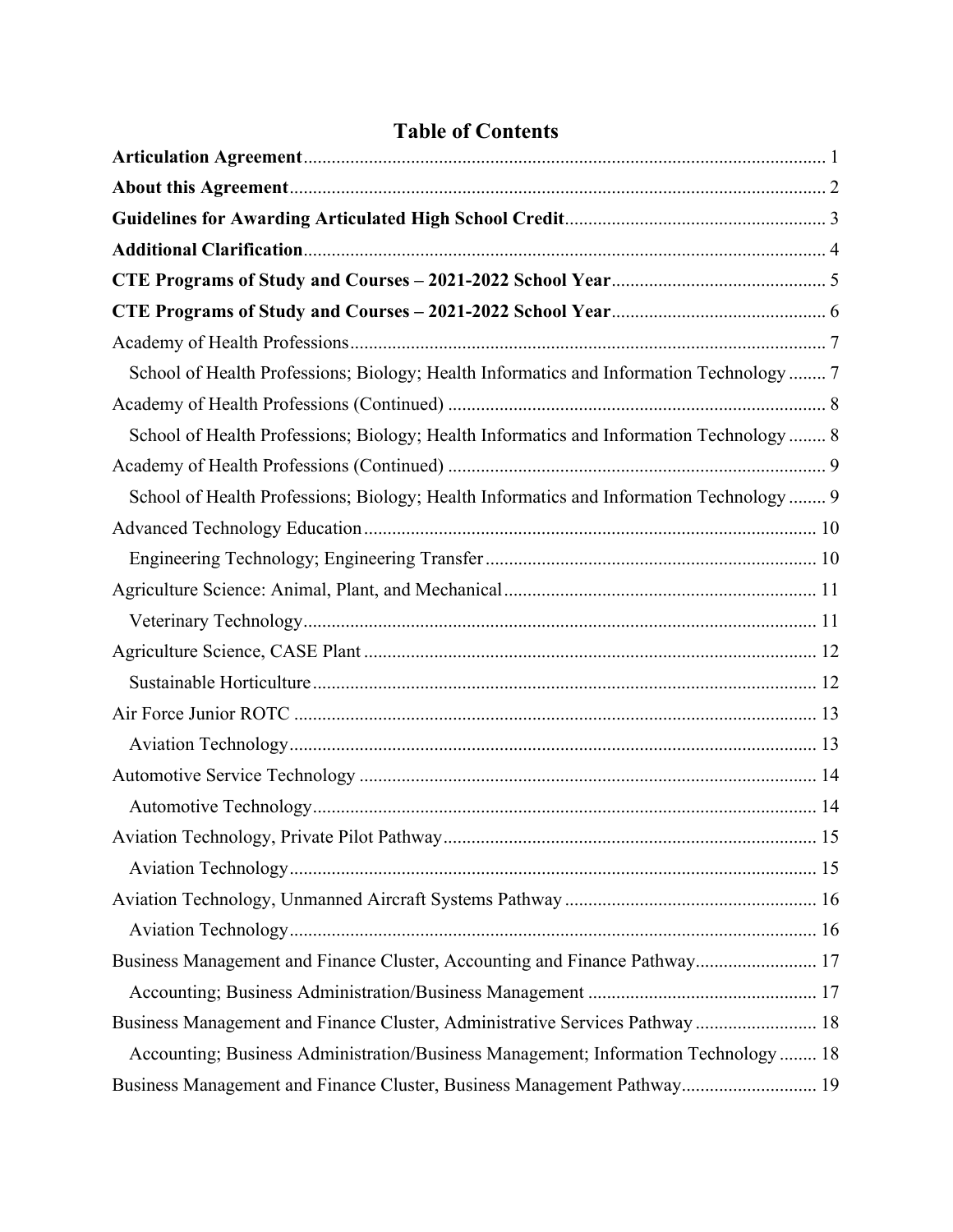| Construction Management Degree; Construction Management Certificate; Heating,     |  |
|-----------------------------------------------------------------------------------|--|
|                                                                                   |  |
|                                                                                   |  |
| Construction Management Degree; Construction Management Certificate; Heating,     |  |
|                                                                                   |  |
|                                                                                   |  |
| Engineering Technology-Computer-Aided Design; Engineering Technology; Engineering |  |
|                                                                                   |  |
|                                                                                   |  |
|                                                                                   |  |
|                                                                                   |  |
|                                                                                   |  |
| Construction Management Degree; Construction Management Certificate; Heating,     |  |
|                                                                                   |  |
|                                                                                   |  |
|                                                                                   |  |
|                                                                                   |  |
|                                                                                   |  |
|                                                                                   |  |
|                                                                                   |  |
|                                                                                   |  |
|                                                                                   |  |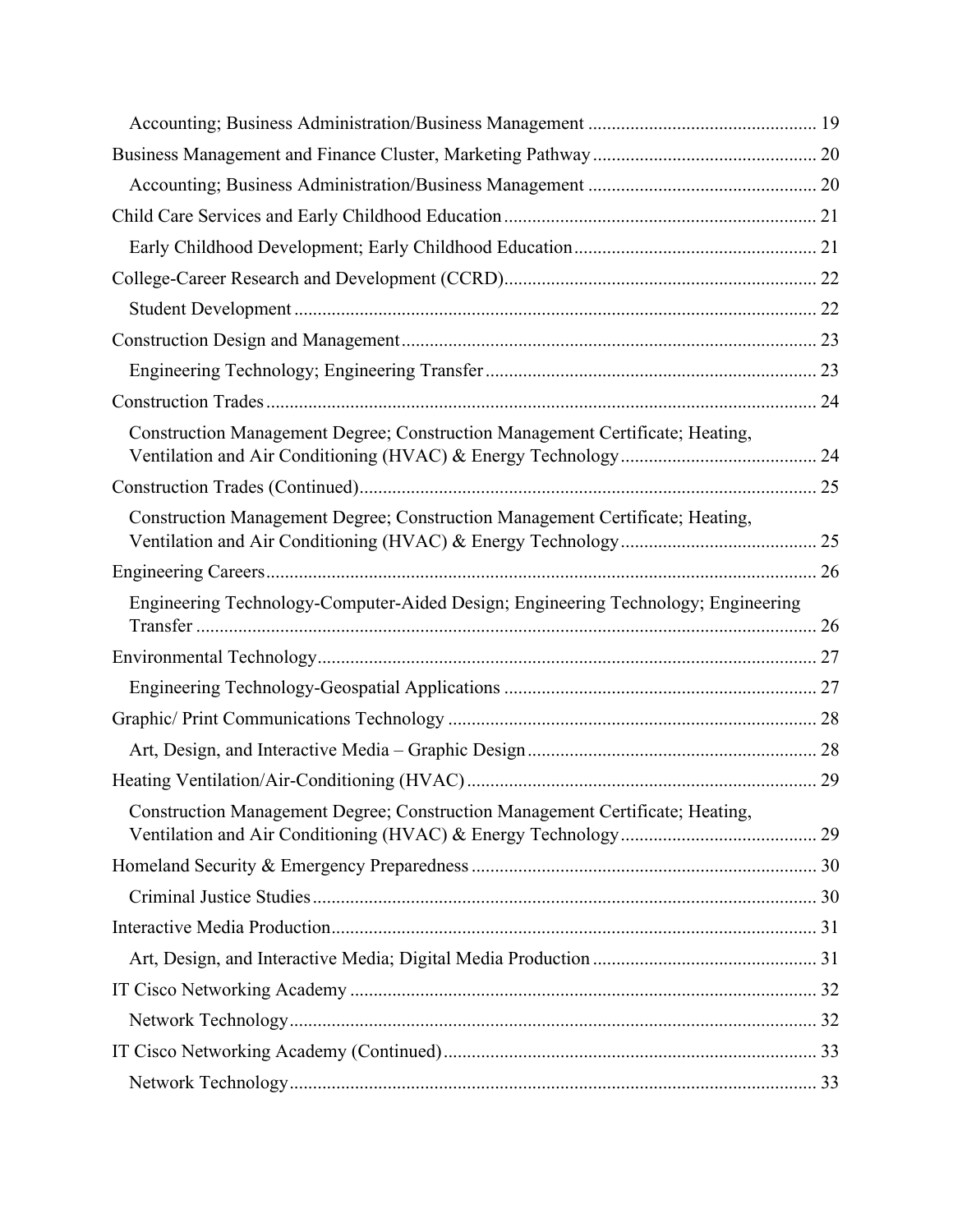| Teacher Education Early Childhood, Elementary, Secondary or Special Education 38 |  |
|----------------------------------------------------------------------------------|--|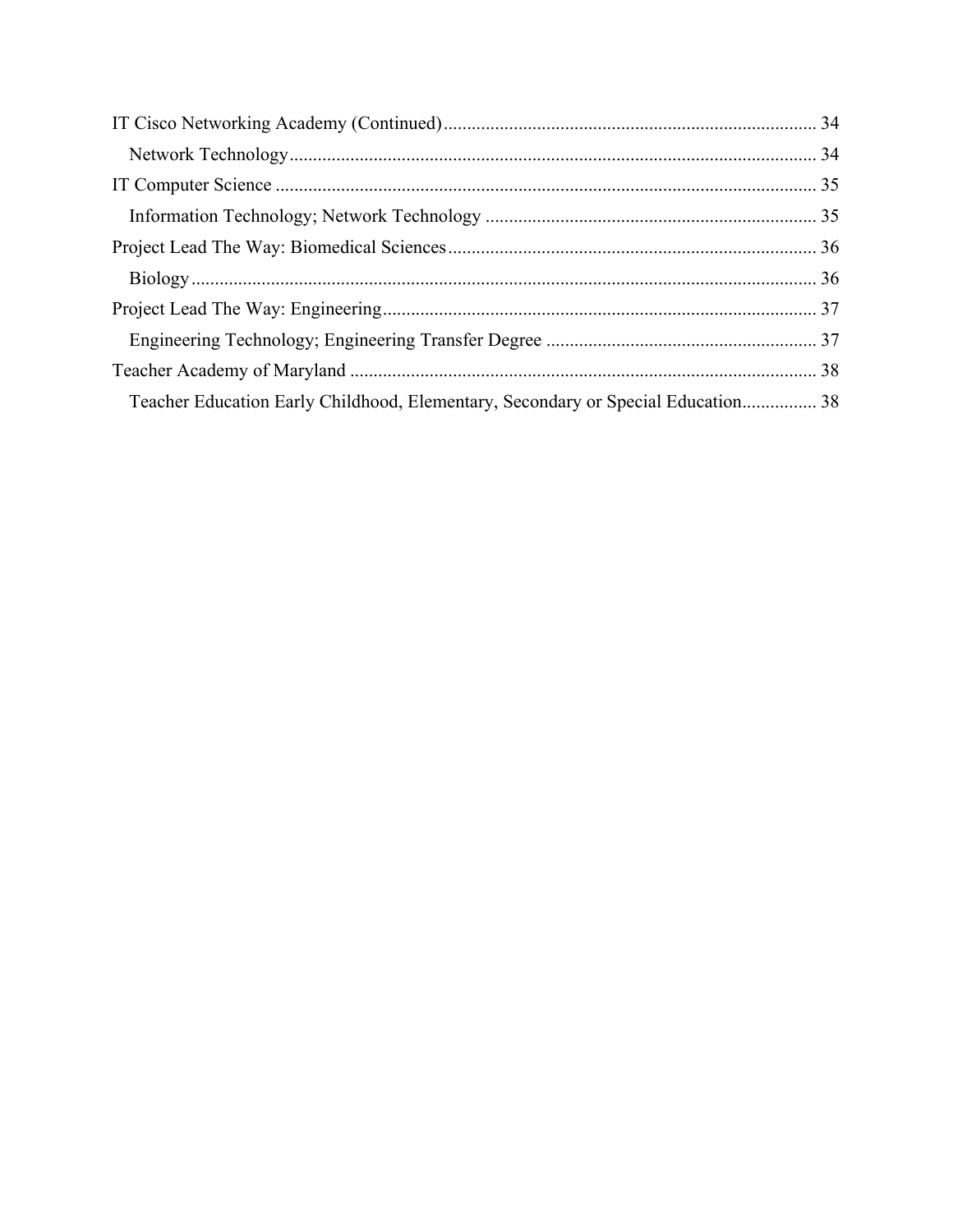# **Articulation Agreement**

<span id="page-5-0"></span>The following Articulation Agreement has been developed for students in the Baltimore County Public Schools who plan to continue their education at the Community College of Baltimore County. The Agreement describes articulated programs that build on Baltimore County Public Schools' approved learning experience with the goal of eliminating duplication of instruction. This Agreement commences with the 2021-2022 school year and includes provisions unique to the graduating class of 2022.

It is understood by the parties that no funds will be exchanged in furtherance of this Agreement, and that it may be terminated by either party at the end of the 2021-2022 school year.

#### **Non-Discrimination Statement**

Baltimore County Public Schools does not discriminate on the basis of race, ethnicity, gender, age, national origin, religion, creed, disability, socio-economic status, marital status, pregnancy, political belief, or sexual orientation, and does comply with the Title VI, Title VII, Title IX, and Section 504 of the Rehabilitation Act of 1973 in all of its educational programs. All courses are open to both male and female students.

# **Equal Opportunity And Affirmative Action Statement**

"The Community College of Baltimore County practices equal opportunity in education and employment and is strongly and actively committed to diversity with the college community."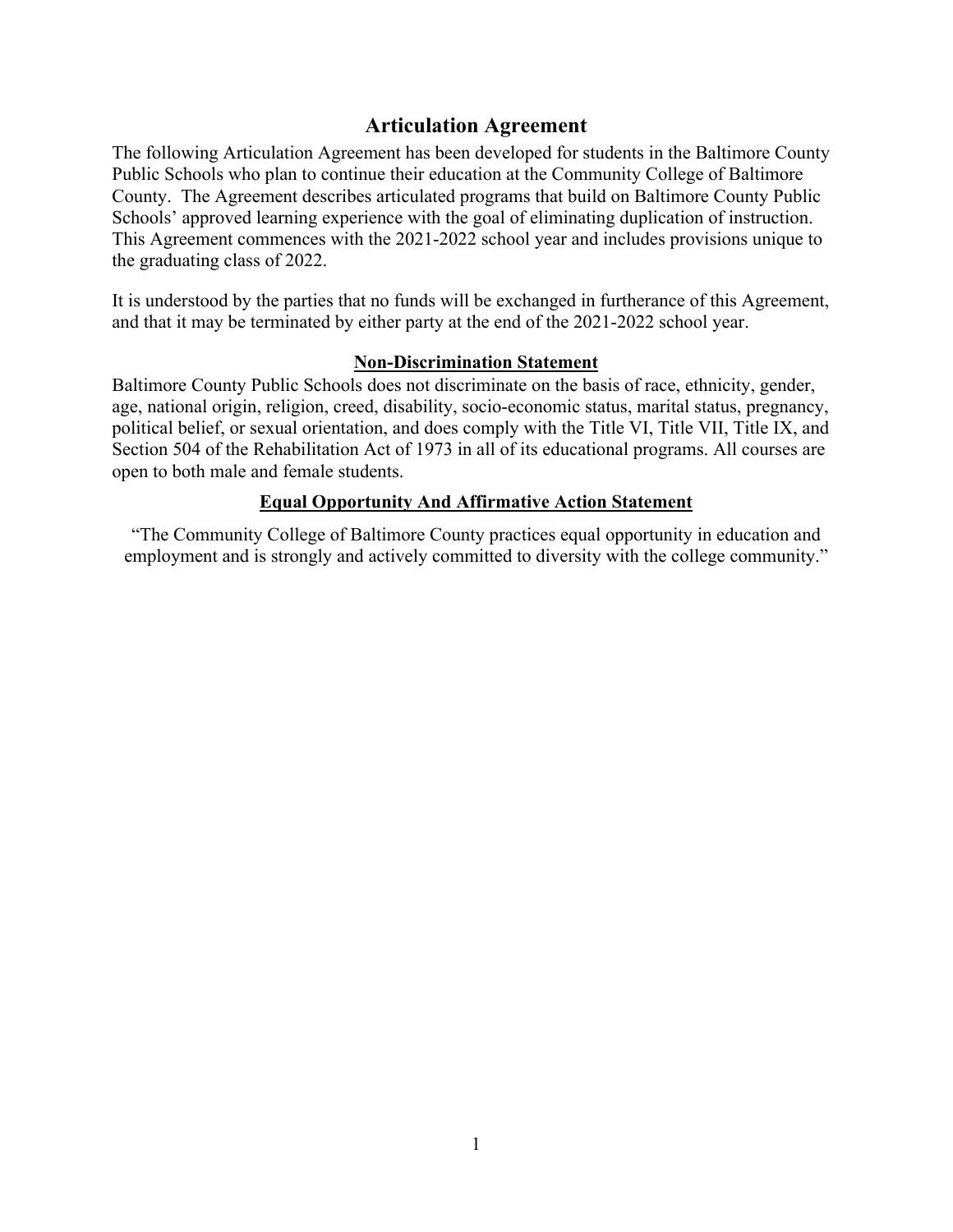#### <span id="page-6-0"></span>**About this Agreement**

The following pages contain comparisons of Baltimore County Public Schools (BCPS) Career and Technical Education program sequences with introductory courses at the Community College of Baltimore County (CCBC). Faculty from BCPS and CCBC meet regularly to compare knowledge and skills taught in the high school programs with those taught at the introductory level in the college programs. High school students who achieve at the appropriate levels in the high school programs listed in this document may request credit for documented achievement when they enroll in the Community College of Baltimore County. The advanced placement earned through BCPS articulated career and technical programs allows

students to move more quickly through the community college. Successful completion of articulated programs will also offer opportunities for students to begin their careers earlier and save hundreds of dollars in college tuition.

This agreement describes the guidelines and procedures for awarding credit, and the responsibilities of the high schools and the College for maintaining this agreement. The specific program sequences that meet the articulation criteria are listed. For additional information visit the following websites:

Baltimore County Public Schools, Career and Technical Education webpage

Community College of Baltimore County, Career Pathways webpage

# **Articulation Partnership Coordinators:**

Emilie Cherry Director of High School Collaboration CCBC Essex, 7201 Rossville Blvd., Baltimore MD 21237 443.840.1997

echerry@ccbcmd.edu<br>Michael E. Grubbs Coordinator, Career and Technical Education Office of Career & Technical Education Baltimore County Public Schools Jefferson Building, Room 319, 105 W. Chesapeake Avenue, Towson, MD 21204 443.809.9591 [mgrubbs@bcps.org](mailto:mgrubbs@bcps.org)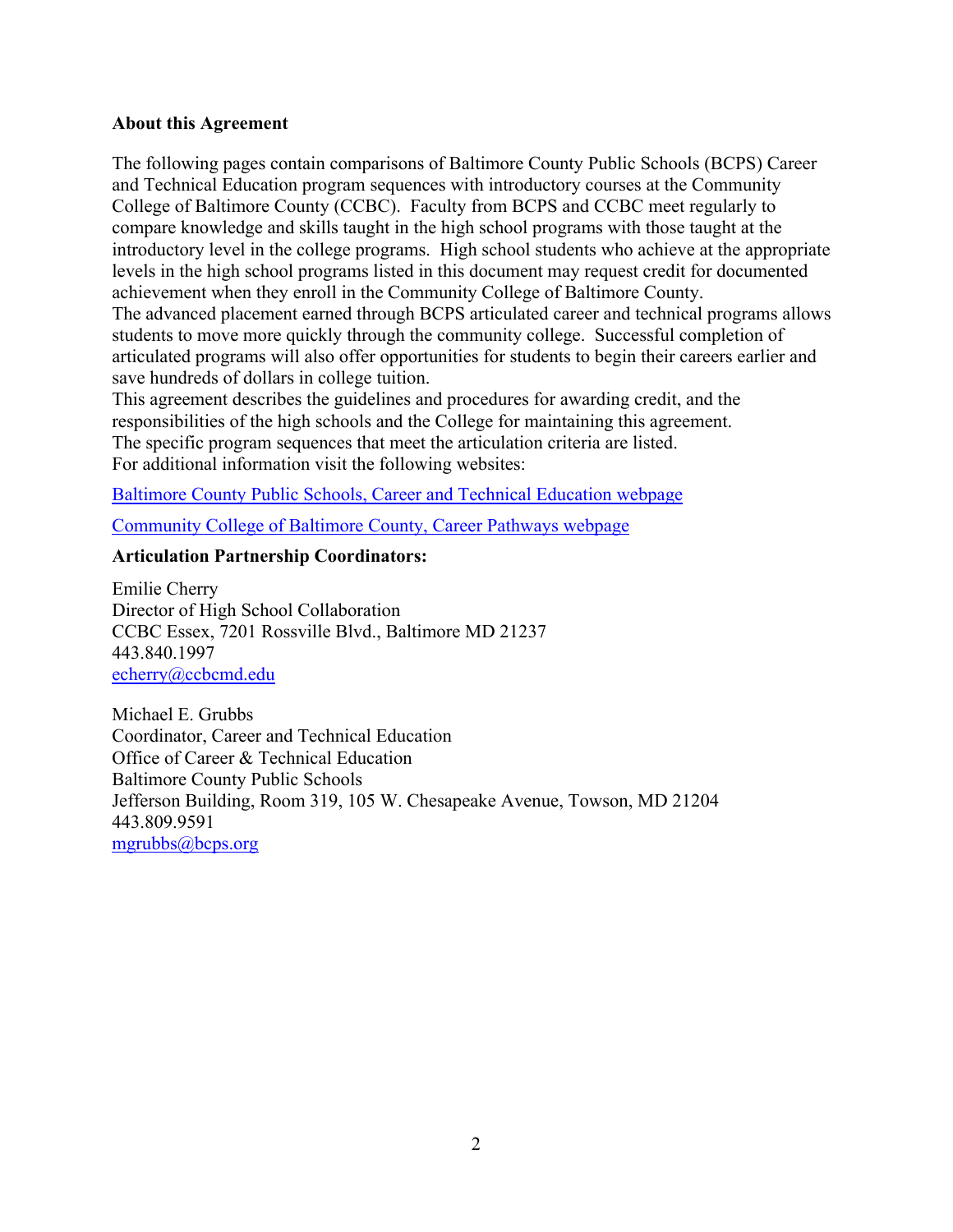# <span id="page-7-0"></span>**Guidelines for Awarding Articulated High School Credit**

The Community College of Baltimore County (CCBC) agrees to grant college credit to high school students who successfully complete a specific Career and Technical Education (Career Completer) program in the Baltimore County Public Schools (BCPS). The articulated Career and Technical Education (CTE) program sequences and courses are identified in this Agreement. A student will be awarded credit based on the Agreement in effect at the time of graduation. **BCPS students must successfully complete all required high school credits in a CTE career completer program of study for articulated credit.** 

# **Articulated Credit Criteria**

- The student must complete the high school CTE program sequence of study and the specific courses identified with a **technical Grade Point Average of B or better, unless otherwise noted**.
- The student must register for a credit or workforce training course at CCBC within three years of high school graduation. A student seeking articulated credit after the three-year limit should work with the College Program coordinator to consider other opportunities for credit for prior learning.
- The approved articulated credit will be posted to the CCBC transcript upon receipt of the high school transcript and the student's enrollment in the Community College of Baltimore County. The high school counselor or other designated school official should send the student's final transcript and home address to:

CCBC Career Pathways Office, ADMN 215F 7201 Rossville Blvd. Baltimore, MD 21237 ATTN: Emilie Cherry

 A student unable to make satisfactory progress in a higher- level CCBC course in the areas for which articulated credit is awarded may, at the recommendation of the instructor, be required to complete a lower-level course.

# **Implementation Procedures for: Baltimore County Public Schools**

- Communicate the details of the Articulation Agreement to high school principals, teaching staff, professional school counselors, work-study coordinator, parents, and students.
- Implement procedures for a CTE teacher or school counselor to send the student's high school transcript and home address to the CCBC CTE office, above.

# **Implementation Procedures for: Community College of Baltimore County**

- Develop advisement procedures for new students from BCPS enrolled in programs with articulated credits.
- Develop procedures to connect program coordinators and students with articulated credit during their first semester at CCBC.
- Produce tracking reports of enrolled students with articulated credit.
- Early College Access Programs (ECAP): Students concurrently enrolled in high school and CCBC classes are eligible to receive articulated credits upon successful completion of their Career Completer program of study.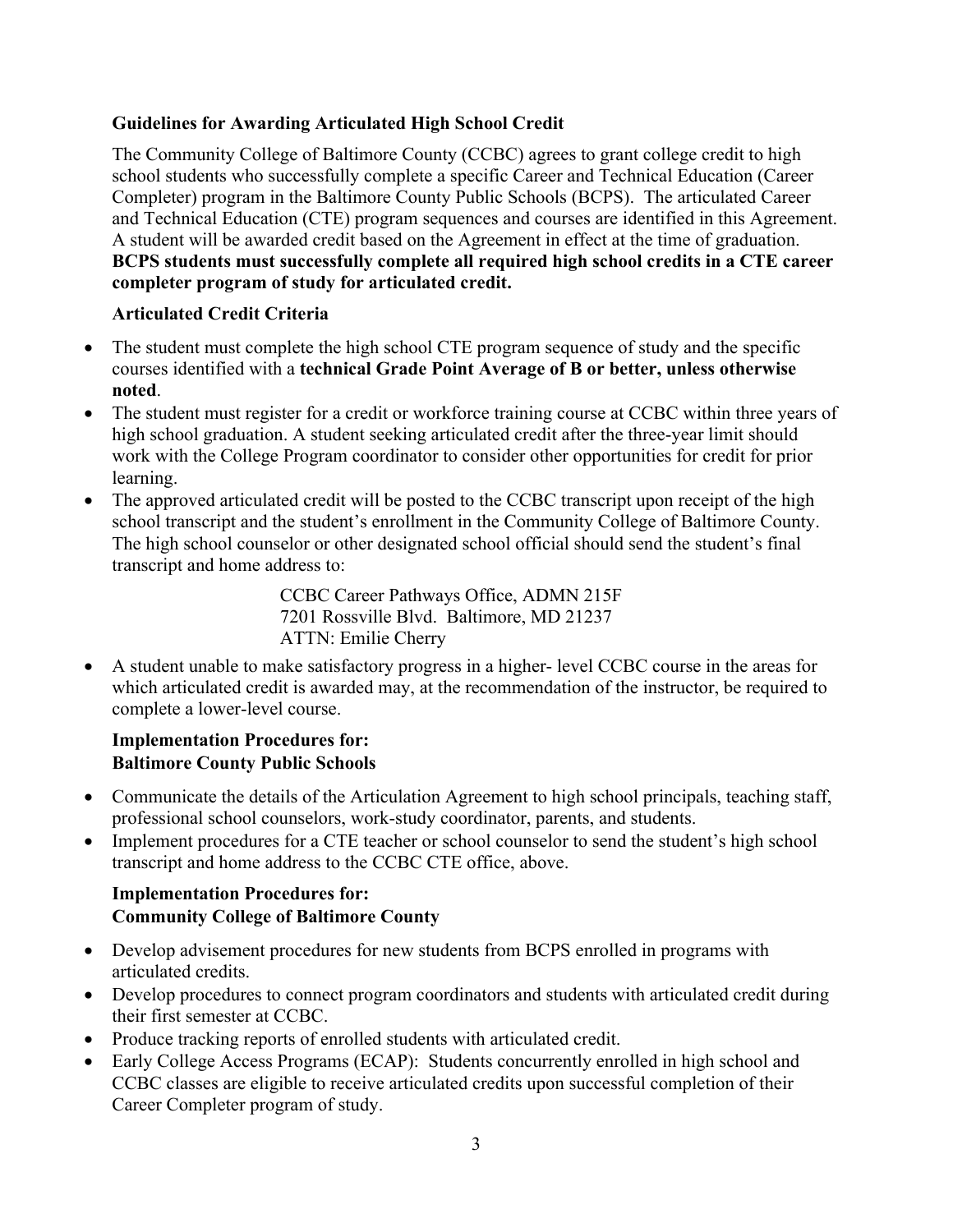# <span id="page-8-0"></span>**Additional Clarification**

- 1. While students are expected and encouraged to continue their education and training in the CTE program of study at CCBC that articulates with their BCPS program, it is not a requirement. Many factors contribute to a change of major for students and that will be honored by CCBC. Therefore, the agreement does not require program-to-program continuation as a condition for the receiving of articulated credits.
- 2. CCBC will determine how the articulated credits will apply toward certificate and degree requirements, e.g., requirement for graduation, elective.
- 3. CCBC does not determine how articulated credits are received by 4-year colleges and universities. That decision is made by the 4-year institution. In some cases, articulated credits from high school may not be accepted by 4-year institutions.
- 4. Students meeting the requirements for articulated credits at CCBC will be awarded those credits whether attending full time or part time.
- 5. Should a BCPS Career Completer program of study be discontinued, students successfully completing the requirements in that program will still be awarded articulated credit.

# **Articulated Agreement Maintenance, Review, and Reporting**

The following procedures are suggested to provide an objective means for assessing the success of the articulation activities:

- A Coordinating Committee composed of CCBC representatives and one representative from BCPS will meet once every year to review the articulation agreement guidelines and implementation procedures and recommend changes, if necessary.
- CCBC and BCPS program coordinators may suggest new areas for articulation. It will be their responsibility to schedule periodic meetings of faculty members in programs where articulated credit has been awarded to review curricula and to make recommendations for awarding articulated credit.
- CCBC will complete an annual report at the end of the academic year indicating the number of students who receive articulated credit and the high schools the students previously attended. A copy of this annual report will be sent to appropriate administrators at BCPS.
- Revisions to applicable course syllabi at any of the participating schools or CCBC will be sent to appropriate department heads and program coordinators.
- Appropriate administrators of BCPS and CCBC will review the Articulation Guidelines annually.

Revised: September 23, 2021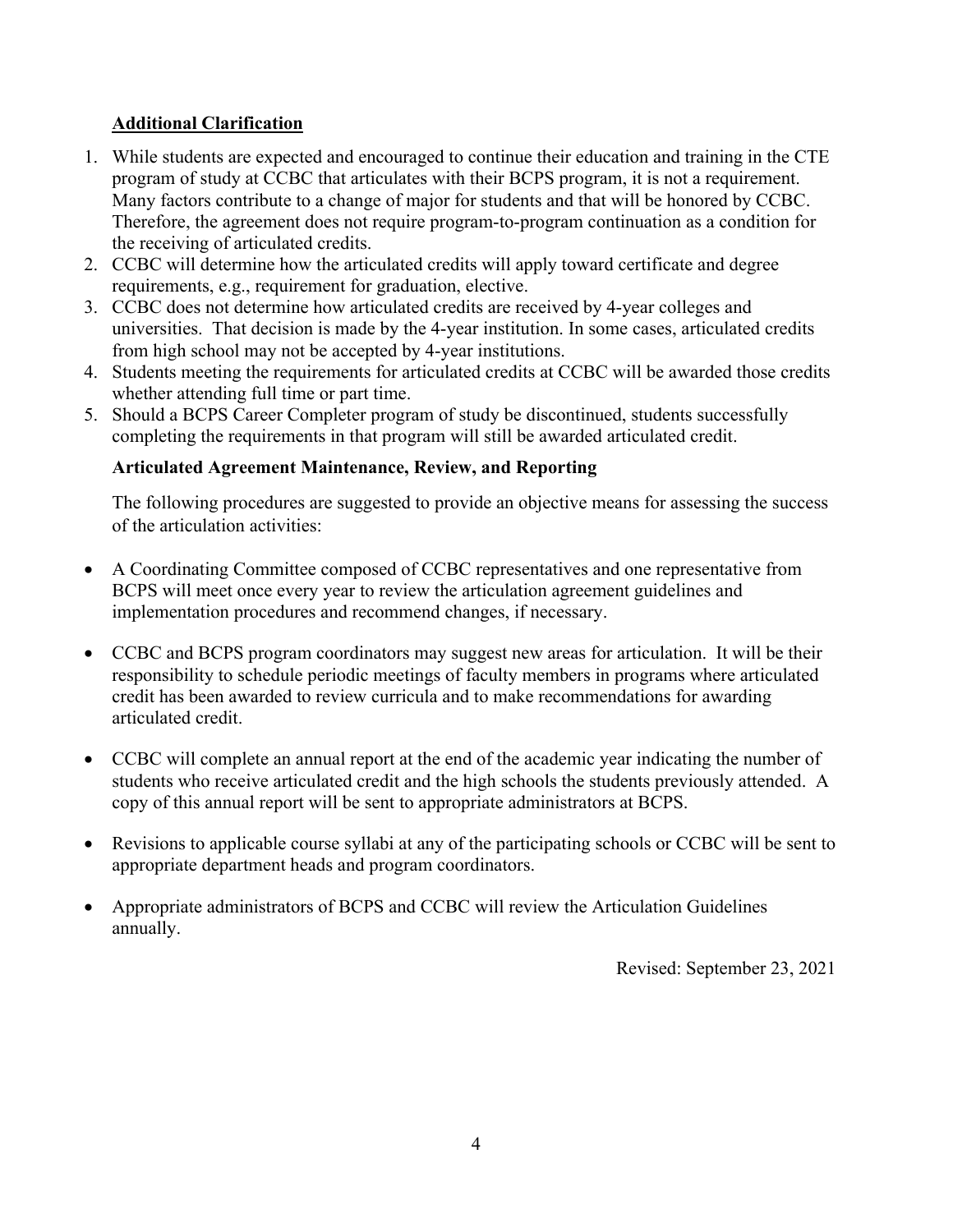# Career & Technical Education …Education for a Lifetime!

Career and technical education (CTE) programs of study provide high school students with the following benefits:

- $\checkmark$  Academic subject matter taught with relevance to the real world.
- $\checkmark$  Workplace, personal, academic, and technical skills.
- $\checkmark$  Educational pathways that help them explore interests and careers.
- $\checkmark$  Pathways that include four-year college degree programs, community college certificate/associate degree programs, registered apprenticeship, and industry certification.

*CTE programs provide students with BOTH relevant career skills AND rigorous academic skills.* 

Did you know…students who complete CTE programs:

- $\checkmark$  Will be prepared for both college AND careers?
- $\checkmark$  May receive FREE college credit by successfully completing a CTE program?
- $\checkmark$  May be eligible for industry credentials and related awards and scholarships?
- $\checkmark$  May have a program of study in a career pathway that is of interest at their home high school?

| <b>CTE Courses by Cluster/Program</b>                                                    | <b>CTE Contact/High Schools Offering</b>                                                                         |
|------------------------------------------------------------------------------------------|------------------------------------------------------------------------------------------------------------------|
| <b>Arts, Media &amp; Communication</b><br><b>Cluster Completer Programs</b>              | <b>School to Career Supervisor</b>                                                                               |
| <b>Graphic/Print Communications Technology</b>                                           | Kenwood, Western*                                                                                                |
| Interactive Media Production                                                             | Carver*, Catonsville, Chesapeake*, Eastern*, Dundalk, Franklin, New Town,<br>Parkville, Pikesville               |
| <b>Business, Management, &amp; Finance</b><br><b>Cluster Completer Programs</b>          | <b>Business Education Supervisor</b>                                                                             |
| <b>Business Management</b>                                                               | Chesapeake*, Dulaney, Dundalk, Franklin, Hereford, Lansdowne*, Milford Mill,<br>Owings Mills, and Patapsco       |
| Marketing                                                                                | Catonsville, Chesapeake*, Dulaney, Hereford, Owings Mills, Perry Hall, Pikesville,<br>Randallstown, and Woodlawn |
| <b>Administrative Services</b>                                                           | Lansdowne, Loch Raven, Milford Mill, and Sparrows Point                                                          |
| <b>Construction &amp; Development</b>                                                    | <b>Technical Programs Supervisor</b>                                                                             |
| <b>Cluster Completer Programs</b>                                                        | <b>Technology Education Supervisor</b>                                                                           |
| <b>Carpentry Careers</b>                                                                 | Carver*, Perry Hall, Owings Mills, Kenwood, Lansdowne*                                                           |
| <b>Electrical Careers</b>                                                                | Lansdowne*                                                                                                       |
| <b>Mechanical Construction/Plumbing Careers</b>                                          | Kenwood, Western*                                                                                                |
| Heating/Ventilation/Air Conditioning/Welding                                             | Dulaney                                                                                                          |
| <b>Construction Design and Management</b>                                                | Franklin, Milford Mill, Sparrows Point                                                                           |
| <b>Building &amp; Construction Technology</b>                                            | Eastern*, Milford Mill*, Sollers Point*                                                                          |
| <b>Consumer Services, Hospitality &amp; Tourism</b><br><b>Cluster Completer Programs</b> | <b>Technical Programs Supervisor</b>                                                                             |
| <b>Cosmetology Careers</b>                                                               | Carver*, Milford Mill*, Sollers Point*, Western*                                                                 |
| Culinary Arts (American Culinary Federation - ACF)                                       | Carver*, Eastern*, Sollers Point*, Western*                                                                      |
| Baking and Pastry Arts (ACF)                                                             | Sollers Point*                                                                                                   |
|                                                                                          | Catonsville, Dulaney, Kenwood, Lansdowne*, Milford Mill, New Town, Overlea,                                      |

# **CTE Programs of Study and Courses – 2021-2022 School Year**

A CTE program of study is a sequence of courses in a specific career pathway. All CTE programs of study are approved by the Maryland State Department of Education (MSDE) and meet MSDE graduation requirements. \* Denotes a magnet program at a comprehensive school; applications may be required. \*\* Denotes a program requiring separate application.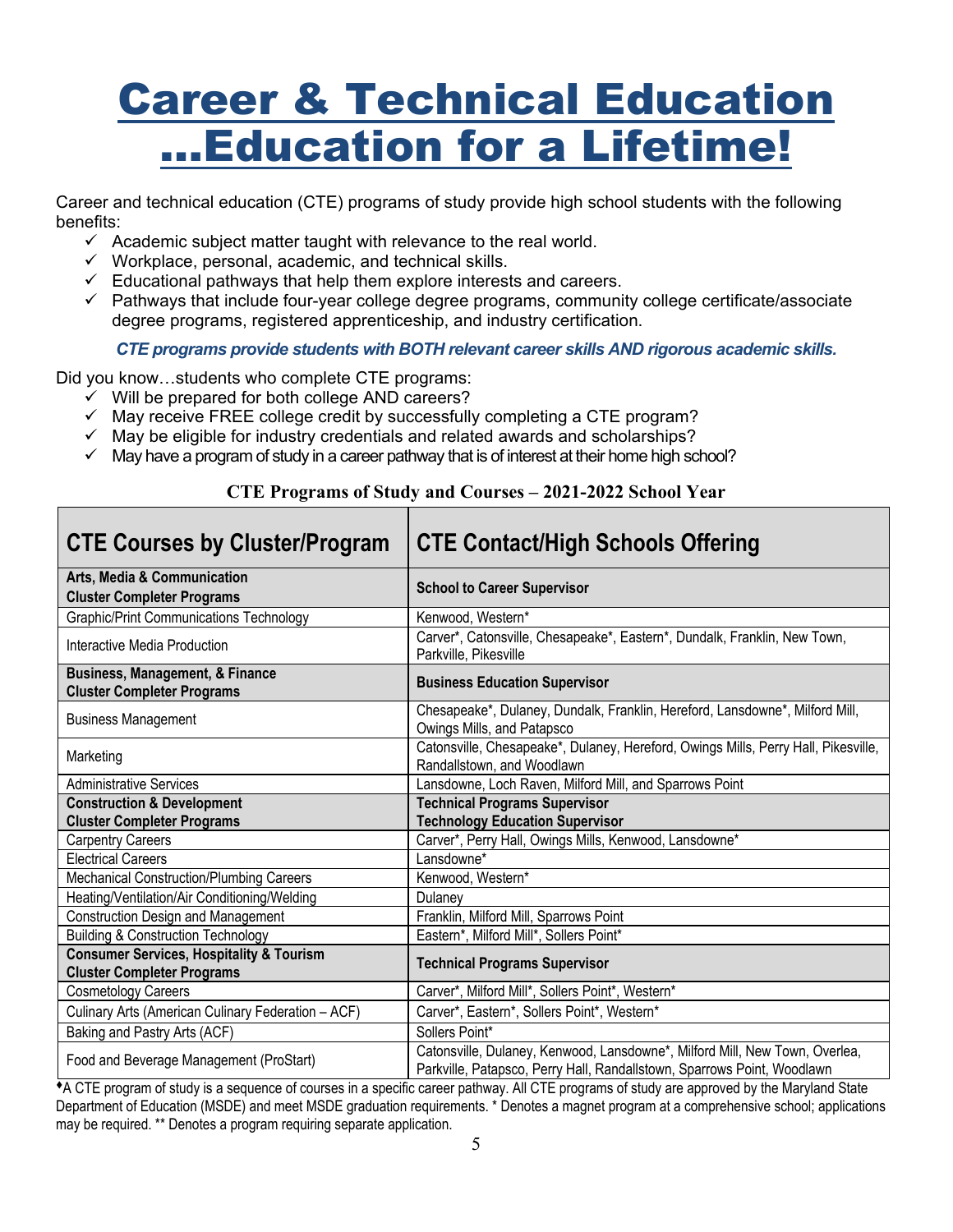| <b>CTE Courses by Cluster/Program</b>                                                       | <b>CTE Contact/High Schools Offering</b>                                                                                                             |
|---------------------------------------------------------------------------------------------|------------------------------------------------------------------------------------------------------------------------------------------------------|
| Environmental, Agricultural & Natural Resource<br><b>Systems Cluster Completer Programs</b> | <b>Technical Programs Supervisor</b>                                                                                                                 |
| Agriculture Science: Animal, Plant, and Mechanical                                          | Hereford                                                                                                                                             |
| <b>Environmental Technology</b>                                                             | Western*                                                                                                                                             |
| <b>Health &amp; Biosciences</b><br><b>Cluster Completer Programs</b>                        | <b>Technical Programs Supervisor</b>                                                                                                                 |
| Academy of Health Professions                                                               | Eastern*, Overlea*, Sollers Point*, Randallstown*, Western*                                                                                          |
| Project Lead The Way: Biomedical Sciences                                                   | Franklin, Lansdowne*, Loch Raven, Milford Mill, New Town, Perry Hall, Sollers<br>Point*, Woodlawn                                                    |
| <b>Human Resource Services</b>                                                              | <b>School to Career Supervisor</b>                                                                                                                   |
| <b>Cluster Completer Programs</b>                                                           | <b>Business Education Supervisor</b>                                                                                                                 |
|                                                                                             |                                                                                                                                                      |
| Child Care and Early Childhood Education                                                    | Catonsville, Kenwood, Lansdowne*, Milford Mill*, Parkville, Patapsco                                                                                 |
| Homeland Security and Emergency Preparedness                                                | Chesapeake*, Dundalk, Overlea, Patapsco, Perry Hall, Pikesville                                                                                      |
| Teacher Academy of Maryland                                                                 | Eastern*, Franklin, Loch Raven, Owings Mills, Parkville*, Perry Hall, Towson,<br>Woodlawn                                                            |
| <b>Information Technology</b><br><b>Cluster Completer Programs</b>                          | <b>Business Education Supervisor</b>                                                                                                                 |
| Information Technology: Computer Science                                                    | Carver*, Catonsville, Chesapeake*, Hereford, Loch Raven, Owings Mills, Perry<br>Hall, Pikesville, Sollers Point*, Sparrows Point, Western*, Woodlawn |
| Information Technology: Networking                                                          | Eastern*, New Town, Parkville, Sollers Point*, Western*                                                                                              |
| <b>Manufacturing Engineering &amp; Technology</b><br><b>Cluster Completer Programs</b>      | <b>Technology Education Supervisor</b>                                                                                                               |
| <b>Engineering Careers</b>                                                                  | Eastern*                                                                                                                                             |
| Pathways in Technology Early College High School<br>(P-TECH)                                | Dundalk**, Owings Mills**                                                                                                                            |
| Project Lead The Way: Engineering                                                           | Catonsville, Chesapeake*, Dulaney, Dundalk, Owings Mills, Parkville*, Pikesville,<br>Woodlawn*                                                       |
| <b>Transportation Technology</b>                                                            | <b>Technical Programs Supervisor</b>                                                                                                                 |
| <b>Cluster Completer Programs</b>                                                           | <b>Technology Education Supervisor</b>                                                                                                               |
| Automotive Service Technology                                                               | Milford Mill*, Sollers Point*, Western*                                                                                                              |
| <b>Aviation Technology</b>                                                                  | Hereford, Kenwood                                                                                                                                    |
| Diesel Truck and Power Systems Technology                                                   | Sollers Point*                                                                                                                                       |
| <b>School To Career Transition</b><br><b>Completer Programs</b>                             | <b>Apprenticeship Maryland Program Coordinator</b><br><b>School to Career Supervisor</b>                                                             |
| Apprenticeship Maryland Program (AMP)                                                       | All High Schools; please check with school                                                                                                           |
| College-Career Research and Development                                                     | All Comprehensive High Schools                                                                                                                       |
| <b>School To Career Transition Courses</b>                                                  | <b>School to Career Supervisor</b>                                                                                                                   |
| Internship                                                                                  | All High Schools                                                                                                                                     |
| Junior Reserve Officers' Training Corps-JROTC<br><b>Leadership Programs</b>                 | <b>JROTC Facilitator</b>                                                                                                                             |
| Army JROTC                                                                                  | Lansdowne*, Patapsco                                                                                                                                 |
| Air Force JROTC                                                                             | Kenwood                                                                                                                                              |
| Navy JROTC                                                                                  | Dundalk, Randallstown, Woodlawn                                                                                                                      |
| Marine Corps JROTC                                                                          | Chesapeake*, Franklin, Parkville                                                                                                                     |
| <b>Technology Education</b>                                                                 | <b>Technology Education Supervisor</b>                                                                                                               |
| Required and Advanced Technology Education                                                  | Course offerings vary by school                                                                                                                      |

#### j. For more information about Career and Technical Education, contact your local high school, the CTE Office at 443-809-8921, or visit the CTE Office

; Website at https://dci.bcps.org/department/academics/career technical education and fine arts<br>NOTICE OF NONDISCRIMINATION: The Board of Education of Baltimore County does not discriminate on the basis of race, color, relig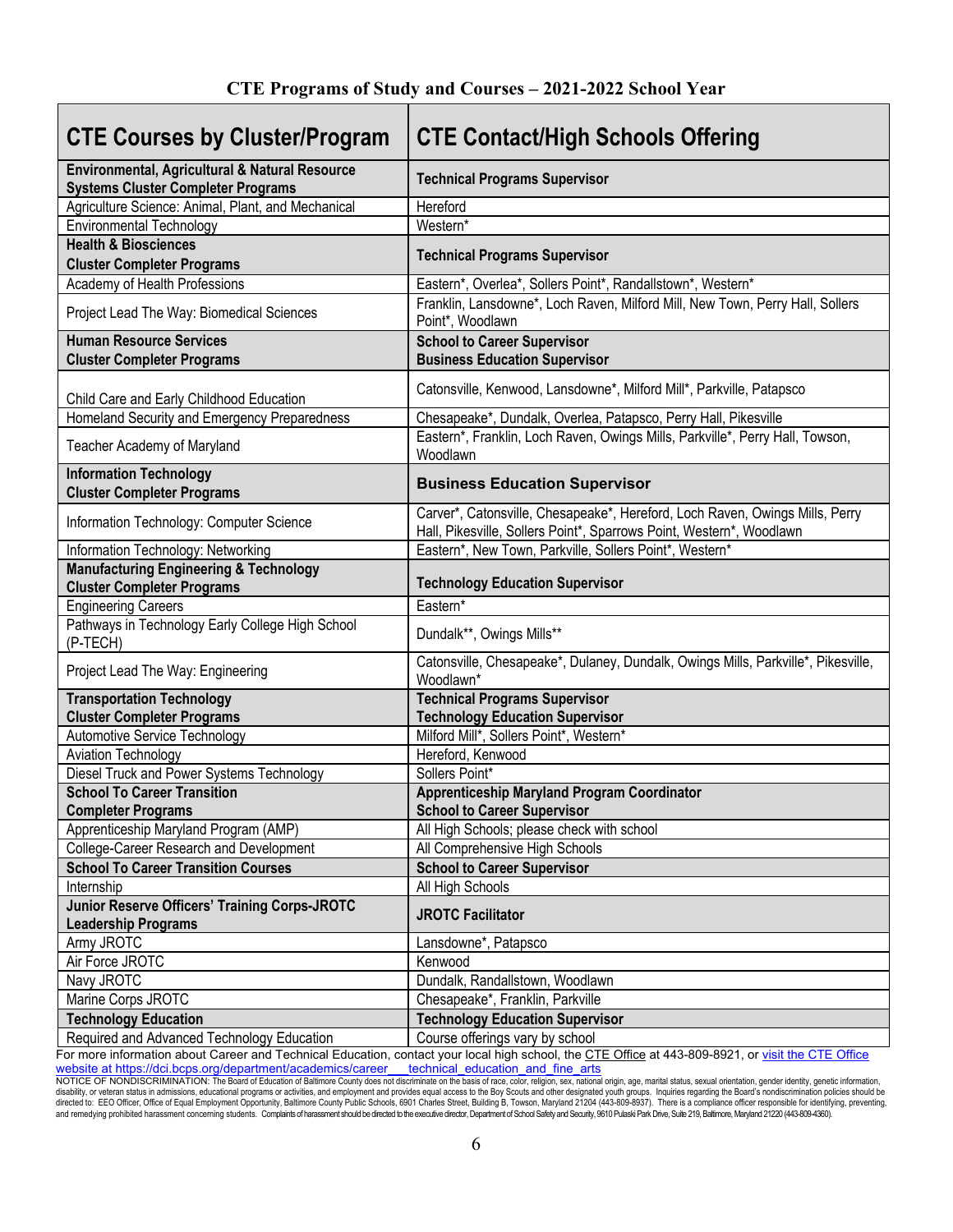*between* 

# **Baltimore County Public Schools and Community College of Baltimore County**

#### **BCPS Program Title:**

Academy of Health Professions

#### **CCBC Program Titles:**

School of Health Professions; Biology; Health Informatics and Information Technology

Program Location(s): Eastern Technical High School

| <b>BCPS</b>     | <b>BCPS Course</b>  | <b>BCPS</b>    | <b>CCBC</b>     | <b>CCBC Course</b>    | <b>CCBC</b>    |
|-----------------|---------------------|----------------|-----------------|-----------------------|----------------|
| Course #        | <b>Title</b>        | <b>Credits</b> | Course #        | <b>Title</b>          | <b>Credits</b> |
|                 |                     | <b>Earned</b>  |                 |                       | Awarded        |
| <b>Required</b> | <b>BCPS</b> Courses | <b>Below</b>   | CCBC            | Courses               | <b>Below</b>   |
|                 |                     |                |                 | Awarded               |                |
| 63.4200         | AHP Acad. of        |                | <b>HLTH 140</b> | First Aid,            | 3              |
|                 | Health Pro. 1       |                |                 | Safety, and CPR       |                |
| 63.4210         | AHP Acad. of        | $\mathbf{1}$   | <b>BIOL 107</b> | Human Biology         | $\overline{4}$ |
|                 | Health Pro. 2       |                |                 |                       |                |
| 63.4220         | <b>AHP</b> Allied   |                | <b>BIOL 160</b> | <b>Body Structure</b> | 3              |
|                 | Health 3            |                |                 | and Function          |                |
| 63.4230         | <b>AHP</b> Allied   |                | ALHL 104        | Introduction to       | $\overline{2}$ |
|                 | Health 4            |                |                 | <b>Health Careers</b> |                |
|                 |                     |                | <b>ALHL 115</b> | Medical               | 3              |
|                 |                     |                |                 | Terminology           |                |

Program Location(s): Randallstown High School

| <b>BCPS</b>     | <b>BCPS Course Title</b> | <b>BCPS</b>    | <b>CCBC</b>     | <b>CCBC Course</b>    | <b>CCBC</b>    |
|-----------------|--------------------------|----------------|-----------------|-----------------------|----------------|
| Course #        |                          | <b>Credits</b> | Course #        | <b>Title</b>          | <b>Credits</b> |
|                 |                          | <b>Earned</b>  |                 |                       | Awarded        |
| <b>Required</b> | <b>BCPS Courses</b>      | <b>Below</b>   | CCBC            | Courses Awarded       | <b>Below</b>   |
| 63.4200         | AHP Acad. of Health      |                | <b>HLTH 140</b> | First Aid, Safety,    | 3              |
|                 | Pro. 1                   |                |                 | and CPR               |                |
| 63.4210         | AHP Acad. of Health      | $\mathbf{1}$   | <b>BIOL 107</b> | Human Biology         | $\overline{4}$ |
|                 | Pro. 2                   |                |                 |                       |                |
| 63.4320         | AHP                      | 1              | <b>BIOL 160</b> | <b>Body Structure</b> | 3              |
|                 | AldHlthSciAcad           |                |                 | and Function          |                |
| or              | $CNA$ 3 or               | or             |                 |                       |                |
| 63.5120         | AHP Health Sci Prof      |                |                 |                       |                |
|                 | 3                        |                |                 |                       |                |
| 63.4330         | AHP                      | 1              | ALHL 104        | Introduction to       | $\overline{2}$ |
|                 | AldHlthSciAcad           |                |                 | <b>Health Careers</b> |                |
| or              | $CNA$ 4 or               | or             |                 |                       |                |
| 63.5130         | AHP Health Sci Prof      | 1              |                 |                       |                |
|                 | 4                        |                |                 |                       |                |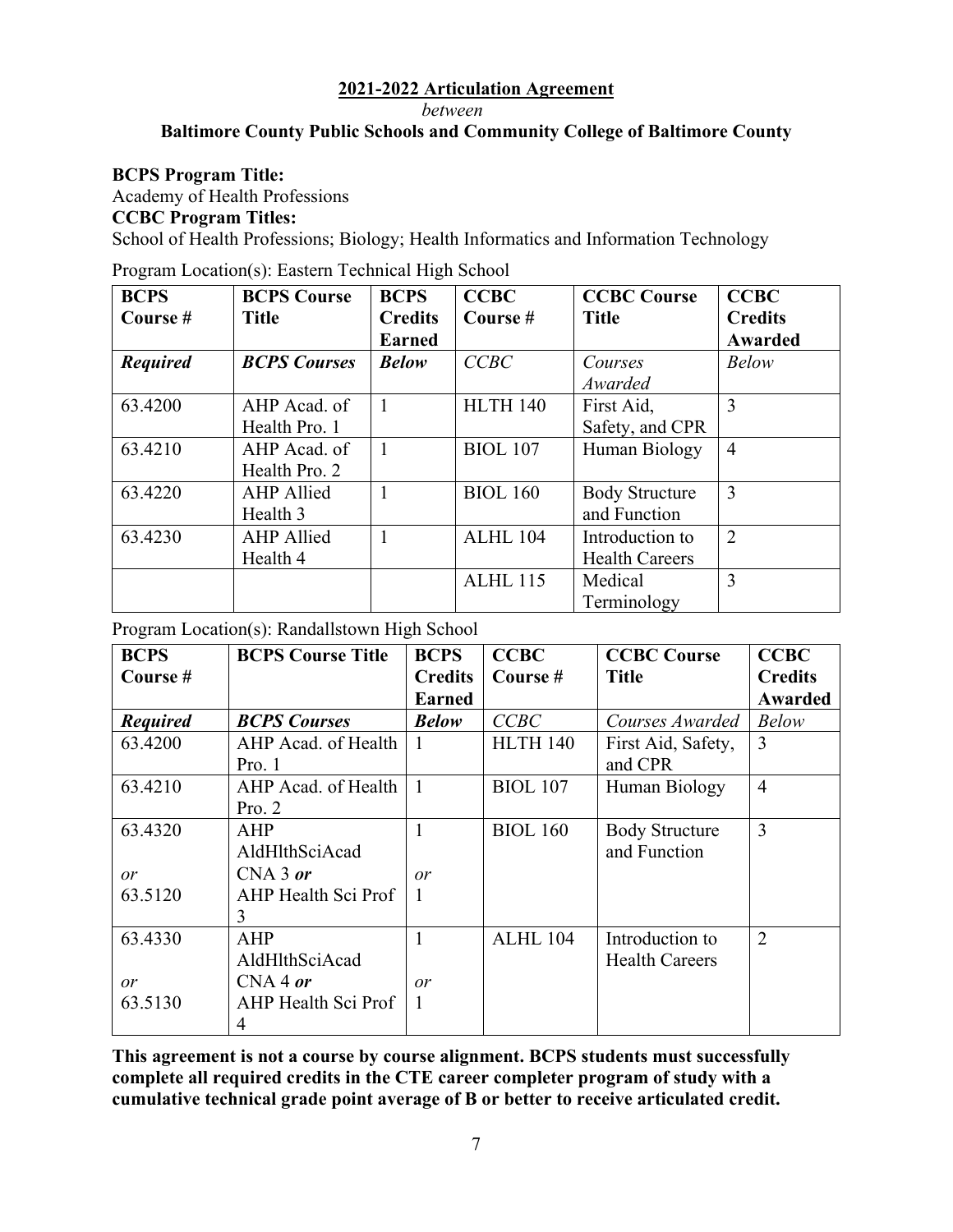#### *between*

# **Baltimore County Public Schools and Community College of Baltimore County**

#### **BCPS Program Title:**

Academy of Health Professions (Continued)

#### **CCBC Program Titles:**

School of Health Professions; Biology; Health Informatics and Information Technology

Program Location(s): Overlea High School

| <b>BCPS</b>     | <b>BCPS Course Title</b> | <b>BCPS</b>    | <b>CCBC</b>     | <b>CCBC Course</b>    | <b>CCBC</b>    |
|-----------------|--------------------------|----------------|-----------------|-----------------------|----------------|
| Course $#$      |                          | <b>Credits</b> | Course $#$      | <b>Title</b>          | <b>Credits</b> |
|                 |                          | <b>Earned</b>  |                 |                       | Awarded        |
| <b>Required</b> | <b>BCPS Courses</b>      | <b>Below</b>   | CCBC            | Courses Awarded       | <b>Below</b>   |
| 63.4200         | AHP Acad. of Health      |                | <b>HLTH</b>     | First Aid, Safety,    | 3              |
|                 | Pro. 1                   |                | 140             | and CPR               |                |
| 63.4210         | AHP Acad. of Health      |                | <b>BIOL 107</b> | Human Biology         | 4              |
|                 | Pro. 2                   |                |                 |                       |                |
| Course $#$      | AHP Phys Rehab 3 or      |                | <b>BIOL 160</b> | Body Structure and    | 3              |
| Pending         | AHP Dental Assist 3      |                |                 | Function              |                |
| 63.4230         | AHP Allied Health 4      |                | <b>ALHL</b>     | Introduction to       | 63.4230        |
|                 |                          |                | 104             | <b>Health Careers</b> |                |

Program Location(s): Sollers Point Technical High School

| <b>BCPS</b>     | <b>BCPS Course Title</b> | <b>BCPS</b>    | <b>CCBC</b>     | <b>CCBC Course</b>    | <b>CCBC</b>    |
|-----------------|--------------------------|----------------|-----------------|-----------------------|----------------|
| Course #        |                          | <b>Credits</b> | Course $#$      | <b>Title</b>          | <b>Credits</b> |
|                 |                          | <b>Earned</b>  |                 |                       | Awarded        |
| <b>Required</b> | <b>BCPS Courses</b>      | <b>Below</b>   | CCBC            | Courses Awarded       | <b>Below</b>   |
| 63.4200         | AHP Acad. of Health      |                | <b>HLTH</b>     | First Aid, Safety,    | 3              |
|                 | Pro. 1                   |                | 140             | and CPR               |                |
| 63.4210         | AHP Acad. of Health      |                | <b>BIOL</b> 107 | Human Biology         | $\overline{4}$ |
|                 | Pro. 2                   |                |                 |                       |                |
| 63.4320         | AHP AldHlthSciAcad       |                | <b>BIOL 160</b> | Body Structure and    | 3              |
|                 | CNA <sub>3</sub>         |                |                 | Function              |                |
| 63.4330         | AHP AldHlthSciAcad       |                | <b>ALHL</b>     | Introduction to       | $\overline{2}$ |
| or              | $CNA$ 4 or               | or             | 104             | <b>Health Careers</b> |                |
| 63.5140         | AHP AcdHlth Pharm        |                |                 |                       |                |
|                 | Tech                     |                |                 |                       |                |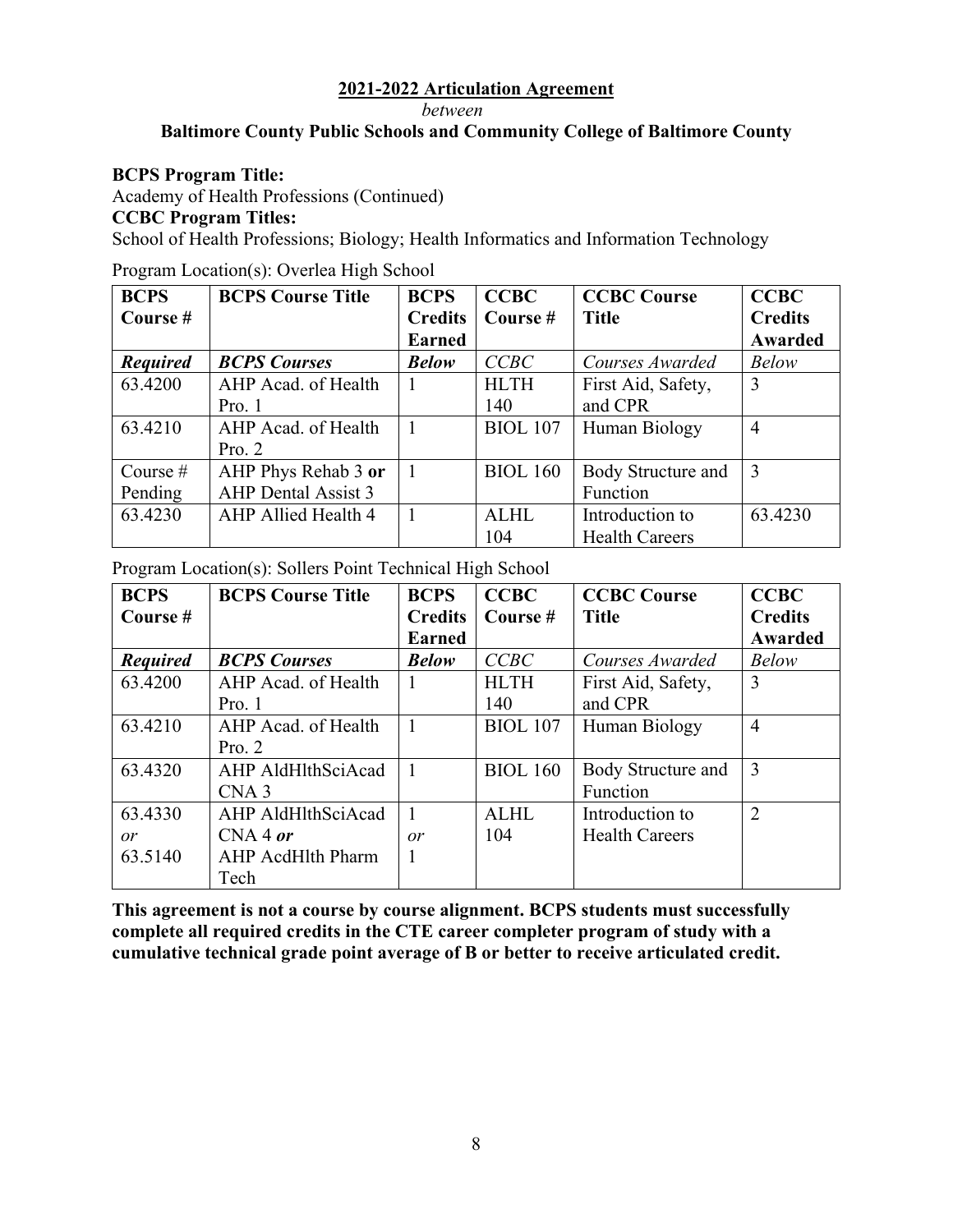*between* 

# **Baltimore County Public Schools and Community College of Baltimore County**

#### **BCPS Program Title:**

Academy of Health Professions (Continued)

**CCBC Program Titles:** 

School of Health Professions; Biology; Health Informatics and Information Technology

Program Location(s): Western School of Technology

| <b>BCPS</b>     | <b>BCPS Course</b>     | <b>BCPS</b>    | <b>CCBC</b>     | <b>CCBC Course</b>    | <b>CCBC</b>    |
|-----------------|------------------------|----------------|-----------------|-----------------------|----------------|
| Course #        | <b>Title</b>           | <b>Credits</b> | Course #        | <b>Title</b>          | <b>Credits</b> |
|                 |                        | <b>Earned</b>  |                 |                       | Awarded        |
| <b>Required</b> | <b>BCPS Courses</b>    | <b>Below</b>   | CCBC            | Courses Awarded       | <b>Below</b>   |
| 63.4200         | AHP Acad. of           |                | <b>HLTH 140</b> | First Aid, Safety,    | $\overline{3}$ |
|                 | Health Pro. 1          |                |                 | and CPR               |                |
| 63.4210         | AHP Acad. of           |                | <b>BIOL 107</b> | Human Biology         | 4              |
|                 | Health Pro. 2          |                |                 |                       |                |
| 63.5120         | AHP Health Sci         |                | <b>BIOL 160</b> | <b>Body Structure</b> | 3              |
|                 | Prof. 3                |                |                 | and Function          |                |
| 63.5130         | AHP Health Sci         |                | <b>ALHL 104</b> | Introduction to       | $\overline{2}$ |
|                 | Prof. 4                |                |                 | <b>Health Careers</b> |                |
| N <sub>o</sub>  | <b>Additional BCPS</b> | Courses        | <b>ALHL 115</b> | Medical               | 3              |
|                 |                        |                |                 | Terminology           |                |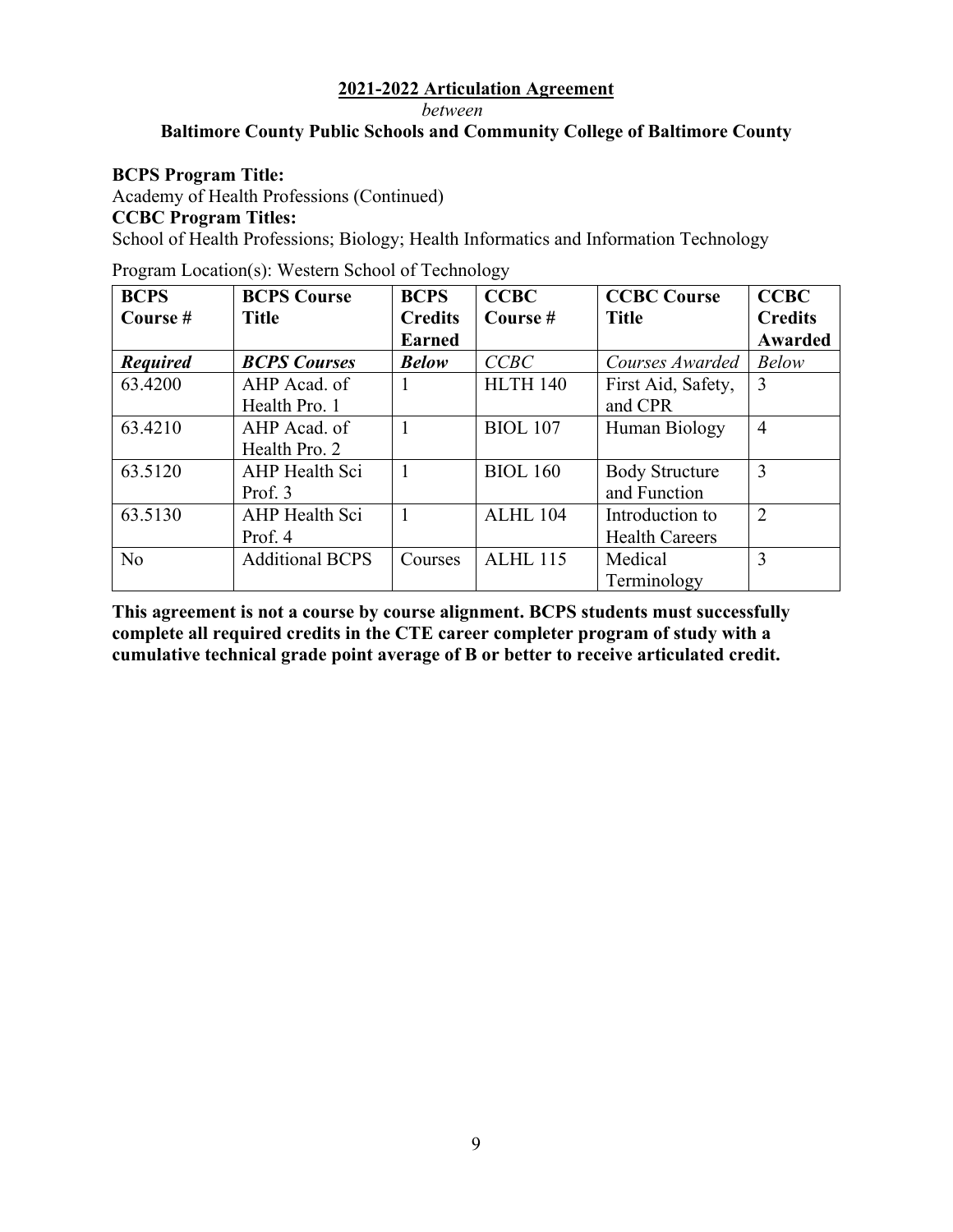#### *between*

# **Baltimore County Public Schools and Community College of Baltimore County**

#### **BCPS Program Title:**

Advanced Technology Education **CCBC Program Titles:**  Engineering Technology; Engineering Transfer

Program Location(s): All High School Eligible

| <b>BCPS</b>       | <b>BCPS Course</b>        | <b>BCPS</b>    | <b>CCBC</b> | <b>CCBC Course Title</b>  | <b>CCBC</b>    |
|-------------------|---------------------------|----------------|-------------|---------------------------|----------------|
| Course #          | <b>Title</b>              | <b>Credits</b> | Course#     |                           | <b>Credits</b> |
|                   |                           | <b>Earned</b>  |             |                           | <b>Awarded</b> |
| <b>Choose</b>     | <b>Following BCPS</b>     | <b>Courses</b> | CCBC        | Courses Awarded           | <b>Below</b>   |
| One of the        |                           | <b>Below</b>   |             |                           |                |
| 55.1250.0         | Foundations of            | 1              | <b>EGNT</b> | Introduction to           | $\overline{3}$ |
|                   | Engineering               |                | 101         | Engineering               |                |
|                   |                           |                | or          | Technology or             | or             |
|                   |                           |                | <b>ENSC</b> | Introduction to           | 3              |
|                   |                           |                | 101         | <b>Engineering Design</b> |                |
| 55.3500.4         | Engineering               | $\mathbf{1}$   |             |                           |                |
|                   | Principles and            |                |             |                           |                |
|                   | Applications (H)          |                |             |                           |                |
| 55.3500.5         | Engineering               | $\mathbf{1}$   |             |                           |                |
|                   | Technology (GT)           |                |             |                           |                |
| 56.0200.4         | <b>PLTW</b> Introduction  | $\mathbf{1}$   |             |                           |                |
|                   | to Engineering            |                |             |                           |                |
|                   | Design $(H)$              |                |             |                           |                |
| 56.0210.4         | PLTW Principles of        | $\mathbf{1}$   |             |                           |                |
|                   | Engineering (H)           |                |             |                           |                |
| <b>Additional</b> | <b>Required BCPS</b>      | <b>Courses</b> |             |                           |                |
|                   |                           | <b>Below</b>   |             |                           |                |
| 55.1600.0         | <b>Advanced Design</b>    | $\mathbf{1}$   |             |                           |                |
|                   | Applications              |                |             |                           |                |
|                   | (ADA)                     |                |             |                           |                |
| 55.8500.4         | <b>Engineering Design</b> | $\mathbf{1}$   |             |                           |                |
| (H)               |                           |                |             |                           |                |
| or                |                           |                |             |                           |                |
| 55.8500.5         |                           |                |             |                           |                |
| (GT)              |                           |                |             |                           |                |

To receive articulated credit, students must achieve a letter grade of B or better in the Advanced Design Applications ADA and Engineering Design courses. **For more information contact: Taylor Kidd at [tkidd@ccbcmd.edu](mailto:tkidd@ccbcmd.edu)**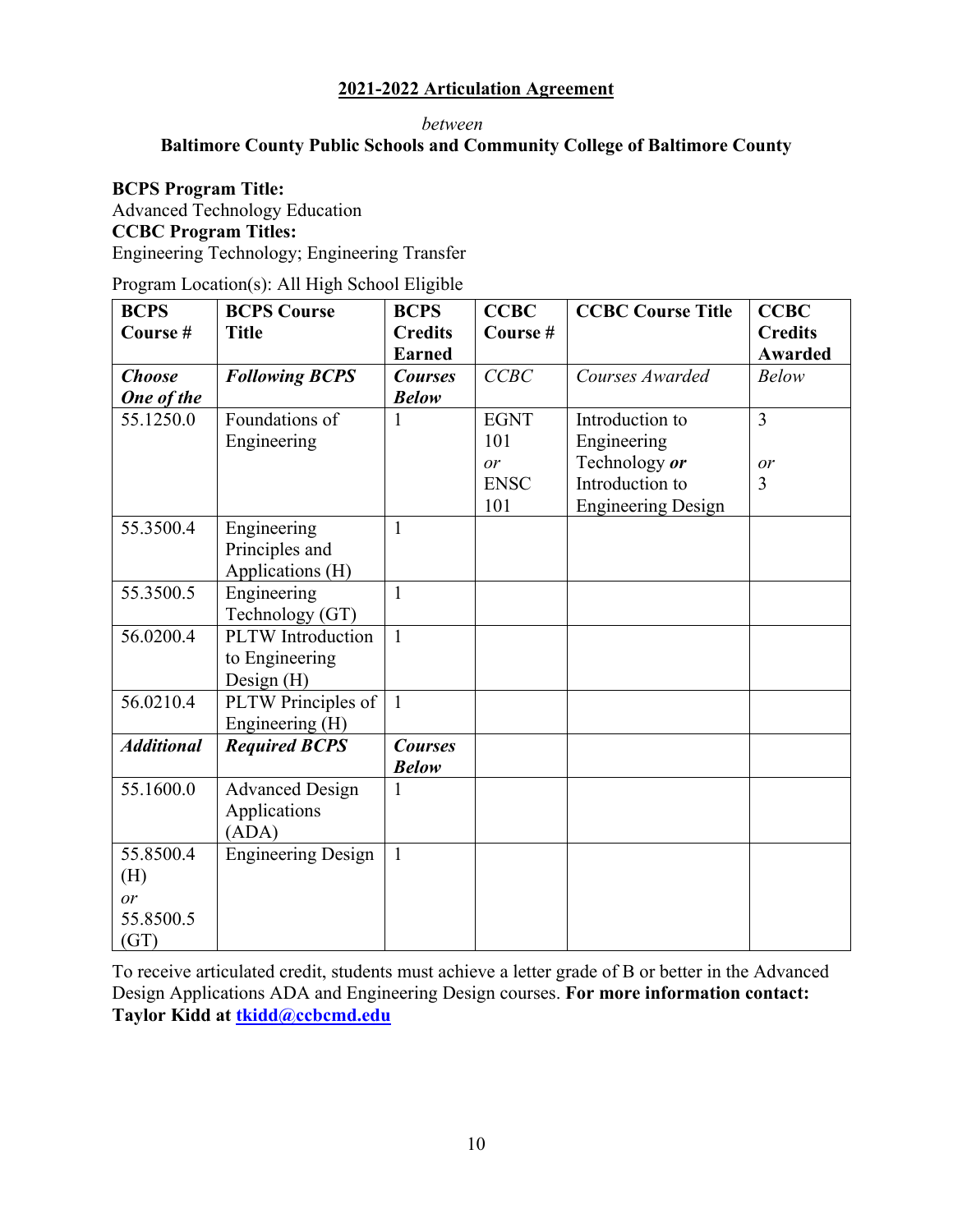*between* 

# **MSDE/Baltimore County Public Schools and Community College of Baltimore County**

#### **BCPS Program Title:**

Agriculture Science: Animal, Plant, and Mechanical **CCBC Program Title:**  Veterinary Technology

| Program Location(s): Hereford High School |  |  |
|-------------------------------------------|--|--|
|                                           |  |  |

| <b>BCPS</b>     | <b>BCPS Course</b>    | <b>BCPS</b>    | <b>CCBC</b> | <b>CCBC Course Title</b> | <b>CCBC</b>    |
|-----------------|-----------------------|----------------|-------------|--------------------------|----------------|
| Course #        | <b>Title</b>          | <b>Credits</b> | Course#     |                          | <b>Credits</b> |
|                 |                       | <b>Earned</b>  |             |                          | Awarded        |
| <b>Required</b> | <b>BCPS Courses</b>   | <b>Below</b>   | CCBC        | Courses Awarded          | <b>Below</b>   |
| 61.6310         | Ag. Sci Veterinary    |                | <b>VETT</b> | Intro. to Veterinary     | $\overline{2}$ |
|                 | Science               |                | 106         | Tech.                    |                |
| 61.6330         | Ag. CASE Princ. of    | $\overline{1}$ |             |                          |                |
|                 | Ag Sci-Animal         |                |             |                          |                |
| <b>And</b>      | Two of the            | <b>Courses</b> |             |                          |                |
| <b>Choose</b>   | <b>Following BCPS</b> | <b>Below</b>   |             |                          |                |
| 61.6340         | Ag. CASE Princ. of    |                |             |                          |                |
|                 | Ag Sci-Plant          |                |             |                          |                |
| 61.6200         | Ag. Internship        |                |             |                          |                |
|                 | Seminar B             |                |             |                          |                |
| 61.6100         | Ag. CASE Intro Ag     | $\overline{1}$ |             |                          |                |
|                 | Sci & Nat             |                |             |                          |                |
|                 | Resources             |                |             |                          |                |
| 61.6320         | Ag. Sci CASE          |                |             |                          |                |
|                 | <b>Biotech</b>        |                |             |                          |                |

This agreement is a statewide agreement between the Maryland State Department of Education and the Community College of Baltimore County.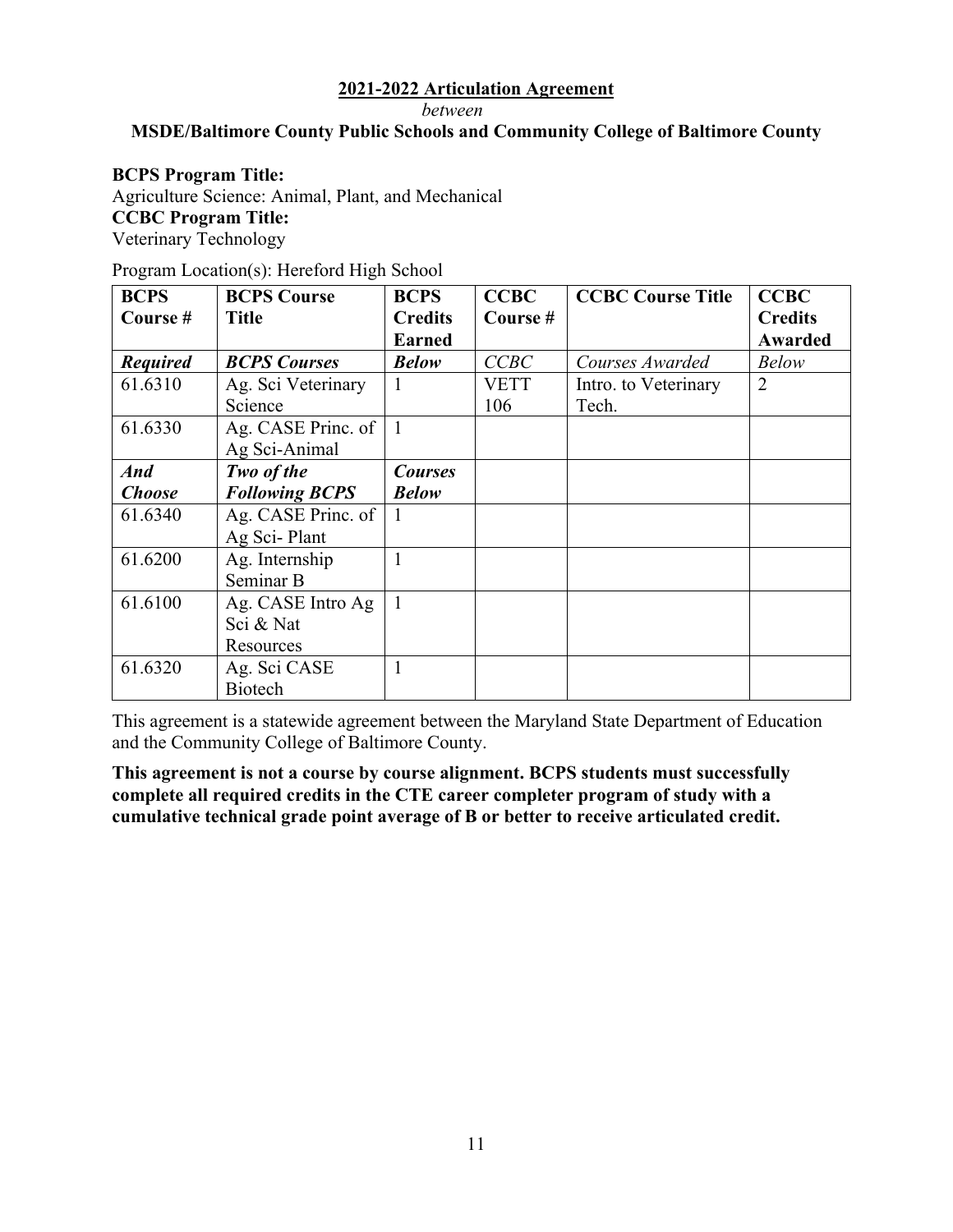*between* 

# **MSDE/Baltimore County Public Schools and Community College of Baltimore County**

#### **BCPS Program Title:**

Agriculture Science, CASE Plant **CCBC Program Title:**  Sustainable Horticulture

| Program Location(s): Hereford High School |  |  |
|-------------------------------------------|--|--|
|                                           |  |  |

| <b>BCPS</b>     | <b>BCPS Course</b>    | <b>BCPS</b>    | <b>CCBC</b> | <b>CCBC Course Title</b> | <b>CCBC</b>    |
|-----------------|-----------------------|----------------|-------------|--------------------------|----------------|
| Course #        | <b>Title</b>          | <b>Credits</b> | Course#     |                          | <b>Credits</b> |
|                 |                       | <b>Earned</b>  |             |                          | Awarded        |
| <b>Required</b> | <b>BCPS Courses</b>   | <b>Below</b>   | CCBC        | Courses Awarded          | <b>Below</b>   |
| 61.6100         | Ag CASE Intro Ag      |                | <b>HORT</b> | Introduction to          | 3              |
|                 | Sci & Nat             |                | 127         | Sustainable              |                |
|                 | Resources             |                |             | Horticulture             |                |
| 61.6340         | Ag CASE Princ. of     |                |             |                          |                |
|                 | Ag Sci-Plant          |                |             |                          |                |
| 61.6320         | Ag Sci CASE           |                |             |                          |                |
|                 | <b>Biotech</b>        |                |             |                          |                |
| <b>And</b>      | One of the            | <b>Courses</b> |             |                          |                |
| <b>Choose</b>   | <b>Following BCPS</b> | <b>Below</b>   |             |                          |                |
|                 | Ag Elective           |                |             |                          |                |
|                 |                       |                |             |                          |                |
|                 | Agriculture           |                |             |                          |                |
|                 | Capstone/Work         |                |             |                          |                |
|                 | Experience            |                |             |                          |                |

This agreement is a statewide agreement between the Maryland State Department of Education and the Community College of Baltimore County.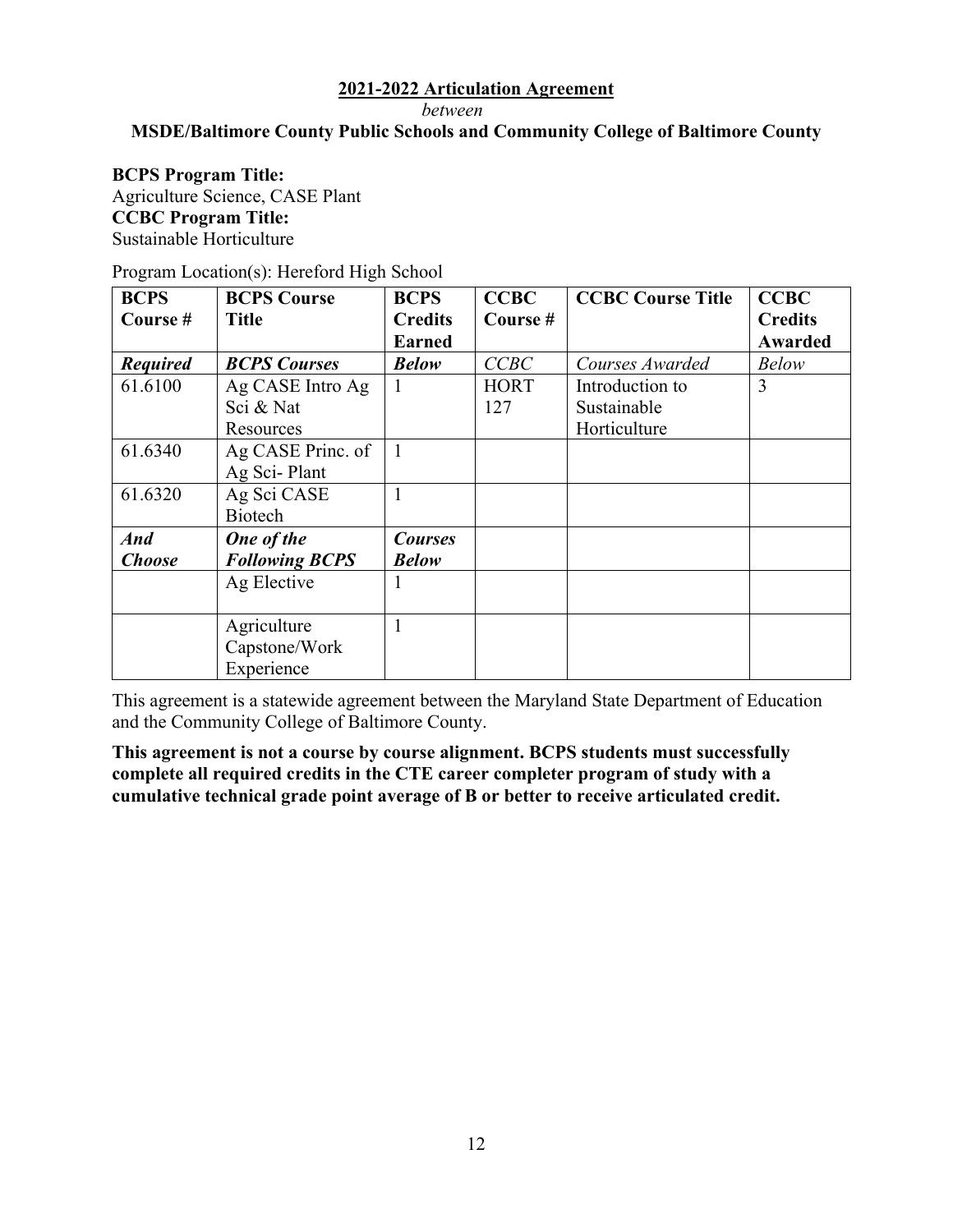*between* 

# **Baltimore County Public Schools and Community College of Baltimore County**

#### **BCPS Program Title:** Air Force Junior ROTC **CCBC Program Title:**  Aviation Technology

| Program Location(s): Kenwood High School |  |  |  |  |  |  |
|------------------------------------------|--|--|--|--|--|--|
|------------------------------------------|--|--|--|--|--|--|

| <b>BCPS</b>     | <b>BCPS Course</b>  | <b>BCPS</b>    | <b>CCBC</b> | <b>CCBC Course Title</b> | <b>CCBC</b>    |
|-----------------|---------------------|----------------|-------------|--------------------------|----------------|
| Course #        | <b>Title</b>        | <b>Credits</b> | Course #    |                          | <b>Credits</b> |
|                 |                     | <b>Earned</b>  |             |                          | Awarded        |
| <b>Required</b> | <b>BCPS Courses</b> | <b>Below</b>   | CCBC        | Courses Awarded          | <b>Below</b>   |
| 86.5110         | AF JROTC            |                | <b>AVMT</b> | Aviation History and     | 3              |
|                 | Aerospace Science   |                | 101         | Development              |                |
|                 |                     |                |             |                          |                |
| 86.5210         | AF JROTC            |                |             |                          |                |
|                 | Aerospace Science   |                |             |                          |                |
|                 | П                   |                |             |                          |                |
| 86.5310         | AF JROTC            |                |             |                          |                |
|                 | Aerospace Science   |                |             |                          |                |
|                 | Ш                   |                |             |                          |                |
| 86.5410         | AF JROTC            |                |             |                          |                |
|                 | Aerospace Science   |                |             |                          |                |
|                 | IV                  |                |             |                          |                |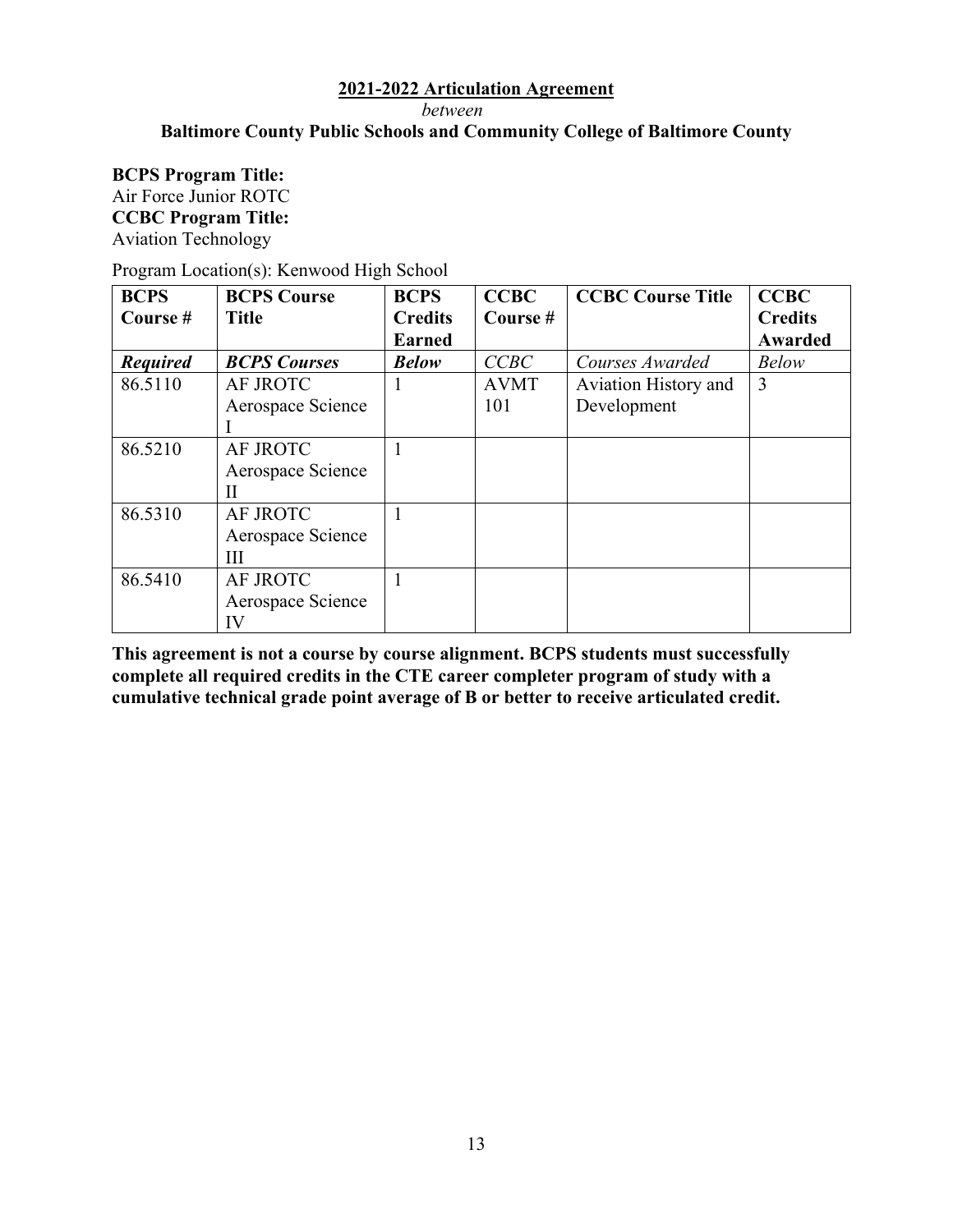*between* 

# **MSDE/Baltimore County Public Schools and Community College of Baltimore County**

#### **BCPS Program Title:**

Automotive Service Technology **CCBC Program Title:**  Automotive Technology

#### Program Location(s): Milford Mill Academy, Sollers Point Technical, and Western School of Technology

| <b>BCPS</b>     | <b>BCPS Course</b>        | <b>BCPS</b>    | OJ.<br><b>CCBC</b> | <b>CCBC Course Title</b> | <b>CCBC</b>    |
|-----------------|---------------------------|----------------|--------------------|--------------------------|----------------|
| Course #        | <b>Title</b>              | <b>Credits</b> | Course#            |                          | <b>Credits</b> |
|                 |                           | <b>Earned</b>  |                    |                          | Awarded        |
| <b>Required</b> | <b>BCPS Courses</b>       | <b>Below</b>   | CCBC               | Courses Awarded          | <b>Below</b>   |
| 62.4410         | <b>Automotive Service</b> |                | <b>AUTO</b>        | Introduction to          | 5              |
|                 | Tech 1                    |                | 100                | Automotive               |                |
|                 |                           |                |                    | Technology               |                |
| 62.4420         | <b>Automotive Service</b> |                |                    |                          |                |
|                 | Tech 2                    |                |                    |                          |                |
| 62.4430         | <b>Automotive Service</b> |                |                    |                          |                |
|                 | Tech 3                    |                |                    |                          |                |
|                 |                           |                |                    |                          |                |
| 62.4440         | <b>Automotive Service</b> |                |                    |                          |                |
|                 | Tech 4                    |                |                    |                          |                |

This agreement is a statewide agreement between the Maryland State Department of Education and the Community College of Baltimore County.

To be considered for articulated credit, students must have a portfolio review and assessment by the CCBC Automotive faculty. Upon verification, articulation will be conditionally offered after the successful completion of the following S/P2 Training at CCBC: Automotive Service Safety and Automotive Service Pollution Prevention. **Contact: Ryan Washington at [rwashington2@ccbcmd.edu](mailto:rwashington2@ccbcmd.edu) or 443.840.4969 to arrange a review and an assessment.** 

*A student must earn a B or better in each of the courses listed and pass the ASE Entry-Level end-of-course assessment in; Maintenance and Light Repair, Suspension and Steering, Electrical/Electronic Systems, and Brakes to earn the articulated credit for each corresponding course.* 

# *CCBC Portfolio Review and Assessment Guideline*

- *Schedule an appointment with a CCBC Automotive Faculty Member*
- *Present the High School Transcript (Official)*
- *Present the ASE Entry Level Certificates*
- *Establish a S/P2 Training Profile at CCBC*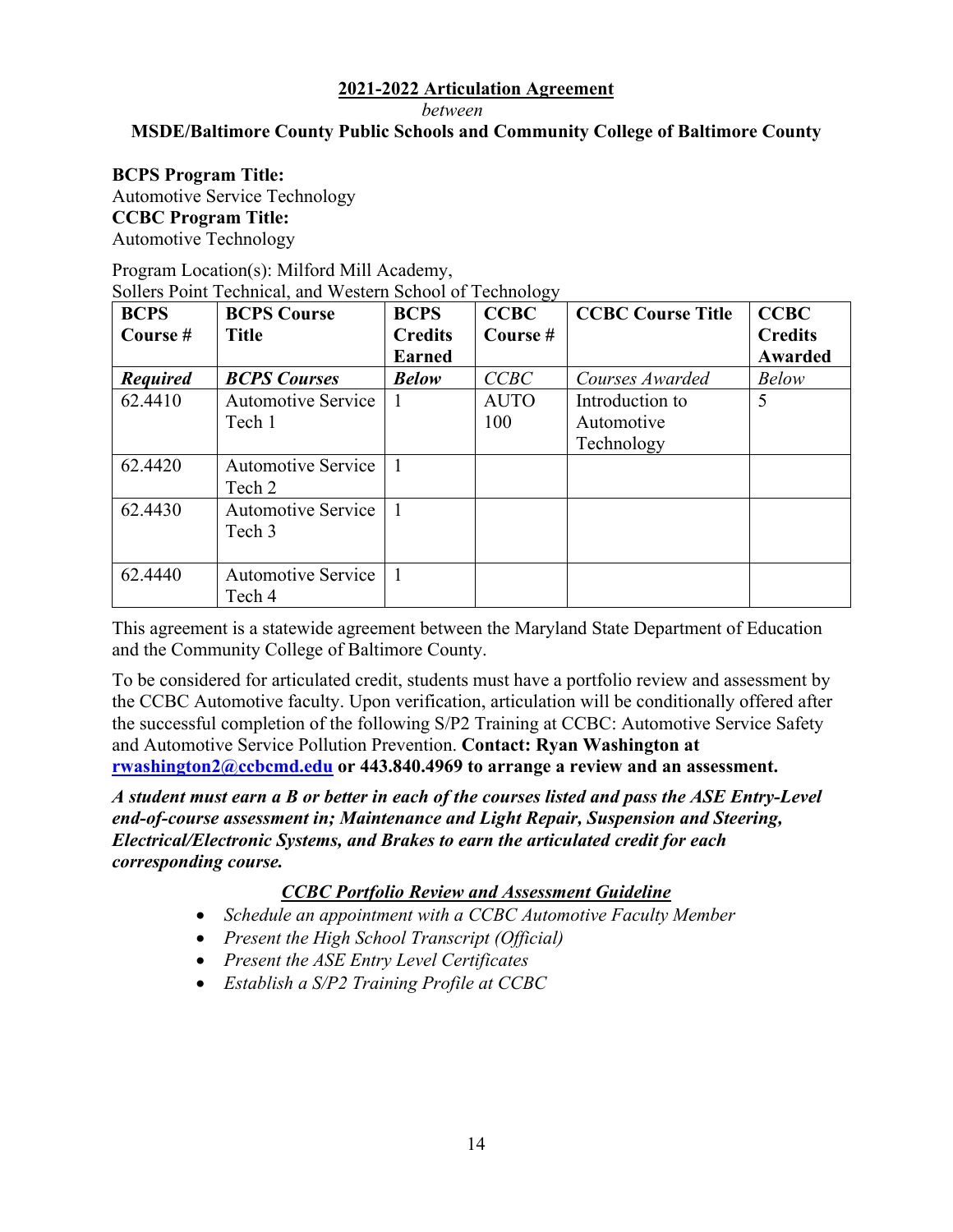*between* 

# **Baltimore County Public Schools and Community College of Baltimore County**

#### **BCPS Program Title:**

Aviation Technology, Private Pilot Pathway **(Effective FY2023) CCBC Program Title:**  Aviation Technology

#### Program Location(s): Hereford and Kenwood High Schools

| <b>BCPS</b>     | <b>BCPS Course</b>        | <b>BCPS</b>    | <b>CCBC</b> | <b>CCBC Course Title</b> | <b>CCBC</b>    |
|-----------------|---------------------------|----------------|-------------|--------------------------|----------------|
| Course #        | <b>Title</b>              | <b>Credits</b> | Course#     |                          | <b>Credits</b> |
|                 |                           | <b>Earned</b>  |             |                          | <b>Awarded</b> |
| <b>Required</b> | <b>BCPS Courses</b>       | <b>Below</b>   | CCBC        | Courses Awarded          | <b>Below</b>   |
| 56.16000        | Principles of             |                | <b>AVMT</b> | Aviation History and     | $\overline{3}$ |
|                 | Aviation and              |                | 101         | Development              |                |
|                 | Aerospace                 |                |             |                          |                |
| 56.1610.4       | <b>Exploring Aviation</b> | $\mathbf{1}$   | <b>AVMT</b> | Private Pilot Ground     | 3              |
|                 | and Aerospace (H)         |                | 141         | School                   |                |
| 56.1620.5       | Private Pilot             |                |             |                          |                |
|                 | Fundamentals (GT)         |                |             |                          |                |
| 56.1640.5       | Aviation and              |                |             |                          |                |
|                 | Autonomous                |                |             |                          |                |
|                 | <b>Systems</b>            |                |             |                          |                |
|                 | Engineering CWE           |                |             |                          |                |
|                 | (GT)                      |                |             |                          |                |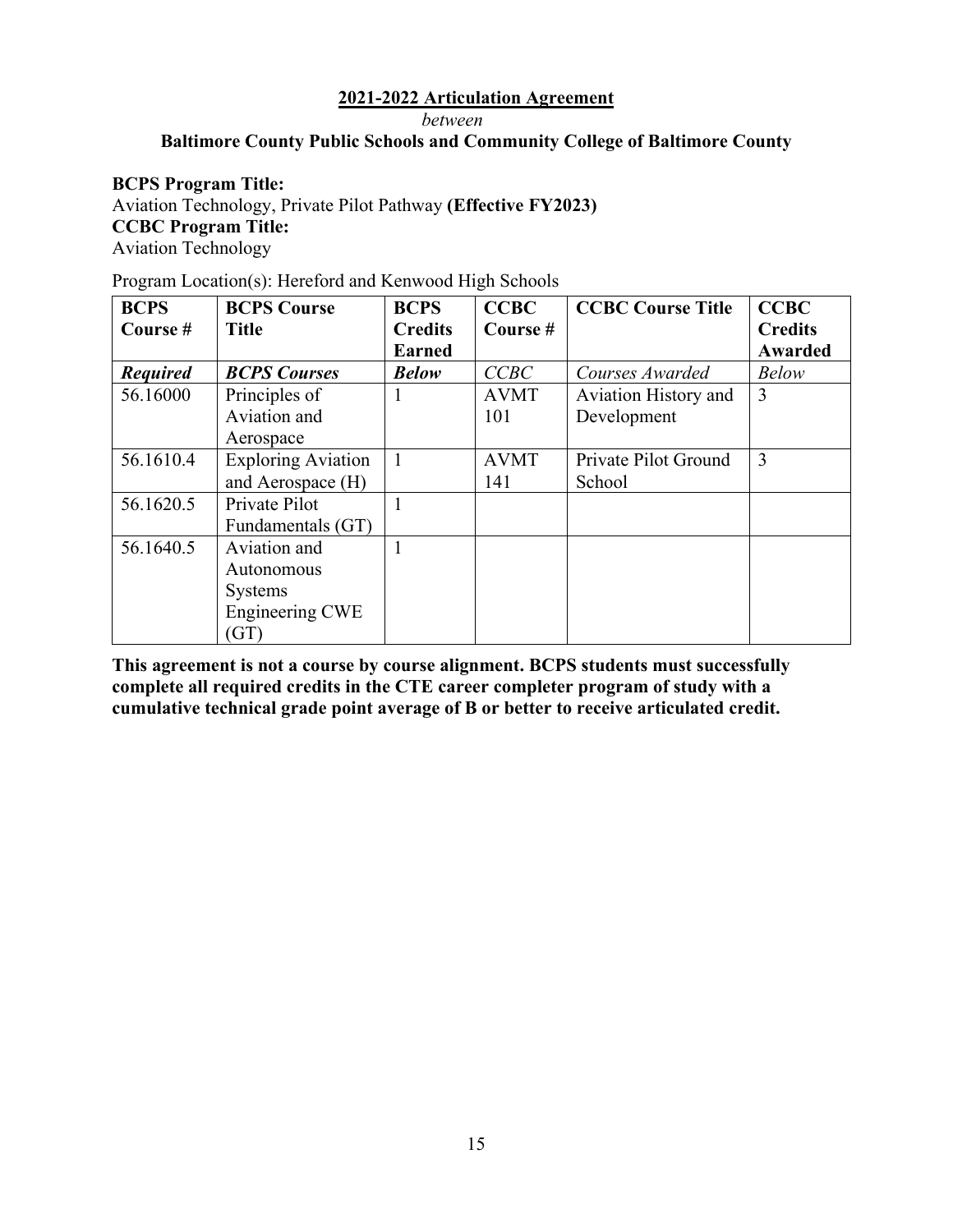*between* 

# **Baltimore County Public Schools and Community College of Baltimore County**

#### **BCPS Program Title:**

Aviation Technology, Unmanned Aircraft Systems Pathway **(Effective FY2023) CCBC Program Title:**  Aviation Technology

|  |  | Program Location(s): Hereford and Kenwood High Schools |  |
|--|--|--------------------------------------------------------|--|
|  |  |                                                        |  |

| <b>BCPS</b>     | <b>BCPS Course</b>        | <b>BCPS</b>    | <b>CCBC</b> | <b>CCBC Course Title</b> | <b>CCBC</b>    |
|-----------------|---------------------------|----------------|-------------|--------------------------|----------------|
| Course #        | <b>Title</b>              | <b>Credits</b> | Course #    |                          | <b>Credits</b> |
|                 |                           | <b>Earned</b>  |             |                          | <b>Awarded</b> |
| <b>Required</b> | <b>BCPS Courses</b>       | <b>Below</b>   | CCBC        | Courses Awarded          | <b>Below</b>   |
| 56.16000        | Principles of             |                | <b>AVMT</b> | Aviation History and     | $\overline{3}$ |
|                 | Aviation and              |                | 101         | Development              |                |
|                 | Aerospace                 |                |             |                          |                |
| 56.1610.4       | <b>Exploring Aviation</b> | $\mathbf{1}$   | <b>AVMT</b> | <b>Unmanned Aircraft</b> | 3              |
|                 | and Aerospace (H)         |                | 162         | Systems Flight           |                |
|                 |                           |                |             | Training                 |                |
| 56.1630.5       | <b>Unmanned Aircraft</b>  |                |             |                          |                |
|                 | Systems (GT)              |                |             |                          |                |
| 56.1640.5       | Aviation and              |                |             |                          |                |
|                 | Autonomous                |                |             |                          |                |
|                 | <b>Systems</b>            |                |             |                          |                |
|                 | Engineering CWE           |                |             |                          |                |
|                 | (GT)                      |                |             |                          |                |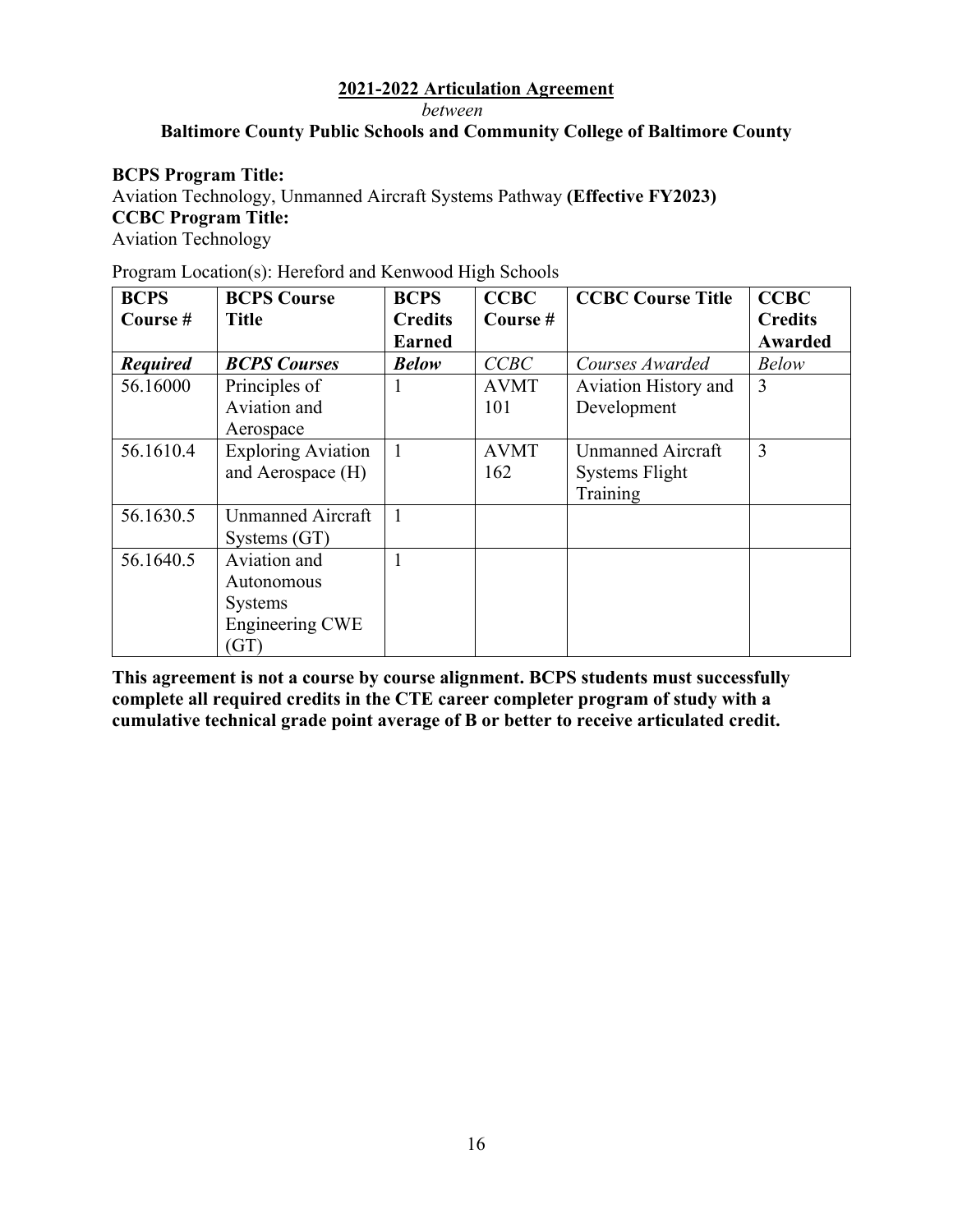*between* 

# **Baltimore County Public Schools and Community College of Baltimore County**

#### **BCPS Program Title:**

Business Management and Finance Cluster, Accounting and Finance Pathway

#### **CCBC Program Titles:**

Accounting; Business Administration/Business Management

Program Location(s): All High Schools Eligible

| <b>BCPS</b>     | <b>BCPS Course</b>       | <b>BCPS</b>    | <b>CCBC</b>     | <b>CCBC Course Title</b> | <b>CCBC</b>    |
|-----------------|--------------------------|----------------|-----------------|--------------------------|----------------|
| Course #        | <b>Title</b>             | <b>Credits</b> | Course #        |                          | <b>Credits</b> |
|                 |                          | <b>Earned</b>  |                 |                          | <b>Earned</b>  |
| <b>Required</b> | <b>BCPS Courses</b>      | <b>Below</b>   | CCBC            | Courses Awarded          | <b>Below</b>   |
| 35.0310         | Principles of            |                | MNGT 101        | Introduction to          | 3              |
|                 | <b>Business</b>          |                |                 | Business and             |                |
|                 | Administrations          |                |                 | Industry                 |                |
|                 | and Mgt.                 |                |                 |                          |                |
| 35.2000         | Principles of            |                | ACCT 101        | Principles of            | 3              |
| or              | Accounting or            | or             |                 | Accounting               |                |
| 35.2010         | Accounting I             | $\mathbf{I}$   |                 |                          |                |
| 35.2020         | Accounting II            |                |                 |                          |                |
| <b>Optional</b> | <b>BCPS Courses</b>      | <b>Below</b>   |                 |                          |                |
| 35.1400         | <b>Business Capstone</b> |                | <b>ECON 201</b> | Intro. To Macro-         | 3              |
| or              | or AP Economics          | or 1           |                 | Economic Principles      |                |
| 15.1400         | or College Course        | or 1           |                 |                          |                |
|                 | or Internship            | or 1           |                 |                          |                |

#### **Only students who take AP Economics will receive credit for ECON 201.**

In addition, students who pass the MOS Excel Exam will earn credit for CSIT 132 and students who pass the MOS Access Exam will earn credit for CSIT 134.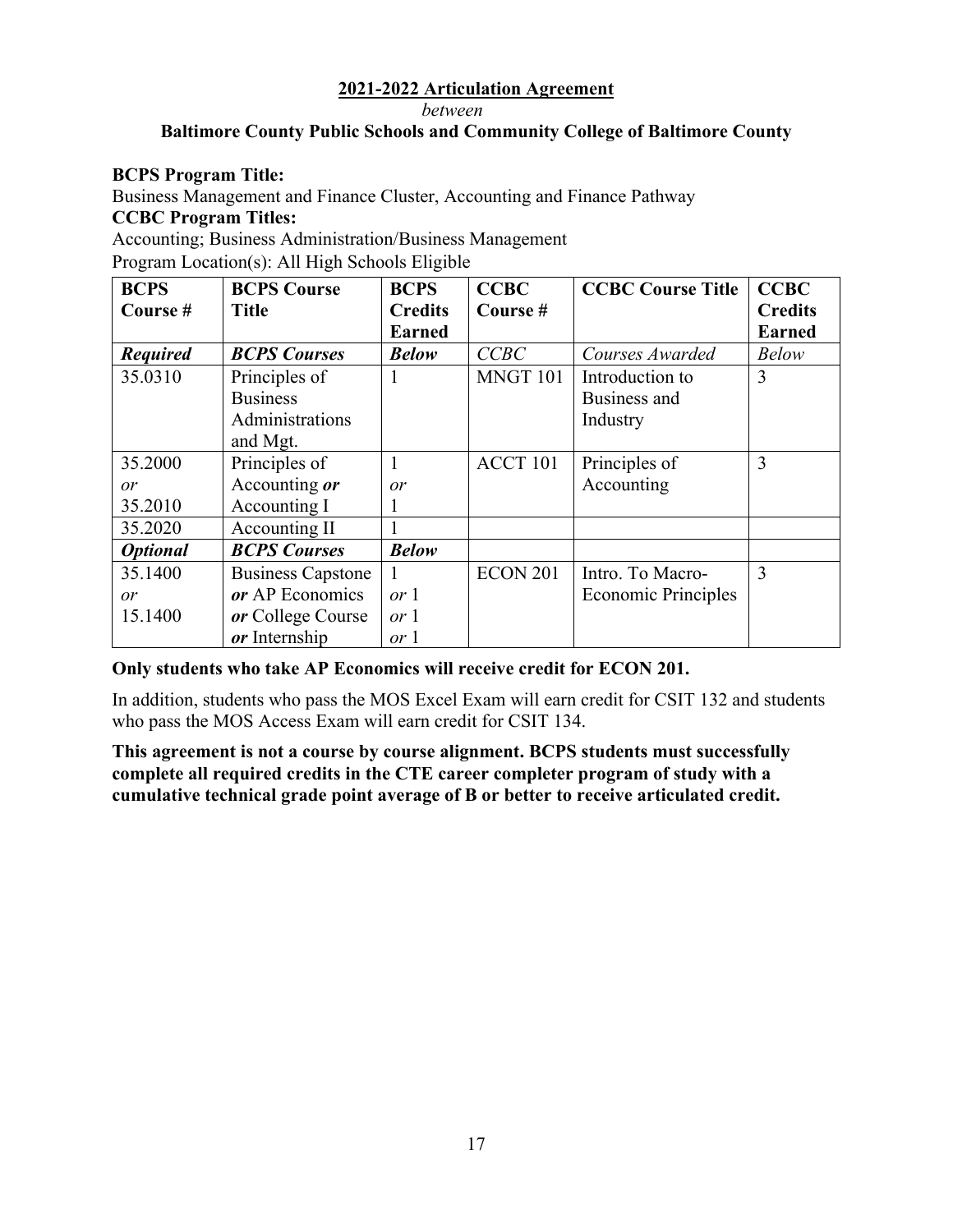*between* 

# **Baltimore County Public Schools and Community College of Baltimore County**

#### **BCPS Program Title:**

Business Management and Finance Cluster, Administrative Services Pathway

#### **CCBC Program Titles:**

Accounting; Business Administration/Business Management; Information Technology

| <b>BCPS</b>     | <b>BCPS Course</b>  | <b>BCPS</b>    | <b>CCBC</b>     | <b>CCBC Course Title</b>   | <b>CCBC</b>    |
|-----------------|---------------------|----------------|-----------------|----------------------------|----------------|
| Course #        | <b>Title</b>        | <b>Credits</b> | Course#         |                            | <b>Credits</b> |
|                 |                     | <b>Earned</b>  |                 |                            | <b>Awarded</b> |
| <b>Required</b> | <b>BCPS Courses</b> | <b>Below</b>   | CCBC            | Courses Awarded            | <b>Below</b>   |
| 35.0310         | Principles of       |                | <b>MNGT</b>     | Introduction to            | 3              |
|                 | <b>Business</b>     |                | 101             | Business and Industry      |                |
|                 | Administrations     |                |                 |                            |                |
|                 | and Management      |                |                 |                            |                |
| 35.2000         | Principles of       |                | <b>ACCT</b>     | Principles of              | 3              |
| or              | Accounting or       | or             | 101             | Accounting                 |                |
| 35.2010         | Accounting I        |                |                 |                            |                |
| 35.2690         | Information         |                | <b>CSIT 132</b> | Comprehensive              | 3              |
|                 | <b>Systems</b>      |                |                 | Spreadsheets               |                |
|                 | Management I        |                |                 |                            |                |
| 35.2670         | Information         | 1              | <b>CSIT 134</b> | Comprehensive              | 3              |
|                 | <b>Systems</b>      |                |                 | Databases                  |                |
|                 | Management II       |                |                 |                            |                |
| <b>Optional</b> | <b>BCPS</b> Course  | <b>Below</b>   |                 |                            |                |
| 15.1400         | <b>AP</b> Economics |                | <b>ECON</b>     | Intro. To Macro-           | 3              |
|                 |                     |                | 201             | <b>Economic Principles</b> |                |

Program Location(s): All High Schools Eligible

#### **Only students who take AP Economics will receive credit for ECON 201.**

Please note: Students successfully completing other BCPS Business electives may be eligible for additional articulated credit.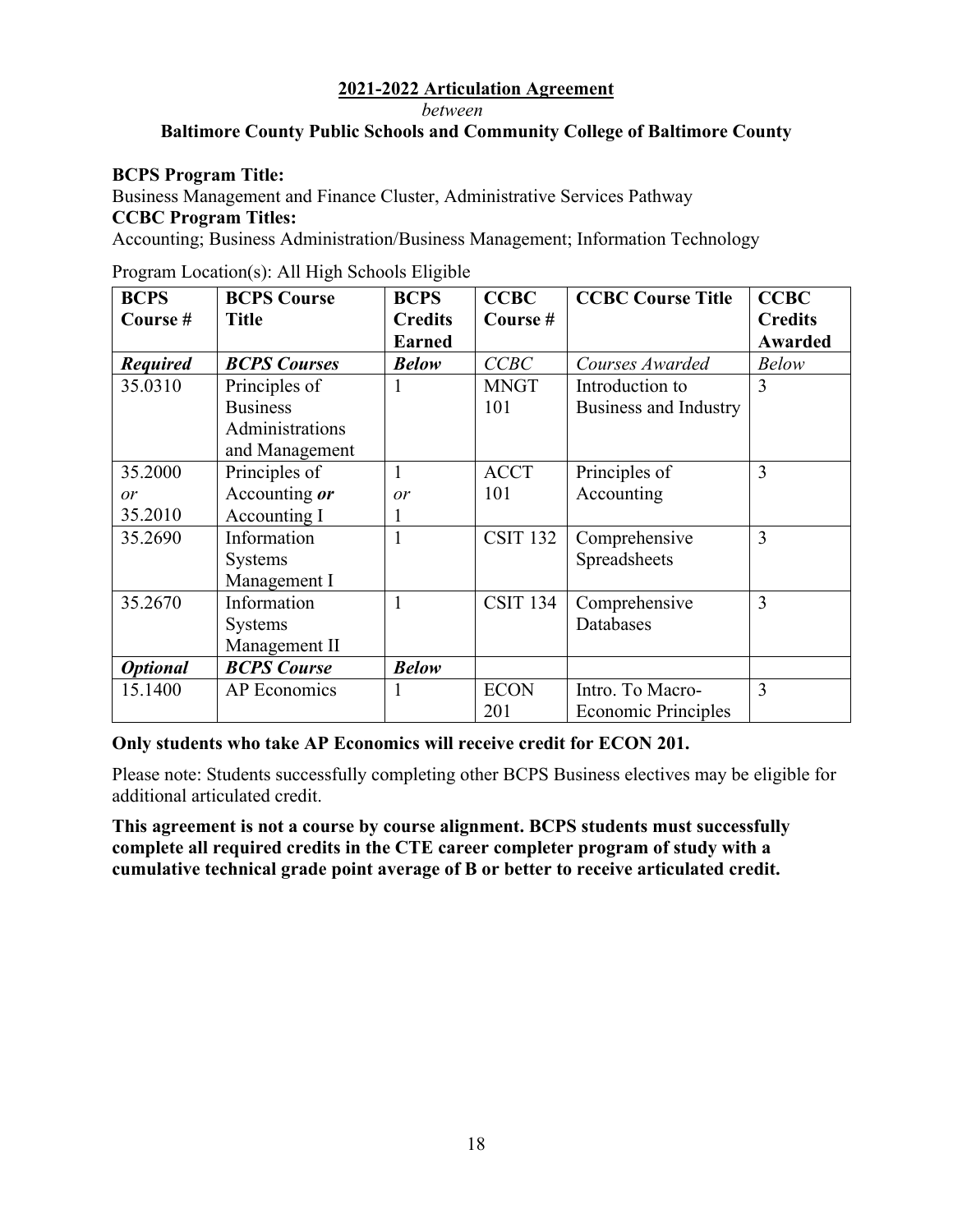*between* 

# **Baltimore County Public Schools and Community College of Baltimore County**

#### **BCPS Program Title:**

Business Management and Finance Cluster, Business Management Pathway

#### **CCBC Program Titles:**

Accounting; Business Administration/Business Management

| <b>BCPS</b>     | <b>BCPS Course</b>       | <b>BCPS</b>    | <b>CCBC</b>     | <b>CCBC Course</b>         | <b>CCBC</b>    |
|-----------------|--------------------------|----------------|-----------------|----------------------------|----------------|
| Course #        | <b>Title</b>             | <b>Credits</b> | Course #        | <b>Title</b>               | <b>Credits</b> |
|                 |                          | <b>Earned</b>  |                 |                            | Awarded        |
| <b>Required</b> | <b>BCPS Courses</b>      | <b>Below</b>   | CCBC            | Courses Awarded            | <b>Below</b>   |
| 35.0410         | Principles of            |                | MNGT 101        | Introduction to            | 3              |
|                 | <b>Business</b>          |                |                 | Business and               |                |
|                 | Administrations          |                |                 | Industry                   |                |
|                 | and Mgt.                 |                |                 |                            |                |
| 35.2000         | Principles of            | 1              | ACCT 101        | Principles of              | 3              |
| or              | Accounting or            | or             |                 | Accounting                 |                |
| 35.2010         | Accounting I             |                |                 |                            |                |
| 35.0510         | <b>Advanced Business</b> | 1              | <b>MNGT 105</b> | Principles of              | 3              |
|                 | Mgt.                     |                |                 | Management                 |                |
| <b>Optional</b> | <b>BCPS Courses</b>      | <b>Below</b>   |                 |                            |                |
| 35.1400         | <b>Business Capstone</b> | 1              | <b>ECON 201</b> | Intro. To Macro-           | 3              |
| or 15.1400      | or AP Economics          | or 1           |                 | <b>Economic Principles</b> |                |
|                 | or College Course        | or 1           |                 |                            |                |
|                 | or Internship            | or 1           |                 |                            |                |

Program Location(s): All High Schools Eligible

**Only students who take AP Economics will receive credit for ECON 201.** 

In addition, students who pass the MOS Excel Exam will earn credit for CSIT 132 and students who pass the MOS Access Exam will earn credit for CSIT 134.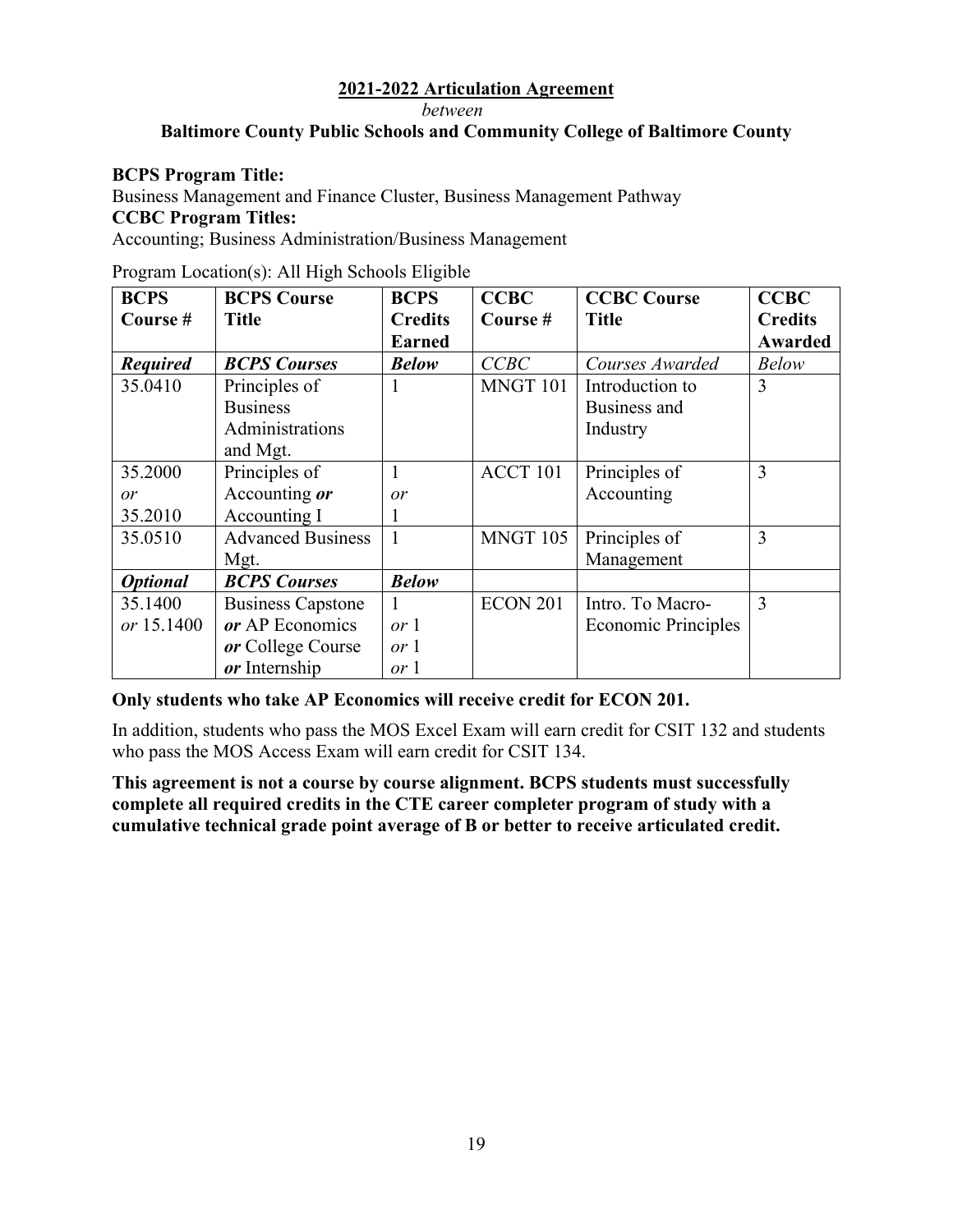*between* 

# **Baltimore County Public Schools and Community College of Baltimore County**

#### **BCPS Program Title:**

Business Management and Finance Cluster, Marketing Pathway

```
CCBC Program Titles:
```
Accounting; Business Administration/Business Management

Program Location(s): All High Schools Eligible

| <b>BCPS</b>     | <b>BCPS Course</b>  | <b>BCPS</b>    | <b>CCBC</b>     | <b>CCBC Course Title</b>   | <b>CCBC</b>    |
|-----------------|---------------------|----------------|-----------------|----------------------------|----------------|
| Course #        | <b>Title</b>        | <b>Credits</b> | Course#         |                            | <b>Credits</b> |
|                 |                     | <b>Earned</b>  |                 |                            | Awarded        |
| <b>Required</b> | <b>BCPS Courses</b> | <b>Below</b>   | CCBC            | Courses Awarded            | <b>Below</b>   |
| 35.0410         | Principles of       | 1              | MNGT 101        | Introduction to            | 3              |
|                 | <b>Business</b>     |                |                 | Business and               |                |
|                 | Administration and  |                |                 | Industry                   |                |
|                 | Mgt.                |                |                 |                            |                |
| 35.2000         | Principles of       | 1              | ACCT 101        | Principles of              | 3              |
| or              | Accounting or       |                |                 | Accounting                 |                |
| 35.2010         | Accounting I        |                |                 |                            |                |
| 35.4100         | Marketing           | 1              |                 |                            |                |
|                 | Essentials or       |                |                 |                            |                |
|                 | Marketing I         |                |                 |                            |                |
| <b>Optional</b> | <b>BCPS</b> Courses | <b>Below</b>   |                 |                            |                |
| 35.4110         | Marketing           | 1              | <b>MNGT 150</b> | Principles of              | 3              |
| or              | Management or       | or 1           | or              | Marketing or               | or             |
| 15.1400         | Marketing II or     | or 1           | <b>ECON 201</b> | Intro. to Macro-           | 3              |
|                 | AP Economics or     | or 1           |                 | <b>Economic Principles</b> |                |
|                 | College Course or   | or 1           |                 |                            |                |
|                 | Internship          |                |                 |                            |                |

**Only students who complete Marketing Management or Marketing II will receive credit for MNGT 150, and only students who complete AP Economics will receive credit for ECON 201.** 

In addition, students who pass the MOS Excel Exam will earn credit for CSIT 132 and students who pass the MOS Access Exam will earn credit for CSIT 134.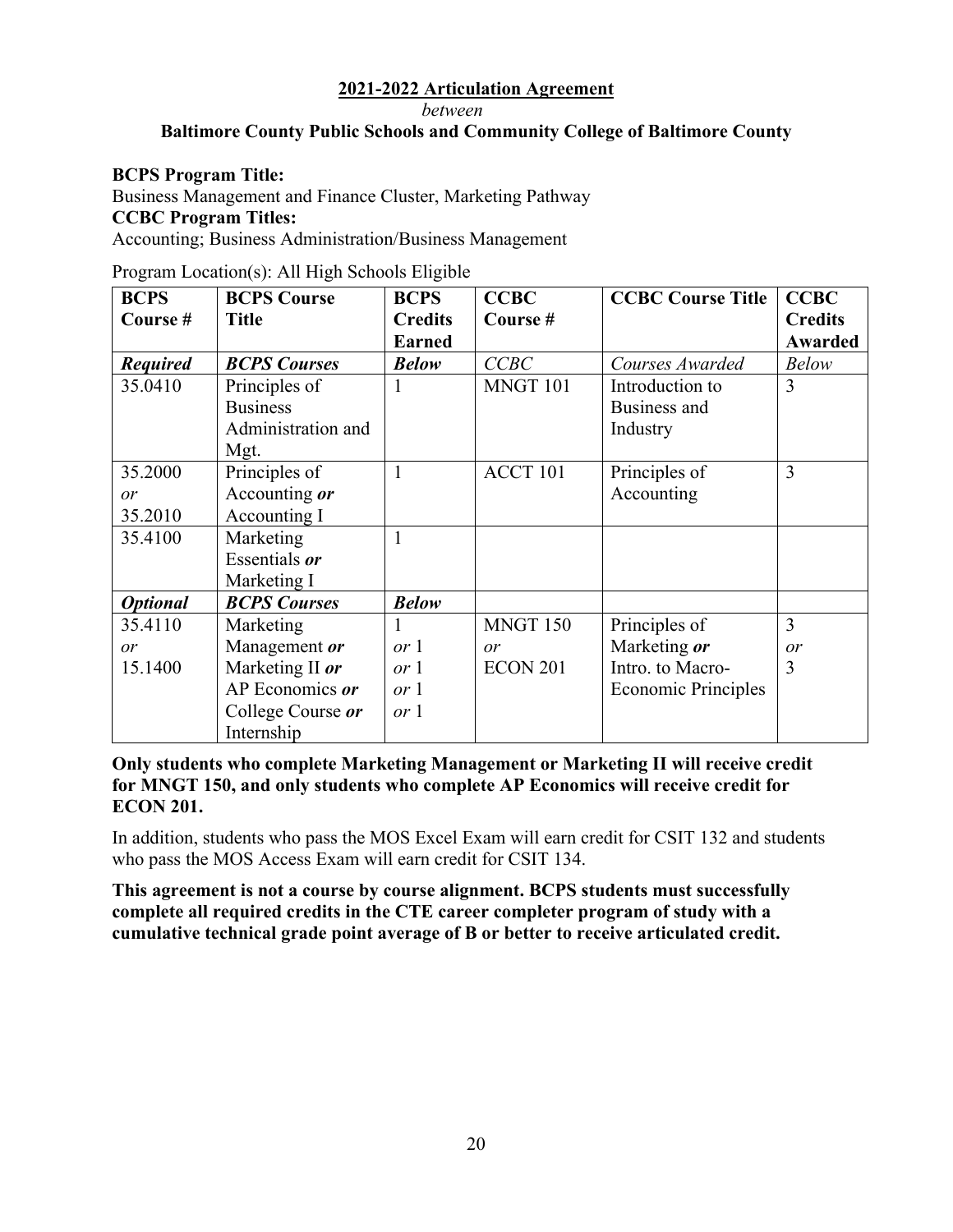*between* 

#### **Baltimore County Public Schools and Community College of Baltimore County**

#### **BCPS Program Title:**

Child Care Services and Early Childhood Education

#### **CCBC Program Titles:**

Early Childhood Development; Early Childhood Education

Program Location(s): Catonsville, Kenwood, Lansdowne, Milford Mill, Parkville, and Patapsco High Schools

| <b>BCPS</b>     | <b>BCPS Course</b>  | <b>BCPS</b>    | <b>CCBC</b> | <b>CCBC Course Title</b> | <b>CCBC</b>    |
|-----------------|---------------------|----------------|-------------|--------------------------|----------------|
| Course #        | <b>Title</b>        | <b>Credits</b> | Course #    |                          | <b>Credits</b> |
|                 |                     | <b>Earned</b>  |             |                          | Awarded        |
| <b>Required</b> | <b>BCPS Courses</b> | <b>Below</b>   | CCBC        | Courses Awarded          | <b>Below</b>   |
| 66.0200         | Child Development   |                | <b>EDTR</b> | Child Growth and         | 3              |
|                 |                     |                | 120         | Development              |                |
| 66.0210         | Child Development   |                | <b>EDTR</b> | Curriculum and           | 3              |
|                 | П                   |                | 121         | Materials in Early       |                |
|                 |                     |                |             | Childhood Education      |                |
| 66.0250         | Child Development   | $\overline{2}$ |             |                          |                |
|                 | Internship          |                |             |                          |                |

**Articulated credit will be received upon a successful review of the Child Care Services and Early Childhood Education program portfolio. Students should contact the campus coordinator at the campus where they attend classes to schedule a final Child Care Services program portfolio review appointment:** 

Paul Taylor (Catonsville Campus), [ptaylor3@ccbcmd.edu](mailto:ptaylor3@ccbcmd.edu), 443.840.4236

Jessica Brown-Strott (Essex Campus), [jbrownstrott@ccbcmd.edu](mailto:jbrownstrott@ccbcmd.edu), 443.840.1430

Linda Gronberg-Quinn (Dundalk Campus), [lgronberg@ccbcmd.edu](mailto:lgronberg@ccbcmd.edu), 443.840.3139

443.840.4153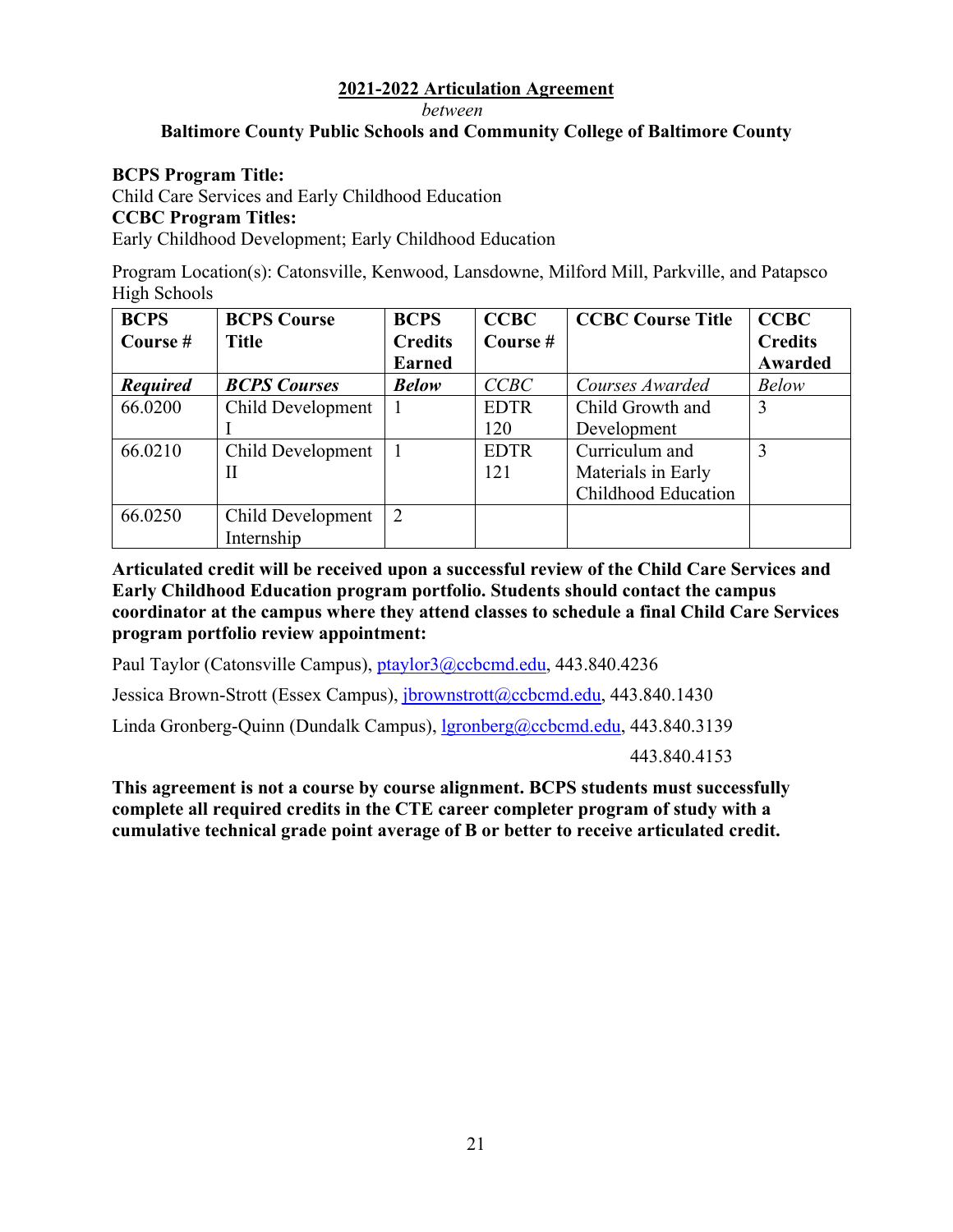*between* 

# **Baltimore County Public Schools and Community College of Baltimore County**

#### **BCPS Program Title:**

College-Career Research and Development (CCRD) **CCBC Program Title:**  Student Development

| Program Location(s): All High Schools Eligible |  |  |  |
|------------------------------------------------|--|--|--|
|------------------------------------------------|--|--|--|

| <b>BCPS</b>     | <b>BCPS Course</b>       | <b>BCPS</b>    | <b>CCBC</b> | <b>CCBC Course Title</b> | <b>CCBC</b>    |
|-----------------|--------------------------|----------------|-------------|--------------------------|----------------|
| Course #        | <b>Title</b>             | <b>Credits</b> | Course #    |                          | <b>Credits</b> |
|                 |                          | <b>Earned</b>  |             |                          | <b>Awarded</b> |
| <b>Required</b> | <b>BCPS Courses</b>      | <b>Below</b>   | CCBC        | Courses Awarded          | <b>Below</b>   |
| 86.1110         | Intro to College-        | 1              | <b>SDEV</b> | Career/ Life Planning    | $\overline{3}$ |
|                 | Career Research          |                | 103         |                          |                |
|                 | and Development          |                |             |                          |                |
| 86.1210         | <b>Advanced College-</b> | $\mathbf{1}$   |             |                          |                |
|                 | Career Research          |                |             |                          |                |
|                 | and Development          |                |             |                          |                |
| <b>And</b>      | One of the               | <b>Courses</b> |             |                          |                |
| <b>Choose</b>   | <b>following BCPS</b>    | <b>Below</b>   |             |                          |                |
| 86.1270         | College-Career           | 1              |             |                          |                |
| or              | Research and             | or             |             |                          |                |
| 86.1290         | Development              | 1              |             |                          |                |
|                 | Work-Based               |                |             |                          |                |
|                 | Learning                 |                |             |                          |                |
|                 | Experience or            |                |             |                          |                |
|                 | College-Career           |                |             |                          |                |
|                 | Research and             |                |             |                          |                |
|                 | Development              |                |             |                          |                |
|                 | Work-Based               |                |             |                          |                |
|                 | Learning                 |                |             |                          |                |
|                 | Experience               |                |             |                          |                |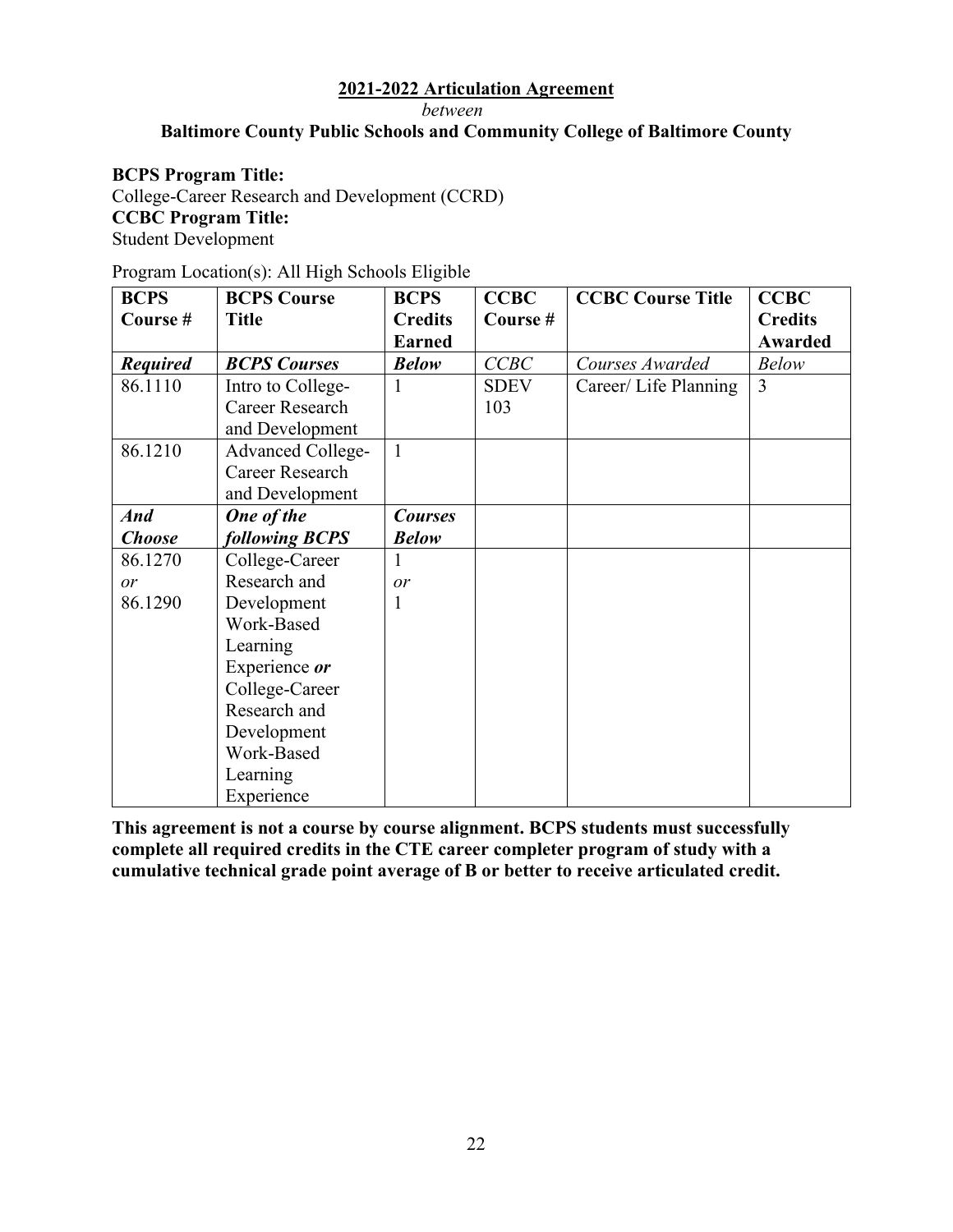*between* 

# **Baltimore County Public Schools and Community College of Baltimore County**

#### **BCPS Program Title:**

Construction Design and Management **CCBC Program Titles:**  Engineering Technology; Engineering Transfer

Program Location(s): Franklin, Milford Mill, and Sparrows Point High Schools

| <b>BCPS</b>     | <b>BCPS Course</b>  | <b>BCPS</b>    | <b>CCBC</b> | <b>CCBC Course Title</b>  | <b>CCBC</b>    |
|-----------------|---------------------|----------------|-------------|---------------------------|----------------|
| Course #        | <b>Title</b>        | <b>Credits</b> | Course#     |                           | <b>Credits</b> |
|                 |                     | <b>Earned</b>  |             |                           | <b>Awarded</b> |
| <b>Required</b> | <b>BCPS Courses</b> | <b>Below</b>   | CCBC        | Courses Awarded           | <b>Below</b>   |
| 56.1510         | CDM 1: Intro. to    |                | <b>EGNT</b> | Introduction to           | 3              |
|                 | Construction and    |                | 101         | Engineering               |                |
|                 | Design              |                | or          | Technology or             | or             |
|                 | Management          |                | <b>ENSC</b> | Introduction to           | 3              |
|                 |                     |                | 101         | <b>Engineering Design</b> |                |
| 56.1520         | CDM 2: Principles   | 1              |             |                           |                |
|                 | of Construction     |                |             |                           |                |
|                 | Design              |                |             |                           |                |
| 56.1530         | CDM 3: Advanced     | 1              |             |                           |                |
|                 | Design $&$ 3D       |                |             |                           |                |
|                 | Modeling            |                |             |                           |                |
| 56.1540         | CDM 4: Advanced     |                |             |                           |                |
|                 | Construction        |                |             |                           |                |
|                 | Management          |                |             |                           |                |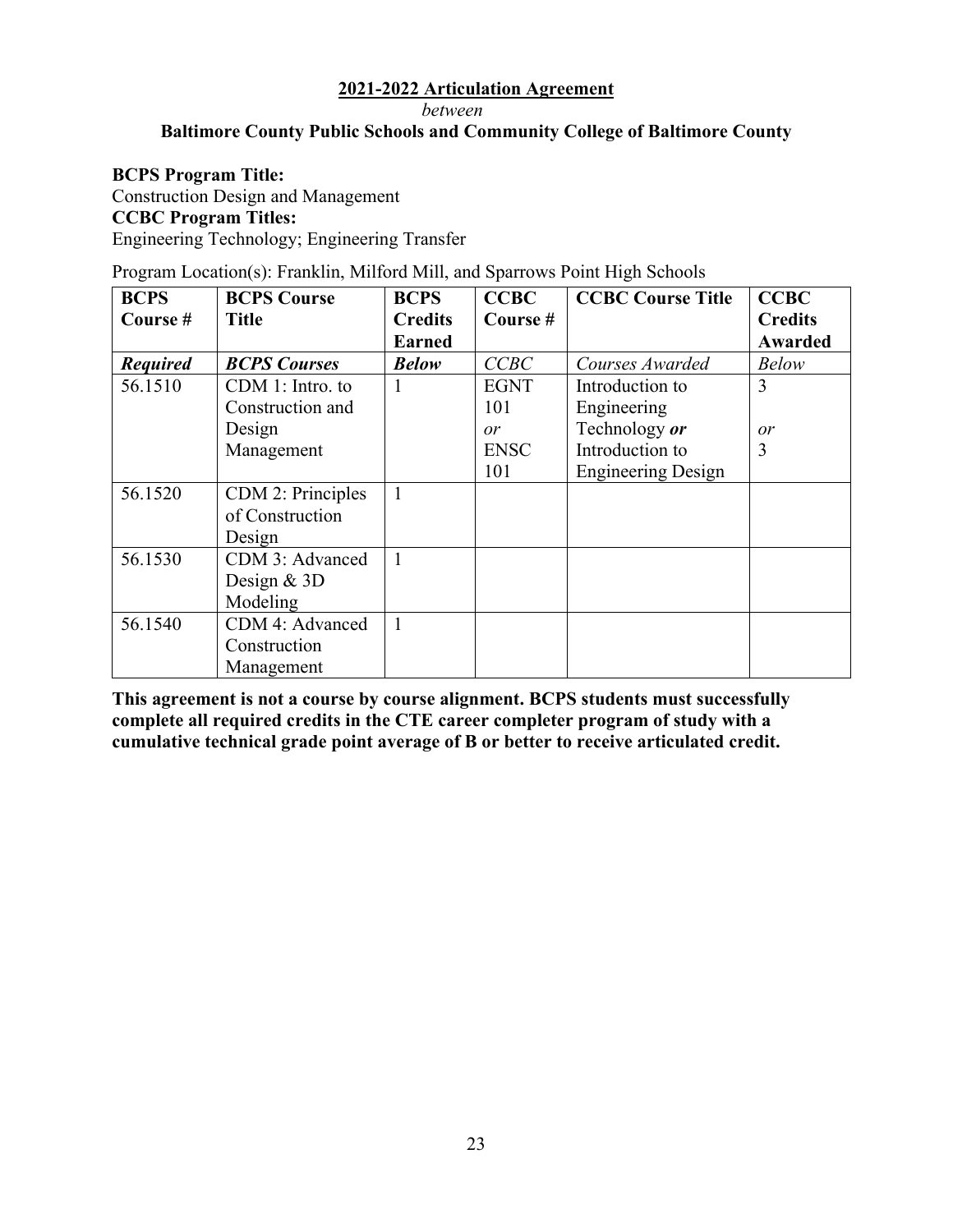*between* 

#### **Baltimore County Public Schools and Community College of Baltimore County**

#### **BCPS Program Title:**

Construction Trades

# **CCBC Program Titles:**

Construction Management Degree; Construction Management Certificate; Heating, Ventilation and Air Conditioning (HVAC) & Energy Technology (for Plumbing at Kenwood High School and Western School of Technology High Schools)

Building and Construction Technology (BCT) Pathway Location(s): Eastern Technical, Milford Mill, and Sollers Point Technical High Schools

| <b>BCPS</b><br>Course # | <b>BCPS Course</b><br><b>Title</b> | <b>BCPS</b><br><b>Credits</b> | <b>CCBC</b><br>Course# | <b>CCBC Course Title</b> | <b>CCBC</b><br><b>Credits</b> |
|-------------------------|------------------------------------|-------------------------------|------------------------|--------------------------|-------------------------------|
|                         |                                    | <b>Earned</b>                 |                        |                          | Awarded                       |
| <b>Required</b>         | <b>BCPS Courses</b>                | <b>Below</b>                  | CCBC                   | Courses Awarded          | <b>Below</b>                  |
| 62.8000                 | Building and                       |                               | <b>CONT</b>            | Constr. Blueprint        | 3                             |
|                         | Construction                       |                               | 101                    | Reading                  |                               |
|                         | Technology (BCT) 1                 |                               |                        |                          |                               |
| 62.8010                 | Building and                       |                               | <b>CONT</b>            | Practices of Res.        | 3                             |
|                         | Construction                       |                               | 116                    | Constr.                  |                               |
|                         | Technology (BCT) 2                 |                               |                        |                          |                               |
| 62.8020                 | Building and                       |                               |                        |                          |                               |
|                         | Construction                       |                               |                        |                          |                               |
|                         | Technology (BCT) 3                 |                               |                        |                          |                               |
| 62.8030                 | Building and                       |                               |                        |                          |                               |
|                         | Construction                       |                               |                        |                          |                               |
|                         | Technology (BCT) 4                 |                               |                        |                          |                               |

Carpentry Pathway Location(s): Carver, Kenwood, Lansdowne, Perry Hall, and Owings Mills High Schools

| <b>BCPS</b>     | <b>BCPS Course</b>  | <b>BCPS</b>    | <b>CCBC</b> | <b>CCBC Course Title</b> | <b>CCBC</b>    |
|-----------------|---------------------|----------------|-------------|--------------------------|----------------|
| Course #        | <b>Title</b>        | <b>Credits</b> | Course#     |                          | <b>Credits</b> |
|                 |                     | <b>Earned</b>  |             |                          | <b>Awarded</b> |
| <b>Required</b> | <b>BCPS Courses</b> | <b>Below</b>   | CCBC        | Courses Awarded          | <b>Below</b>   |
| 61.9100         | Carpentry Careers 1 |                | <b>CONT</b> | Constr. Blueprint        | 3              |
|                 |                     |                | 101         | Reading                  |                |
| 61.9110         | Carpentry Careers 2 |                | <b>CONT</b> | Practices of Res.        | 3              |
|                 |                     |                | 116         | Constr.                  |                |
| 61.9120         | Carpentry Careers 3 |                |             |                          |                |
| 61.9130         | Carpentry Careers 4 |                |             |                          |                |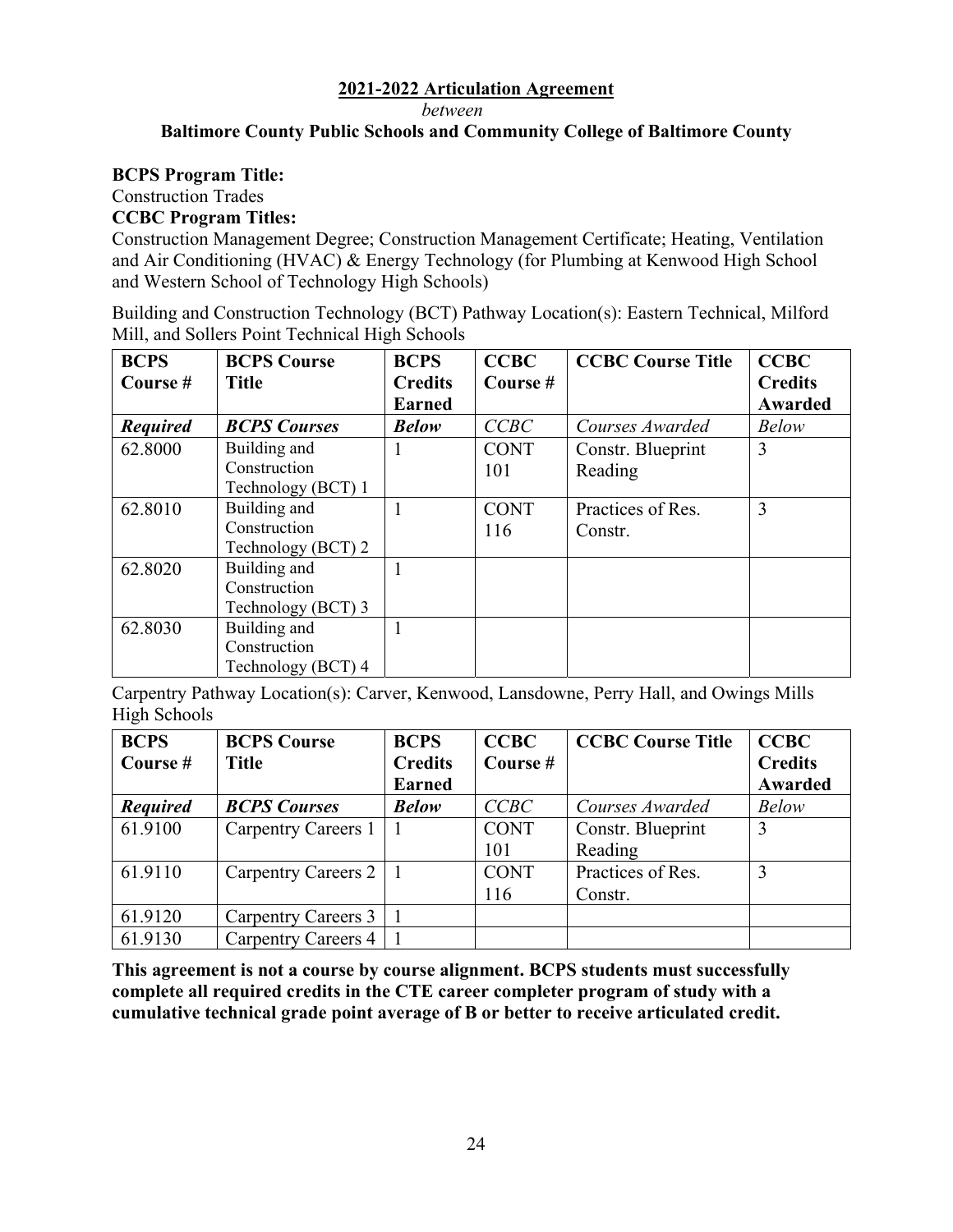*between* 

# **Baltimore County Public Schools and Community College of Baltimore County**

# **BCPS Program Title:**

Construction Trades (Continued)

#### **CCBC Program Titles:**

Construction Management Degree; Construction Management Certificate; Heating, Ventilation and Air Conditioning (HVAC) & Energy Technology **(**for Plumbing at Kenwood High School and Western School of Technology)

| <b>BCPS</b><br>Course # | <b>BCPS Course</b><br><b>Title</b> | <b>BCPS</b><br><b>Credits</b><br><b>Earned</b> | <b>CCBC</b><br>Course # | <b>CCBC Course Title</b> | <b>CCBC</b><br><b>Credits</b><br>Awarded |
|-------------------------|------------------------------------|------------------------------------------------|-------------------------|--------------------------|------------------------------------------|
| <b>Required</b>         | <b>BCPS Courses</b>                | <b>Below</b>                                   | CCBC                    | Courses Awarded          | <b>Below</b>                             |
| 62.4000                 | <b>Electrical Careers 1</b>        |                                                | <b>CONT</b>             | Constr. Blueprint        | 3                                        |
|                         |                                    |                                                | 101                     | Reading                  |                                          |
| 62.4010                 | <b>Electrical Careers 2</b>        |                                                | <b>CONT</b>             | Practices of Res.        | 3                                        |
|                         |                                    |                                                | 116                     | Constr.                  |                                          |
| 62.4020                 | <b>Electrical Careers 3</b>        |                                                |                         |                          |                                          |
| 62.4030                 | <b>Electrical Careers 4</b>        |                                                |                         |                          |                                          |

Electrical Pathway Location(s): Lansdowne High School

Mechanical Construction/Plumbing Pathway Location(s): Kenwood High School and Western School of Technology

| <b>BCPS</b>     | <b>BCPS Course</b>  | <b>BCPS</b>    | <b>CCBC</b> | <b>CCBC Course Title</b> | <b>CCBC</b>    |
|-----------------|---------------------|----------------|-------------|--------------------------|----------------|
| Course #        | <b>Title</b>        | <b>Credits</b> | Course $#$  |                          | <b>Credits</b> |
|                 |                     | <b>Earned</b>  |             |                          | Awarded        |
| <b>Required</b> | <b>BCPS Courses</b> | <b>Below</b>   | CCBC        | Courses Awarded          | <b>Below</b>   |
| 62.4110         | Plumbing Careers 1  |                | <b>CONT</b> | Constr. Blueprint        | 3              |
|                 |                     |                | 101         | Reading                  |                |
| 62.4120         | Plumbing Careers 2  |                | <b>CONT</b> | Practices of Res.        | 3              |
|                 |                     |                | 116         | Constr.                  |                |
| 62.4130         | Plumbing Careers 3  |                | <b>AIRC</b> | HVACR Safety,            | 3              |
|                 |                     |                | 110         | Tools and Methods        |                |
| 62.4140         | Plumbing Careers 4  |                |             |                          |                |

To receive articulated credit for HVAC, students must complete testing to confirm proficiency. For more information, contact: Brian Penn at [bpenn@ccbcmd.edu](mailto:bpenn@ccbcmd.edu) or 443.840.5010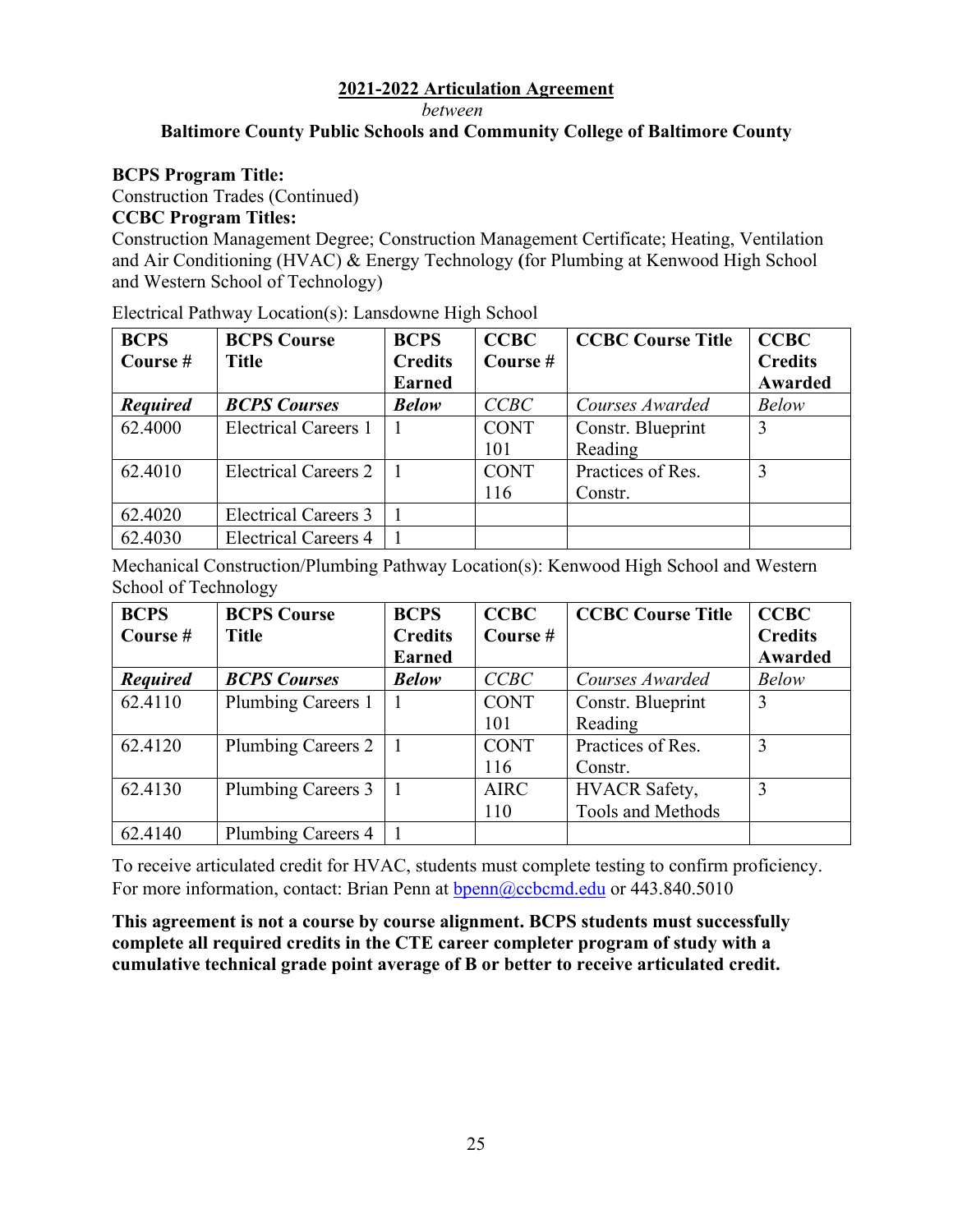*between* 

# **Baltimore County Public Schools and Community College of Baltimore County**

#### **BCPS Program Title:**

Engineering Careers

# **CCBC Program Titles:**

Engineering Technology-Computer-Aided Design; Engineering Technology; Engineering Transfer

| <b>BCPS</b>     | <b>BCPS Course</b>  | <b>BCPS</b>    | <b>CCBC</b>     | <b>CCBC Course Title</b>  | <b>CCBC</b>    |
|-----------------|---------------------|----------------|-----------------|---------------------------|----------------|
| Course #        | <b>Title</b>        | <b>Credits</b> | Course#         |                           | <b>Credits</b> |
|                 |                     | <b>Earned</b>  |                 |                           | <b>Earned</b>  |
| <b>Required</b> | <b>BCPS Courses</b> | <b>Below</b>   | CCBC            | Courses Awarded           | <b>Below</b>   |
| 56.0310         | Engineering         | 1              | CADD 103        | <b>CAD</b> Engineering    | 3              |
|                 | Careers 1           |                |                 | Drawing                   |                |
| 56.0320         | Engineering         | 1              | CADD 111        | CAD Applications -        | 3              |
|                 | Careers 2           |                |                 | MicroStation              |                |
| 56.0330         | Engineering         | 1              | CADD 141        | Auto CAD 3D               | 3              |
|                 | Careers 3           |                |                 |                           |                |
| 56.0340         | Engineering         |                | <b>EGNT 101</b> | Introduction to           | 3              |
|                 | Careers 4           |                | or              | Engineering or            | or             |
|                 |                     |                | <b>ENSC 101</b> | Introduction to           | 3              |
|                 |                     |                |                 | <b>Engineering Design</b> |                |

Program Location(s): Eastern Technical High School

To receive articulated credit for Computer-Aided Design courses, students must complete a portfolio review with CCBC Computer-Aided Design faculty. **To schedule a portfolio review, contact: Seun Joshua at [sjoshua@ccbcmd.edu](mailto:sjoshua@ccbcmd.edu) or 443.840.4611** 

To receive articulated credit for Engineering Technology or Engineering Design, students must present a portfolio of their work for review, including any major team projects. **For more information, contact: Taylor Kidd at [tkidd@ccbcmd.edu](mailto:tkidd@ccbcmd.edu)**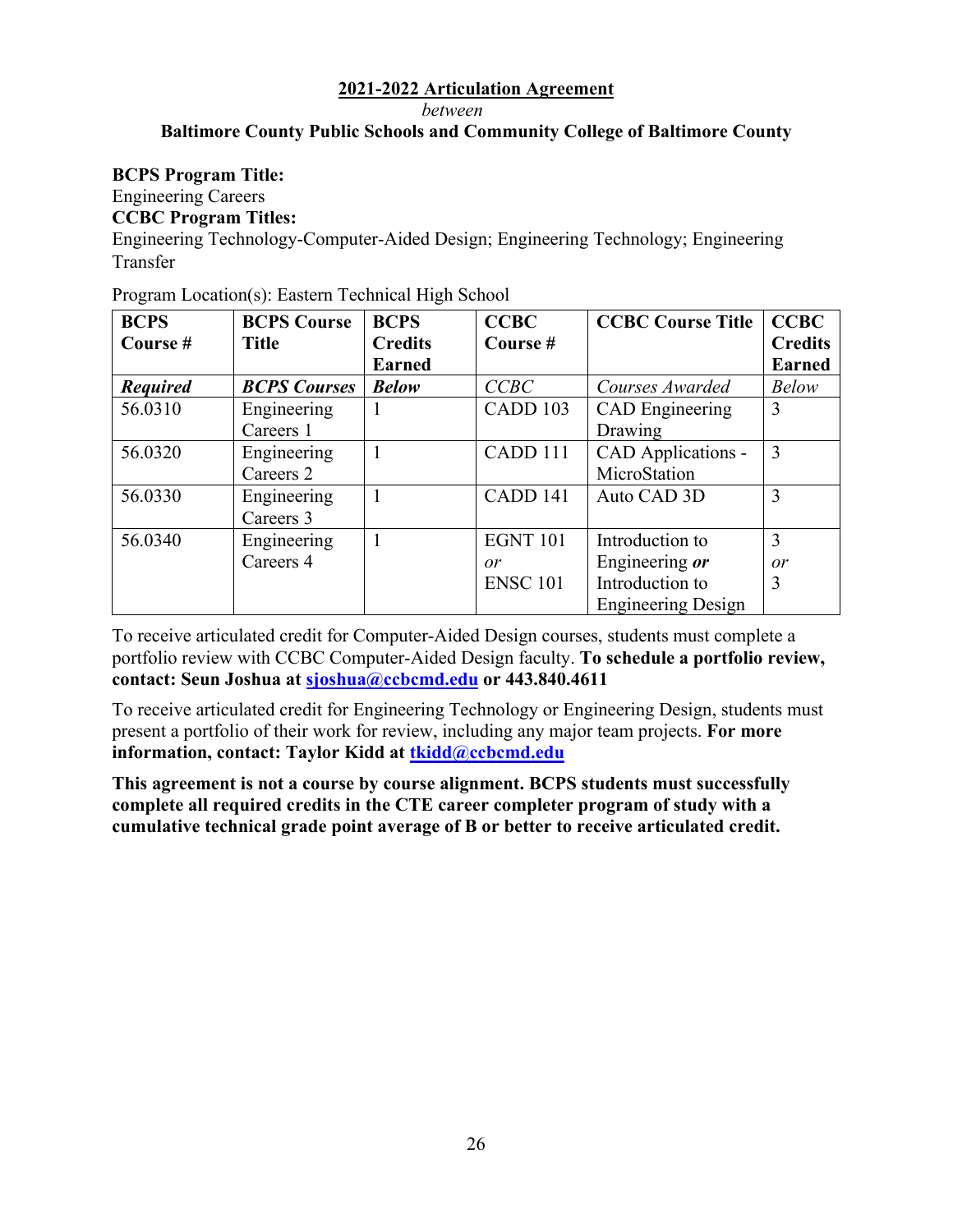*between* 

# **Baltimore County Public Schools and Community College of Baltimore County**

#### **BCPS Program Title:**

Environmental Technology **CCBC Program Title:**  Engineering Technology-Geospatial Applications

Program Location(s): Western School of Technology

| <b>BCPS</b>     | <b>BCPS Course</b>  | <b>BCPS</b>    | <b>CCBC</b> | <b>CCBC Course Title</b>   | <b>CCBC</b>    |
|-----------------|---------------------|----------------|-------------|----------------------------|----------------|
| Course #        | <b>Title</b>        | <b>Credits</b> | Course#     |                            | <b>Credits</b> |
|                 |                     | <b>Earned</b>  |             |                            | Awarded        |
| <b>Required</b> | <b>BCPS Courses</b> | <b>Below</b>   | CCBC        | Courses Awarded            | <b>Below</b>   |
| 61.6410         | Environmental       |                | <b>GEOA</b> | Intro. to Geographic       | 3              |
|                 | Tech 1              |                | 101         | <b>Information Systems</b> |                |
| 61.6420         | Environmental       |                |             |                            |                |
|                 | Tech 2              |                |             |                            |                |
| 61.6430         | Environmental       |                |             |                            |                |
|                 | Tech 3              |                |             |                            |                |
| 61.6440         | Environmental       |                |             |                            |                |
|                 | Tech 4              |                |             |                            |                |
| Senior          | Project/GIS         | Required       |             |                            |                |
|                 | Portfolio           |                |             |                            |                |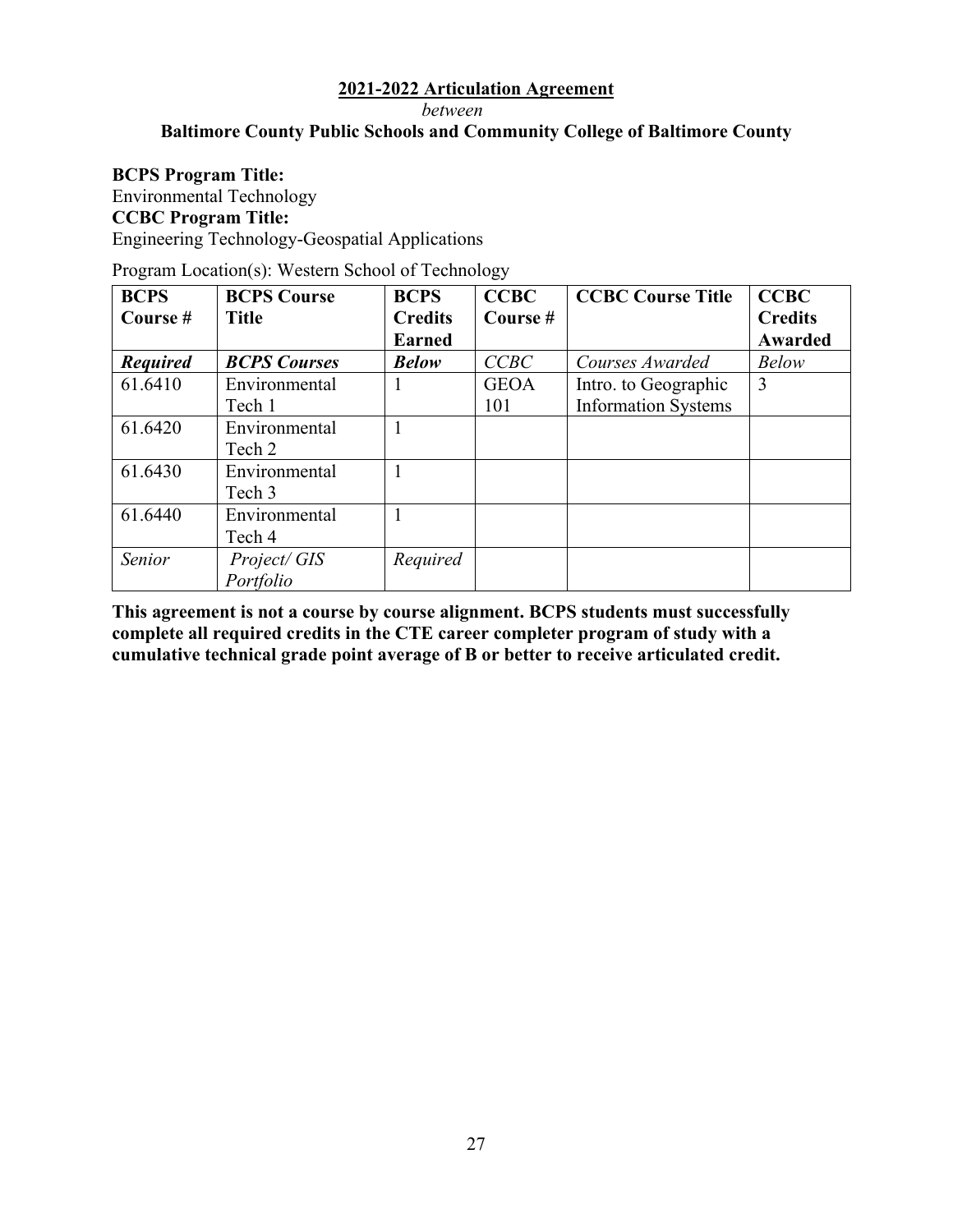#### *between*

# **Baltimore County Public Schools and Community College of Baltimore County**

# **BCPS Program Title:**

Graphic/ Print Communications Technology

# **CCBC Program Title:**

Art, Design, and Interactive Media – Graphic Design

Program Location(s): Kenwood High School and Western School of Technology

| <b>BCPS</b>     | <b>BCPS Course</b>  | <b>BCPS</b>    | <b>CCBC</b> | <b>CCBC Course</b>    | <b>CCBC</b>    |
|-----------------|---------------------|----------------|-------------|-----------------------|----------------|
| Course #        | <b>Title</b>        | <b>Credits</b> | Course #    | <b>Title</b>          | <b>Credits</b> |
|                 |                     | <b>Earned</b>  |             |                       | <b>Awarded</b> |
| <b>Required</b> | <b>BCPS</b> Courses | <b>Below</b>   | CCBC        | Courses Awarded       | <b>Below</b>   |
| 62.5010         | Graphic             |                | <b>ARTD</b> | Digital Imaging I     | 3              |
|                 | Communication       |                | 116         |                       |                |
|                 | Technology 1        |                |             |                       |                |
| 61.5020         | Graphic             |                | <b>ARTD</b> | Computer              | 3              |
|                 | Communication       |                | 140         | <b>Illustration I</b> |                |
|                 | Technology 2        |                |             |                       |                |
| 62.5030         | Graphic             |                |             |                       |                |
|                 | Communication       |                |             |                       |                |
|                 | Technology 3        |                |             |                       |                |
| <b>Optional</b> | <b>BCPS</b> Course  | <b>Below</b>   |             |                       |                |
| 62.5040         | Graphic             |                |             |                       |                |
|                 | Communication       |                |             |                       |                |
|                 | Technology 4        |                |             |                       |                |
| <b>BCPS</b>     | A Graphic/Print     | Technology     |             |                       |                |
| Requires        | Communications      | Portfolio      |             |                       |                |

# **To receive articulated credit, students must complete a portfolio review with CCBC Arts, Design, and Interactive Media faculty. Additional credits beyond the above may be awarded contingent upon portfolio review.**

In addition, students who are awarded the Adobe Photoshop certification in high school may be eligible for ARTD 116 upon successful review of the Adobe Photoshop portfolio. Portfolio review required by CCBC faculty from Arts, Design, and Interactive Media program.

# **To schedule a portfolio review, contact:**

Sarada Conaway (Catonsville Campus); [sconaway@ccbcmd.edu](mailto:sconaway@ccbcmd.edu); 443.840.4699

Jessica Walton (Essex Campus); [jwalton2@ccbcmd.edu](mailto:jwalton2@ccbcmd.edu); 443.840.1567

Will Niebauer (Essex Campus); [wniebauer@ccbcmd.edu;](mailto:wniebauer@ccbcmd.edu) 443-840-1568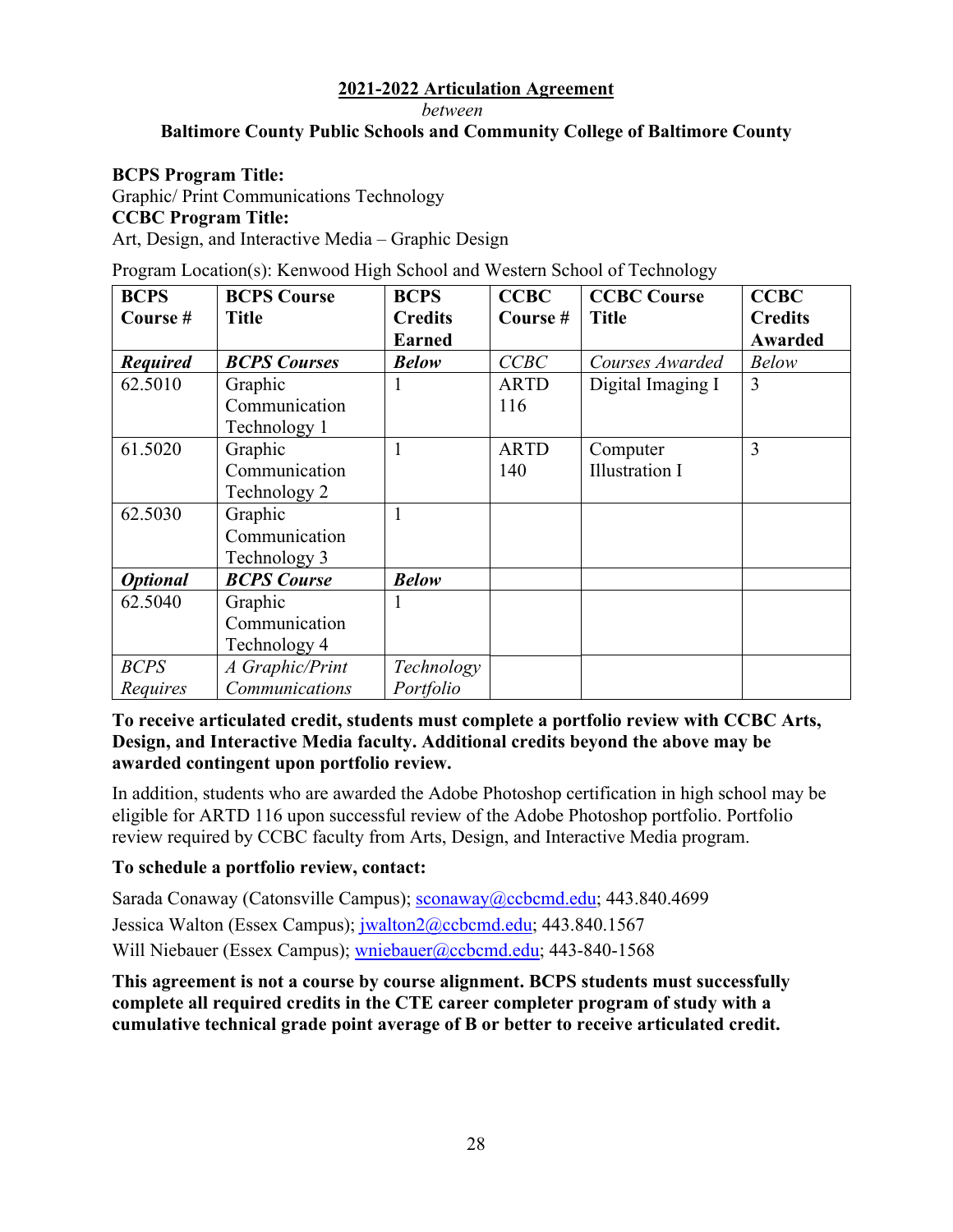*between* 

# **Baltimore County Public Schools and Community College of Baltimore County**

#### **BCPS Program Title:**

Heating Ventilation/Air-Conditioning (HVAC)

#### **CCBC Program Titles:**

Construction Management Degree; Construction Management Certificate; Heating, Ventilation and Air Conditioning (HVAC) & Energy Technology

| <b>BCPS</b>     | <b>BCPS Course</b>    | <b>BCPS</b>    | <b>CCBC</b> | <b>CCBC Course Title</b> | <b>CCBC</b>    |
|-----------------|-----------------------|----------------|-------------|--------------------------|----------------|
| Course #        | <b>Title</b>          | <b>Credits</b> | Course $#$  |                          | <b>Credits</b> |
|                 |                       | <b>Earned</b>  |             |                          | Awarded        |
| <b>Required</b> | <b>BCPS Courses</b>   | <b>Below</b>   | CCBC        | Courses Awarded          | <b>Below</b>   |
| 62.4200         | <b>HVAC Careers 1</b> | 1              | <b>CONT</b> | Construction             | $\overline{3}$ |
|                 |                       |                | 101         | <b>Blueprint Reading</b> |                |
| 62.4210         | <b>HVAC Careers 2</b> | 1              | <b>CONT</b> | Practices of             | $\overline{3}$ |
|                 |                       |                | 116         | Residential              |                |
|                 |                       |                |             | Construction             |                |
| 62.4220         | <b>HVAC Careers 3</b> |                | <b>AIRC</b> | <b>HVACR</b> Safety,     | $\overline{3}$ |
|                 |                       |                | 110         | <b>Tools and Methods</b> |                |
| 62.4230         | <b>HVAC Careers 4</b> | 1              | <b>AIRC</b> | Fundamentals of          | $\overline{3}$ |
|                 |                       |                | 115         | Refrigeration            |                |
|                 |                       |                | <b>AIRC</b> | <b>Heating Systems</b>   | $\overline{3}$ |
|                 |                       |                | 205         |                          |                |
|                 |                       |                | <b>AIRC</b> | <b>Comfort Cooling</b>   | 3              |
|                 |                       |                | 210         | <b>Systems</b>           |                |
|                 |                       |                | <b>ELEI</b> | <b>Basic HVAC</b>        | $\overline{4}$ |
|                 |                       |                | 101         | Electricity              |                |

Program Location(s): Dulaney High School

To receive articulated credit for HVAC, students must complete testing to confirm proficiency. For more information, contact: Brian Penn at [bpenn@ccbcmd.edu](mailto:bpenn@ccbcmd.edu) or 443.840.5010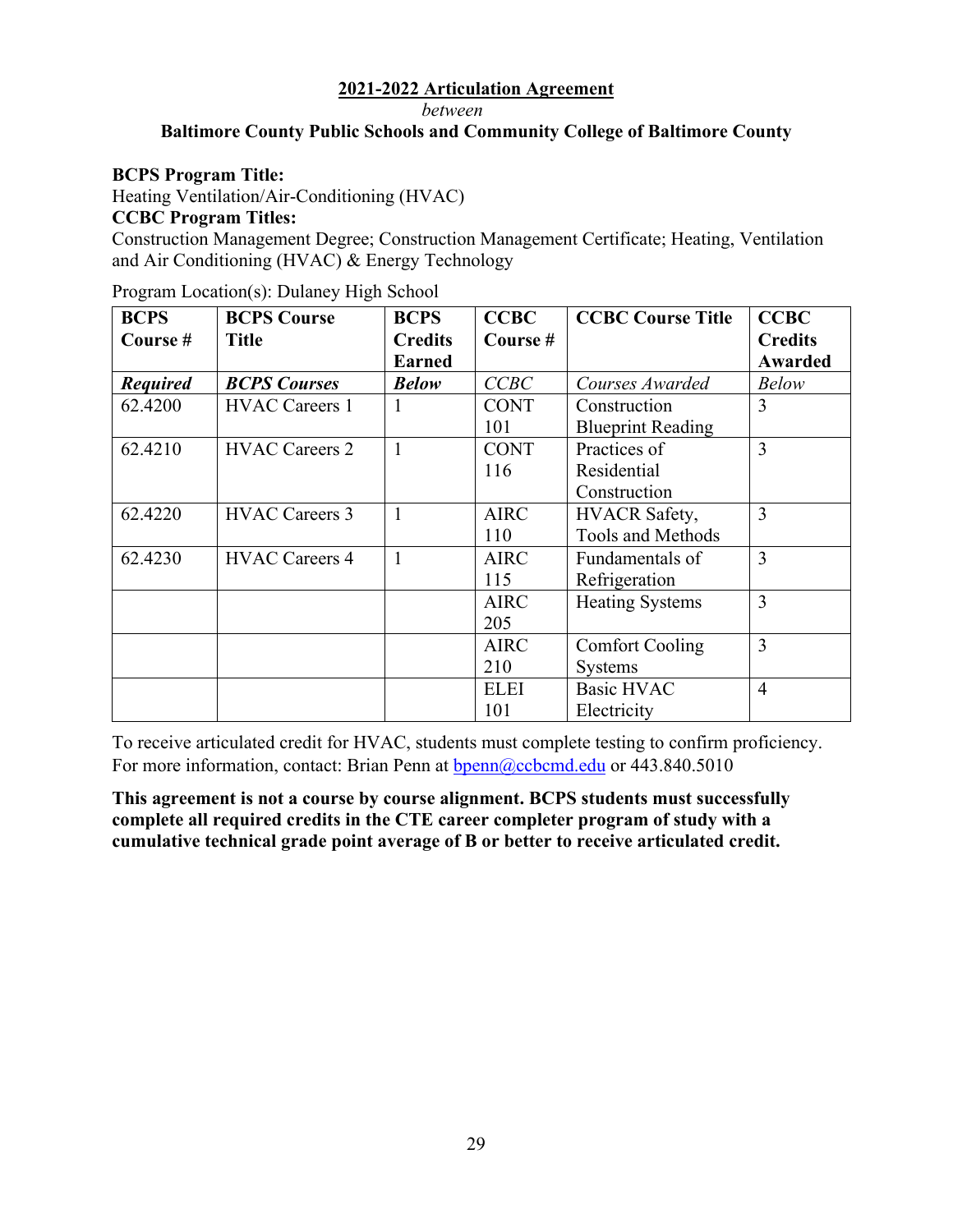*between* 

# **Baltimore County Public Schools and Community College of Baltimore County**

#### **BCPS Program Title:**

Homeland Security & Emergency Preparedness **CCBC Program Title:**  Criminal Justice Studies

| Program Location(s): All High Schools Eligible |  |  |
|------------------------------------------------|--|--|
|                                                |  |  |

| <b>BCPS</b>     | <b>BCPS Course</b>       | <b>BCPS</b>    | <b>CCBC</b> | <b>CCBC Course Title</b> | <b>CCBC</b>    |
|-----------------|--------------------------|----------------|-------------|--------------------------|----------------|
| Course #        | <b>Title</b>             | <b>Credits</b> | Course#     |                          | <b>Credits</b> |
|                 |                          | <b>Earned</b>  |             |                          | Awarded        |
| <b>Required</b> | <b>BCPS</b> Courses      | <b>Below</b>   | CCBC        | Courses Awarded          | <b>Below</b>   |
| 66.1100         | Foundations of           |                | <b>CRJU</b> | Criminalistics           | 3              |
|                 | <b>Homeland Security</b> |                | 112         |                          |                |
|                 | and Emergency            |                |             |                          |                |
|                 | Preparedness             |                |             |                          |                |
| 66.1210         | Administration of        |                | <b>CRJU</b> | Criminal Justice         | 3              |
| and             | Justice I and            | and            | 201         | Seminar                  |                |
| 66.1220         | Administration of        |                |             |                          |                |
|                 | Justice II               |                |             |                          |                |
| 66.1500         | Internship/Capstone      |                |             |                          |                |
| or              | Experience or            | or             |             |                          |                |
| 66.1500         | Internship/Capstone      | $\overline{2}$ |             |                          |                |
|                 | Experience               |                |             |                          |                |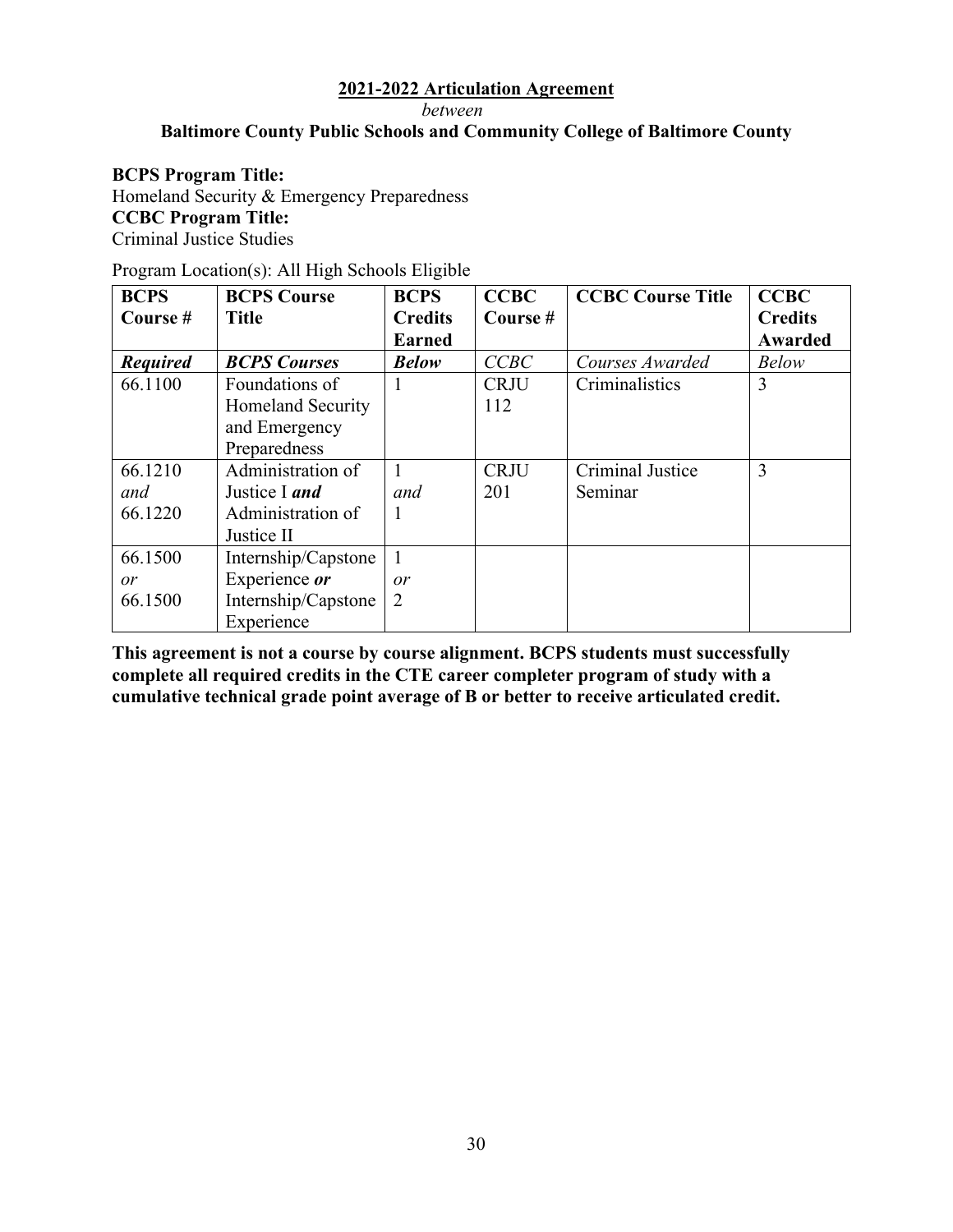*between* 

#### **Baltimore County Public Schools and Community College of Baltimore County**

#### **BCPS Program Title:**

Interactive Media Production **CCBC Program Titles:**  Art, Design, and Interactive Media; Digital Media Production

Program Location(s): Carver, Catonsville, Chesapeake, Dundalk, Eastern Technical, Franklin, New Town, Parkville, and Pikesville High Schools

| <b>BCPS</b>     | <b>BCPS Course</b>       | <b>BCPS</b>    | <b>CCBC</b>     | <b>CCBC Course</b>    | <b>CCBC</b>    |
|-----------------|--------------------------|----------------|-----------------|-----------------------|----------------|
| Course #        | <b>Title</b>             | <b>Credits</b> | Course#         | <b>Title</b>          | <b>Credits</b> |
|                 |                          | <b>Earned</b>  |                 |                       | <b>Earned</b>  |
| <b>Required</b> | <b>BCPS</b> Courses      | <b>Below</b>   | CCBC            | Courses               | <b>Below</b>   |
|                 |                          |                |                 | Awarded               |                |
| 62.6000         | Interactive Media        | 1              | ARTD 109        | Introduction to       | 3              |
|                 | Production               |                |                 | Interactive           |                |
|                 | Design 1                 |                |                 | Media                 |                |
| 62.6010         | Interactive Media        | 1              | <b>ARTD 116</b> | Digital               | 3              |
|                 | Production               |                |                 | Imaging I             |                |
|                 | Design 2                 |                |                 |                       |                |
| 62.6020         | <b>Interactive Media</b> | 1              | ARTD 140        | Computer              | 3              |
|                 | Production               |                |                 | <b>Illustration I</b> |                |
|                 | Design 3                 |                |                 |                       |                |
| 62.6030         | Interactive Media        | 1              | <b>DIGM 112</b> | Fundamentals of       | 3              |
|                 | Production               |                |                 | Media                 |                |
|                 | Design 4                 |                |                 | Production            |                |

Articulated credit will be received upon a successful review of the Interactive Media Production program portfolio. Portfolio review required by CCBC faculty from Art, Design, and Interactive Media **AND** Digital Media Production. Additional courses may be rewarded based on portfolio review.

In addition, students who are awarded the Adobe Photoshop certification in high school may be eligible for ARTD 116 upon successful review of the Adobe Photoshop portfolio. Portfolio review required by CCBC faculty from Arts, Design, and Interactive Media program.

# **Art, Design, and Interactive Media (ARTD) program contact:**

Sarada Conaway (Catonsville Campus); [sconaway@ccbcmd.edu](mailto:sconaway@ccbcmd.edu); 443.840.4699 Jessica Walton (Essex Campus); [jwalton2@ccbcmd.edu](mailto:jwalton2@ccbcmd.edu); 443.840.1567 Will Niebauer (Essex Campus); [wniebauer@ccbcmd.edu;](mailto:wniebauer@ccbcmd.edu) 443-840-1568

# **Digital Media Production (DIGM) program contact:**

Michael Walsh; [rwalsh@ccbcmd.edu](mailto:rwalsh@ccbcmd.edu); 443.840.4373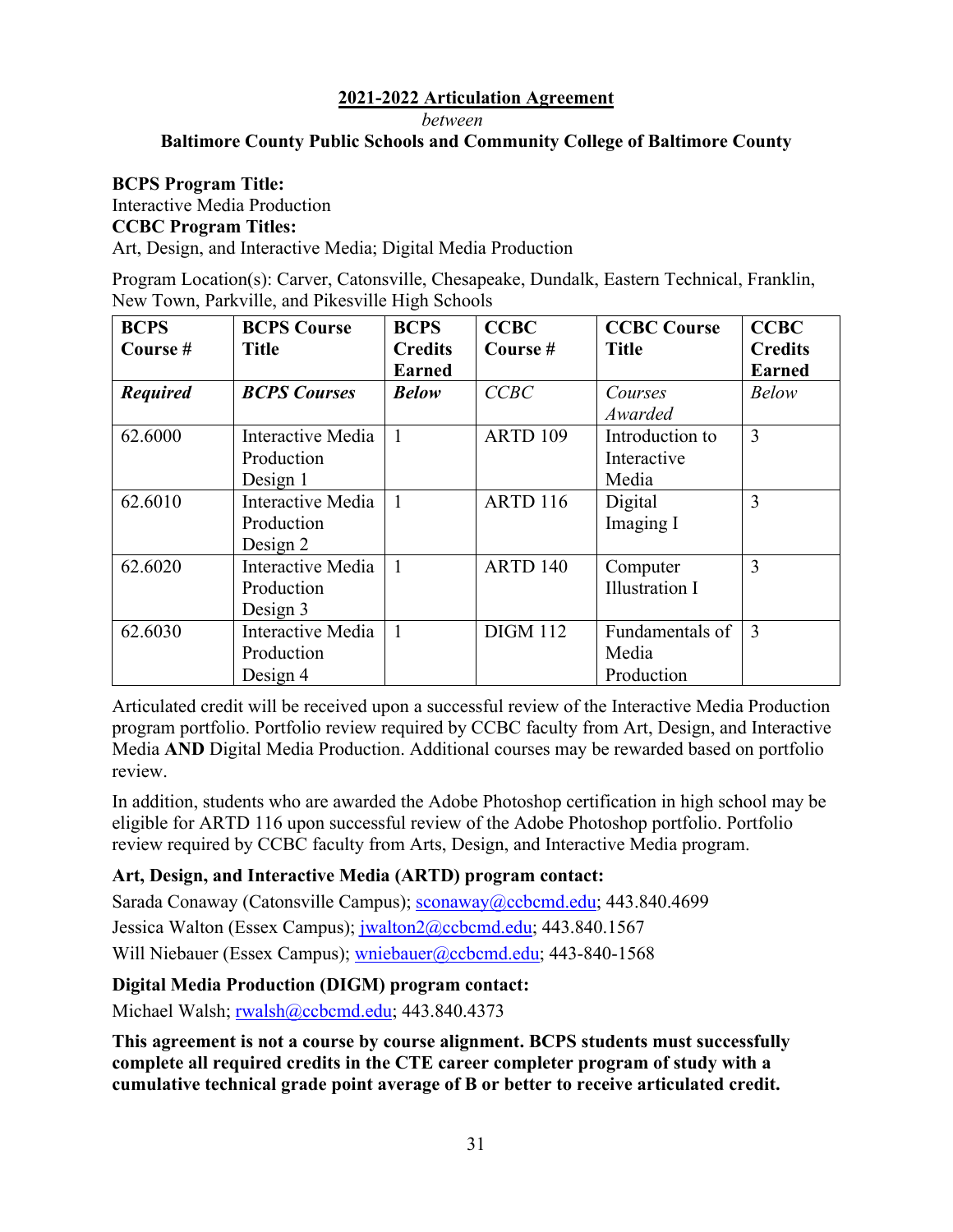*between* 

# **Baltimore County Public Schools and Community College of Baltimore County**

 **BCPS Program Title:** IT Cisco Networking Academy **CCBC Program Title:**  Network Technology

Program Location(s) IT Cisco Networking Academy (Option 1): All High Schools Eligible

| <b>BCPS</b>     | <b>BCPS Course</b>    | <b>BCPS</b>    | <b>CCBC</b> | <b>CCBC Course Title</b>    | <b>CCBC</b>    |
|-----------------|-----------------------|----------------|-------------|-----------------------------|----------------|
| Course #        | <b>Title</b>          | <b>Credits</b> | Course #    |                             | <b>Credits</b> |
|                 |                       | <b>Earned</b>  |             |                             | <b>Earned</b>  |
| <b>Required</b> | <b>BCPS Courses</b>   | <b>Below</b>   | CCBC        | Courses Awarded             | <b>Below</b>   |
| 35.3730         | Networking            |                | <b>DCOM</b> | <b>CCNA I: Introduction</b> | $\overline{4}$ |
|                 | Completer 1           |                | 217         | to Networks                 |                |
| 35.3740         | Networking            | 1              | <b>DCOM</b> | CCNA II: Switching,         | $\overline{4}$ |
|                 | Completer 2           |                | 218         | Routing, and Wireless       |                |
|                 |                       |                |             | Essentials                  |                |
| 35.3750         | Networking            |                | <b>DCOM</b> | CCNA III: Enterprise        | $\overline{4}$ |
|                 | Completer 3           |                | 219         | Networking, Security,       |                |
|                 |                       |                |             | and Automation              |                |
| 35.3780         | <b>Cyber Security</b> |                |             |                             |                |
| or              | Essentials <i>or</i>  | or             |             |                             |                |
| 35.3760         | Networking            |                |             |                             |                |
|                 | Completer 4           |                |             |                             |                |

Program Location(s) IT Cisco Networking Academy (Option 2): All High Schools Eligible

| <b>BCPS</b>     | <b>BCPS Course</b>   | <b>BCPS</b>    | <b>CCBC</b> | <b>CCBC Course Title</b>    | <b>CCBC</b>    |
|-----------------|----------------------|----------------|-------------|-----------------------------|----------------|
| Course #        | <b>Title</b>         | <b>Credits</b> | Course $#$  |                             | <b>Credits</b> |
|                 |                      | <b>Earned</b>  |             |                             | <b>Earned</b>  |
| <b>Required</b> | <b>BCPS Courses</b>  | <b>Below</b>   | CCBC        | Courses Awarded             | <b>Below</b>   |
| 35.3730         | Networking           |                | <b>DCOM</b> | <b>CCNA I: Introduction</b> | $\overline{4}$ |
|                 | Completer 1          |                | 217         | to Networks                 |                |
| 35.3740         | Networking           |                | <b>DCOM</b> | CCNA II: Switching,         | $\overline{4}$ |
|                 | Completer 2          |                | 218         | Routing, and                |                |
|                 |                      |                |             | Wireless Essentials         |                |
| 35.3650         | <b>IT Essentials</b> |                | <b>DCOM</b> | Introduction to PC          | $\overline{4}$ |
|                 |                      |                | 141         | Repair & Operation          |                |
| 35.3660         | <b>Network</b>       |                | <b>DCOM</b> | <b>Computer Systems</b>     | $\overline{4}$ |
|                 | Operating            |                | 235         | Operation,                  |                |
|                 | <b>Systems</b>       |                |             | Maintenance &               |                |
|                 |                      |                |             | Trouble Shooting            |                |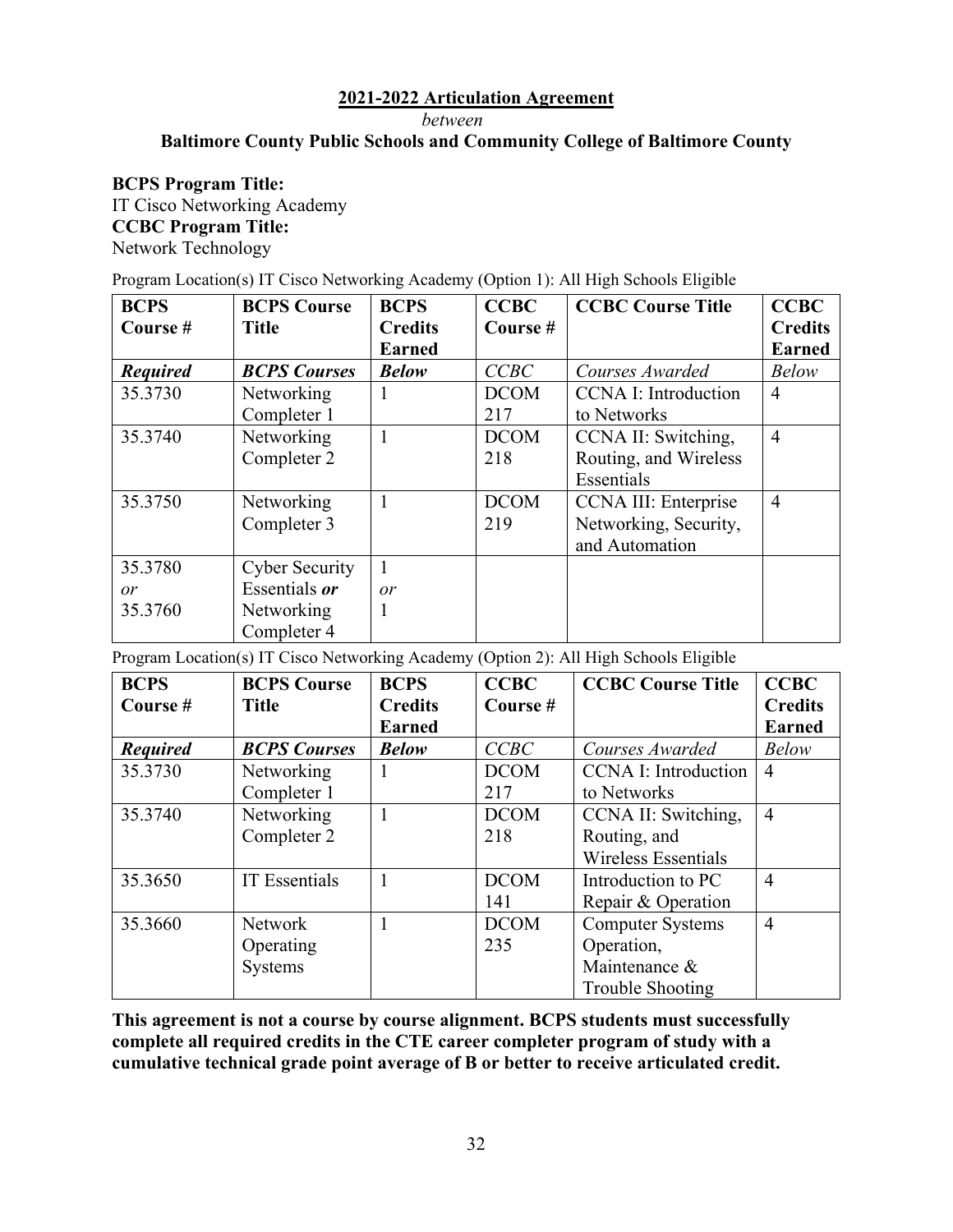*between* 

# **Baltimore County Public Schools and Community College of Baltimore County**

# **BCPS Program Title:**

IT Cisco Networking Academy (Continued) **CCBC Program Title:**  Network Technology

Program Location(s) IT Cisco Networking Academy (Option 3): All High Schools Eligible

| <b>BCPS</b>     | <b>BCPS Course Title</b> | <b>BCPS</b>    | <b>CCBC</b> | <b>CCBC Course Title</b>    | <b>CCBC</b>    |
|-----------------|--------------------------|----------------|-------------|-----------------------------|----------------|
| Course #        |                          | <b>Credits</b> | Course $#$  |                             | <b>Credits</b> |
|                 |                          | <b>Earned</b>  |             |                             | <b>Earned</b>  |
| <b>Required</b> | <b>BCPS Courses</b>      | <b>Below</b>   | CCBC        | Courses Awarded             | <b>Below</b>   |
| 35.3730         | Networking               |                | <b>DCOM</b> | <b>CCNA I: Introduction</b> | $\overline{4}$ |
|                 | Completer 1              |                | 217         | to Networks                 |                |
| 35.3740         | Networking               | 1              | <b>DCOM</b> | CCNA II: Switching,         | $\overline{4}$ |
|                 | Completer 2              |                | 218         | Routing, and Wireless       |                |
|                 |                          |                |             | Essentials                  |                |
| 35.3650         | <b>IT Essentials</b>     |                | <b>DCOM</b> | Introduction to PC          | $\overline{4}$ |
|                 |                          |                | 141         | Repair and Operation        |                |
| 35.3530         | Linux Essentials         |                | <b>DCOM</b> | Introduction to             | 3              |
| or              | or                       | or             | 142         | Linux/UNIX                  |                |
| 35.3780         | <b>Cyber Security</b>    | 1              |             |                             |                |
|                 | Essentials               |                |             |                             |                |

**Only students that take Linux Essentials will receive credit for DCOM 142**.

Program Location(s) IT Cisco Networking Academy (Option: 4): All High Schools Eligible

| <b>BCPS</b>     | <b>BCPS Course</b>     | <b>BCPS</b>    | <b>CCBC</b> | <b>CCBC Course Title</b>    | <b>CCBC</b>    |
|-----------------|------------------------|----------------|-------------|-----------------------------|----------------|
| Course #        | <b>Title</b>           | <b>Credits</b> | Course#     |                             | <b>Credits</b> |
|                 |                        | <b>Earned</b>  |             |                             | Awarded        |
| <b>Required</b> | <b>BCPS Courses</b>    | <b>Below</b>   | CCBC        | Courses Awarded             | <b>Below</b>   |
| 35.3730         | Networking             |                | <b>DCOM</b> | <b>CCNA I: Introduction</b> | $\overline{4}$ |
|                 | Completer 1            |                | 217         | to Networks                 |                |
| 35.3740         | Networking             |                | <b>DCOM</b> | CCNA II: Switching,         | $\overline{4}$ |
|                 | Completer 2            |                | 218         | Routing, and                |                |
|                 |                        |                |             | <b>Wireless Essentials</b>  |                |
| 35.3790         | <b>Network Defense</b> |                | <b>DCOM</b> | Ethical Hacking and         | $\overline{4}$ |
|                 | (CCNA Cyber            |                | 215         | <b>Systems Defense</b>      |                |
|                 | Security)              |                |             |                             |                |
| 35.3780         | <b>Cyber Security</b>  |                |             |                             |                |
|                 | Essentials             |                |             |                             |                |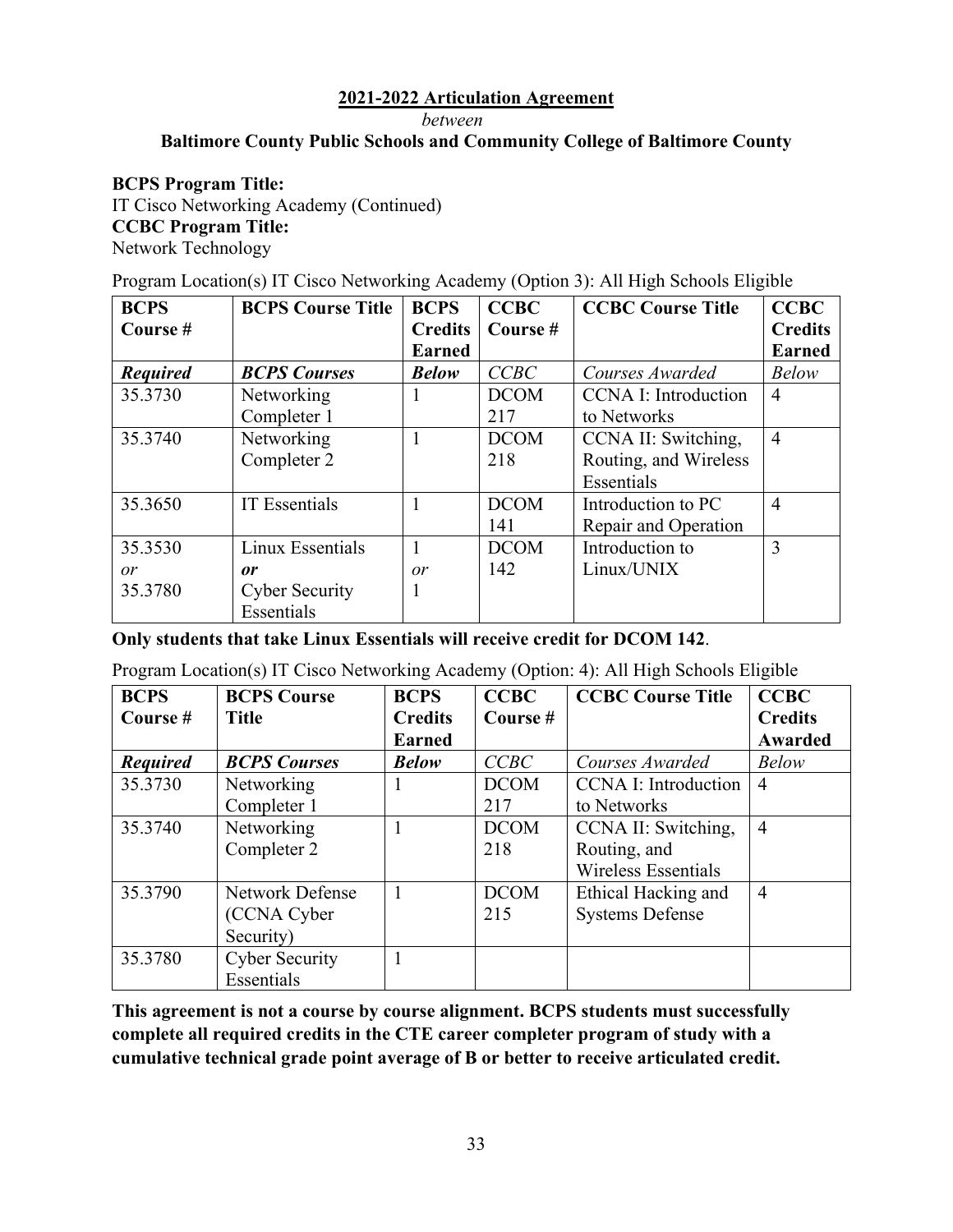*between* 

# **Baltimore County Public Schools and Community College of Baltimore County**

#### **BCPS Program Title:**

IT Cisco Networking Academy (Continued) **CCBC Program Title:**  Network Technology

Credit for Cisco Certifications Earned:

| <b>Certification Name</b> | <b>CCBC Course#</b> | <b>CCBC Course Title</b>    | <b>Credits Awarded</b> |
|---------------------------|---------------------|-----------------------------|------------------------|
| CCNA-                     | DCOM 217 and        | <b>CCNA I: Introduction</b> | 4 and                  |
| Routing & Switching       |                     | to Networks <i>and</i>      |                        |
|                           | DCOM 218 and        | CCNA II: Switching,         | 4 and                  |
|                           |                     | Routing, and Wireless       |                        |
|                           | <b>DCOM 219</b>     | Essentials <i>and</i> CCNA  | $\overline{4}$         |
|                           |                     | III: Enterprise             |                        |
|                           |                     | Networking and              |                        |
|                           |                     | Automation                  |                        |
| CompTIA A+                | DCOM 141            | Introduction to PC          | $\overline{4}$         |
|                           |                     | Repair and Operation        |                        |
|                           | and                 | and                         | and                    |
|                           | DCOM 235            | <b>Computer Systems</b>     | 4                      |
|                           |                     | Operation,                  |                        |
|                           |                     | Maintenance &               |                        |
|                           |                     | Trouble Shooting            |                        |
| CompTIA Security+         | <b>DCOM 258</b>     | Intro to Information        | $\overline{4}$         |
|                           |                     | Security                    |                        |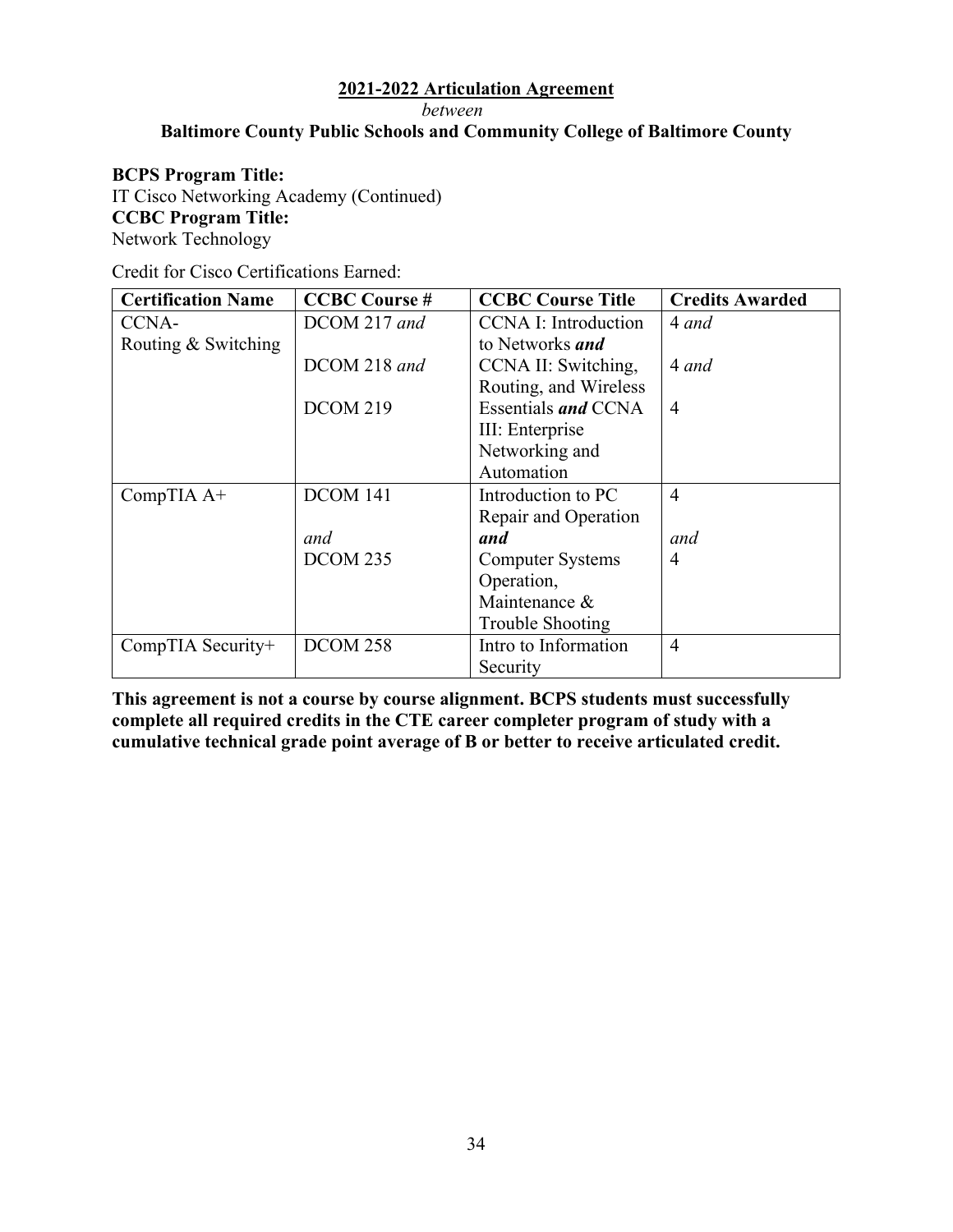*between* 

# **Baltimore County Public Schools and Community College of Baltimore County**

#### **BCPS Program Title:**

IT Computer Science

#### **CCBC Program Titles:**

Information Technology; Network Technology

Program Location(s): All High Schools Eligible

| <b>BCPS</b>     | <b>BCPS Course</b>        | <b>BCPS</b>    | <b>CCBC</b>     | <b>CCBC Course Title</b> | <b>CCBC</b>    |
|-----------------|---------------------------|----------------|-----------------|--------------------------|----------------|
| Course #        | <b>Title</b>              | <b>Credits</b> | Course#         |                          | <b>Credits</b> |
|                 |                           | <b>Earned</b>  |                 |                          | <b>Awarded</b> |
| <b>Required</b> | <b>BCPS Courses</b>       | <b>Below</b>   | CCBC            | Courses Awarded          | <b>Below</b>   |
| 35.3500.4       | Foundations in            |                | <b>CSIT 111</b> | Logic and OO Design      | $\overline{3}$ |
| and             | <b>Computer Science</b>   | and            |                 |                          |                |
| 35.3510.6       | and AP Computer           | 1              |                 |                          |                |
|                 | <b>Science Principles</b> |                |                 |                          |                |
| 35.3520.6       | <b>AP</b> Computer        | 1              | <b>CSIT 210</b> | Introduction to          | $\overline{4}$ |
|                 | Science A                 |                |                 | Programming              |                |
| <b>Optional</b> | <b>BCPS Courses</b>       | <b>Below</b>   |                 |                          |                |
| 35.2560.4       | <b>Visual Basic</b>       |                | <b>CSIT 212</b> | <b>Visual Basic</b>      | $\overline{4}$ |
|                 |                           |                |                 | Programming              |                |
| 35.3450.5       | $C++$ Programming         | $\mathbf{1}$   | <b>CSIT 214</b> | $C++$ Programming        | $\overline{4}$ |
| 35.3530.4       | Linux Essentials          |                | <b>DCOM</b>     | Introduction to          | 3              |
|                 |                           |                | 142             | Linux/UNIX               |                |
| 35.3780.4       | <b>Cyber Security</b>     | 1              |                 |                          |                |
|                 | Essentials                |                |                 |                          |                |
|                 | <b>Computer Science</b>   | $\mathbf{1}$   |                 |                          |                |
|                 | College Course or         | or             |                 |                          |                |
|                 | Internship                |                |                 |                          |                |

**If the student takes a Computer Science college course at another institution, they will need to submit the final college transcript for credit evaluation.** 

In addition, students who pass the MOS Excel Exam will earn credit for CSIT 132 and students who pass the MOS Access Exam will earn credit for CSIT 134.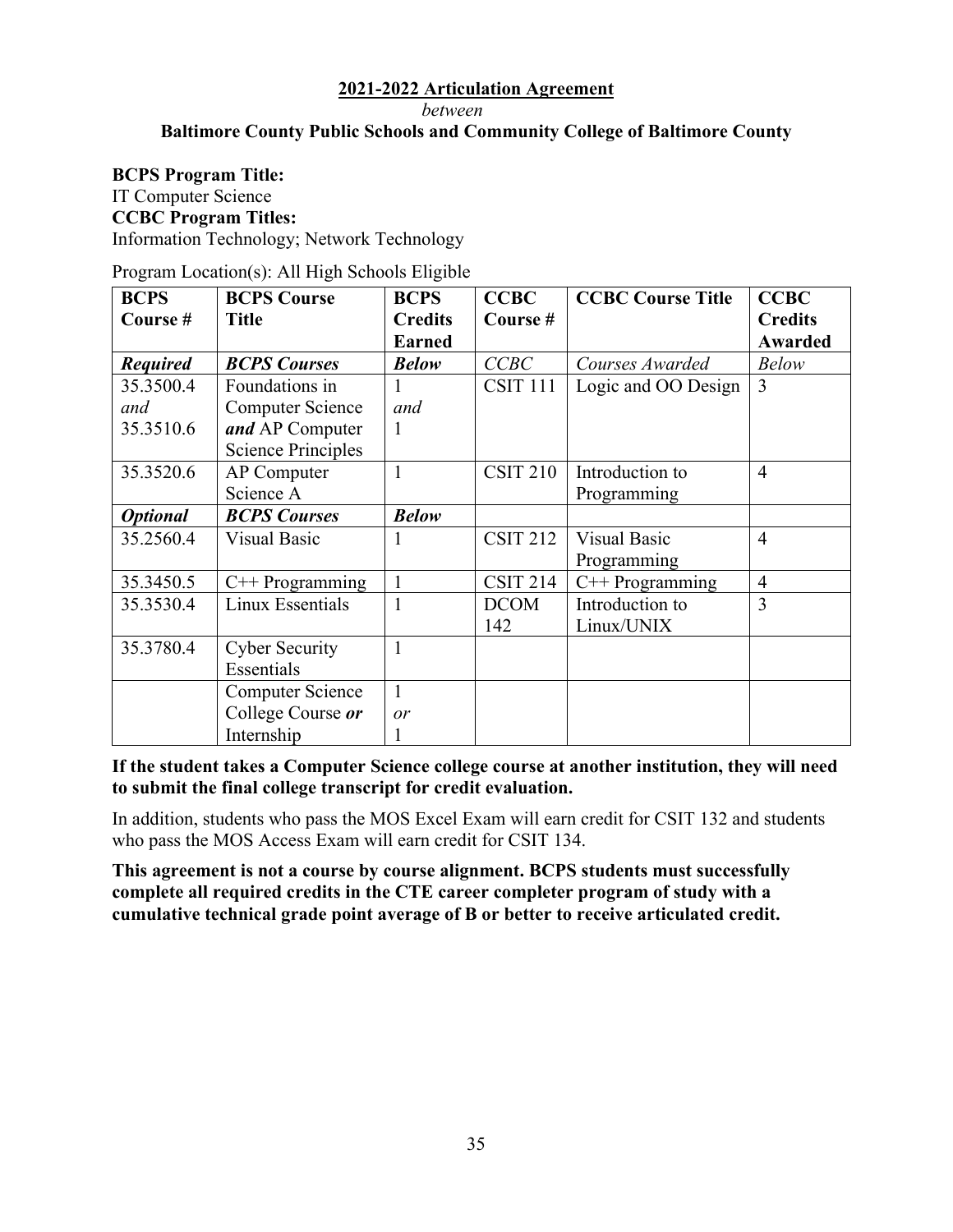*between* 

#### **Baltimore County Public Schools and Community College of Baltimore County**

#### **BCPS Program Title:**

Project Lead The Way: Biomedical Sciences **CCBC Program Title:** 

Biology

Program Location(s): Franklin, Lansdowne, Loch Raven, Milford Mill, New Town, Perry Hall, Sollers Point Technical, and Woodlawn High Schools

| <b>BCPS</b>     | <b>BCPS Course</b>  | <b>BCPS</b>    | <b>CCBC</b> | <b>CCBC Course Title</b> | <b>CCBC</b>    |
|-----------------|---------------------|----------------|-------------|--------------------------|----------------|
| Course #        | <b>Title</b>        | <b>Credits</b> | Course #    |                          | <b>Credits</b> |
|                 |                     | <b>Earned</b>  |             |                          | Awarded        |
| <b>Required</b> | <b>BCPS Courses</b> | <b>Below</b>   | CCBC        | Courses Awarded          | <b>Below</b>   |
| 63.5200         | <b>PLTW</b> Biomed  |                | <b>BIOL</b> | Human Biology            | $\overline{4}$ |
|                 | Principles          |                | 107         |                          |                |
| 63.5210         | PLTW Biomed         |                |             |                          |                |
|                 | Human Body Sys      |                |             |                          |                |
| 63.5220         | <b>PLTW</b> Biomed  |                |             |                          |                |
|                 | Medical             |                |             |                          |                |
|                 | Intervention        |                |             |                          |                |
| 63.5230         | <b>PLTW</b> Biomed  |                |             |                          |                |
|                 | Innovation          |                |             |                          |                |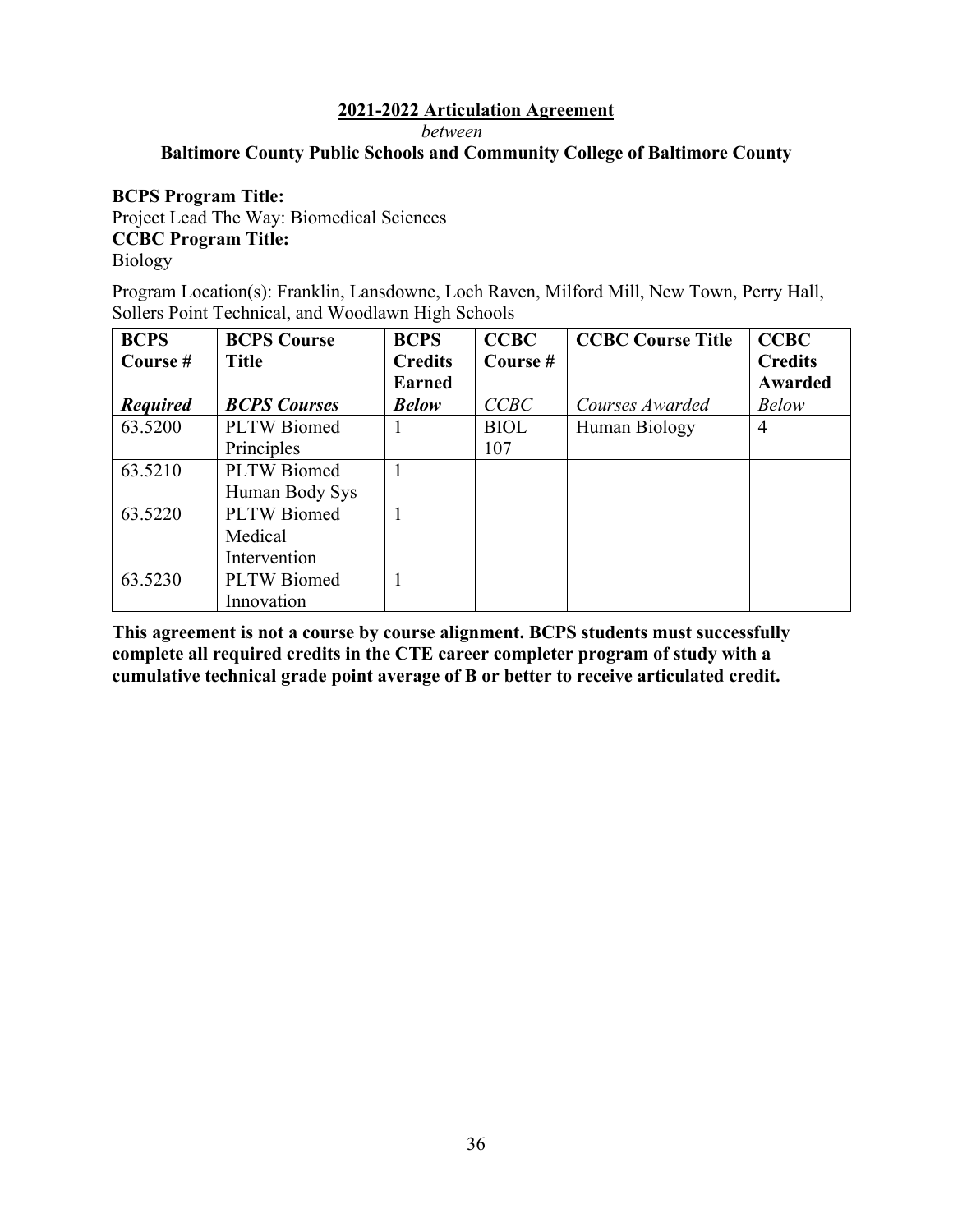*between* 

# **Baltimore County Public Schools and Community College of Baltimore County**

#### **BCPS Program Title:**

Project Lead The Way: Engineering **CCBC Program Titles:**  Engineering Technology; Engineering Transfer Degree

Program Location(s): Catonsville, Chesapeake, Dulaney, Dundalk, Owings Mills, Parkville, Pikesville, and Woodlawn High Schools

| <b>BCPS</b>     | <b>BCPS Course</b>        | <b>BCPS</b>    | <b>CCBC</b> | <b>CCBC Course Title</b>  | <b>CCBC</b>    |
|-----------------|---------------------------|----------------|-------------|---------------------------|----------------|
| Course#         | <b>Title</b>              | <b>Credits</b> | Course#     |                           | <b>Credits</b> |
|                 |                           | <b>Earned</b>  |             |                           | <b>Awarded</b> |
| <b>Required</b> | <b>BCPS Courses</b>       | <b>Below</b>   | CCBC        | Courses Awarded           | <b>Below</b>   |
| 56.0200         | Introduction to           | 1              | <b>EGNT</b> | Introduction to           | 3              |
|                 | Engineering               |                | 101         | Engineering               |                |
|                 | Design-PLTW               |                | or          | Technology or             | or             |
|                 |                           |                | <b>ENSC</b> | Introduction to           | 3              |
|                 |                           |                | 101         | <b>Engineering Design</b> |                |
| 56.0210         | Principles of             | 1              |             |                           |                |
|                 | Engineering-              |                |             |                           |                |
|                 | <b>PLTW</b>               |                |             |                           |                |
| 56.0220         | Digital Electronics-      | $\mathbf{1}$   |             |                           |                |
|                 | <b>PLTW</b>               |                |             |                           |                |
| 56.0250         | <b>Engineering Design</b> | $\mathbf{1}$   |             |                           |                |
|                 | and                       |                |             |                           |                |
|                 | Development -             |                |             |                           |                |
|                 | <b>PLTW</b>               |                |             |                           |                |
| <b>And</b>      | One of the                | Course         |             |                           |                |
| <b>Choose</b>   | <b>Following BCPS</b>     | <b>Below</b>   |             |                           |                |
| 56.0240         | Aerospace                 | 1              |             |                           |                |
|                 | Engineering-              |                |             |                           |                |
|                 | <b>PLTW</b>               |                |             |                           |                |
| 56.0230         | Civil Engineering         | $\mathbf{1}$   |             |                           |                |
|                 | and Architecture-         |                |             |                           |                |
|                 | <b>PLTW</b>               |                |             |                           |                |
| 56.0260         | Computer                  | 1              |             |                           |                |
|                 | Integrated                |                |             |                           |                |
|                 | Manufacturing-            |                |             |                           |                |
|                 | <b>PLTW</b>               |                |             |                           |                |

For more information, contact: Taylor Kidd; tkidd@ccbcmd.edu